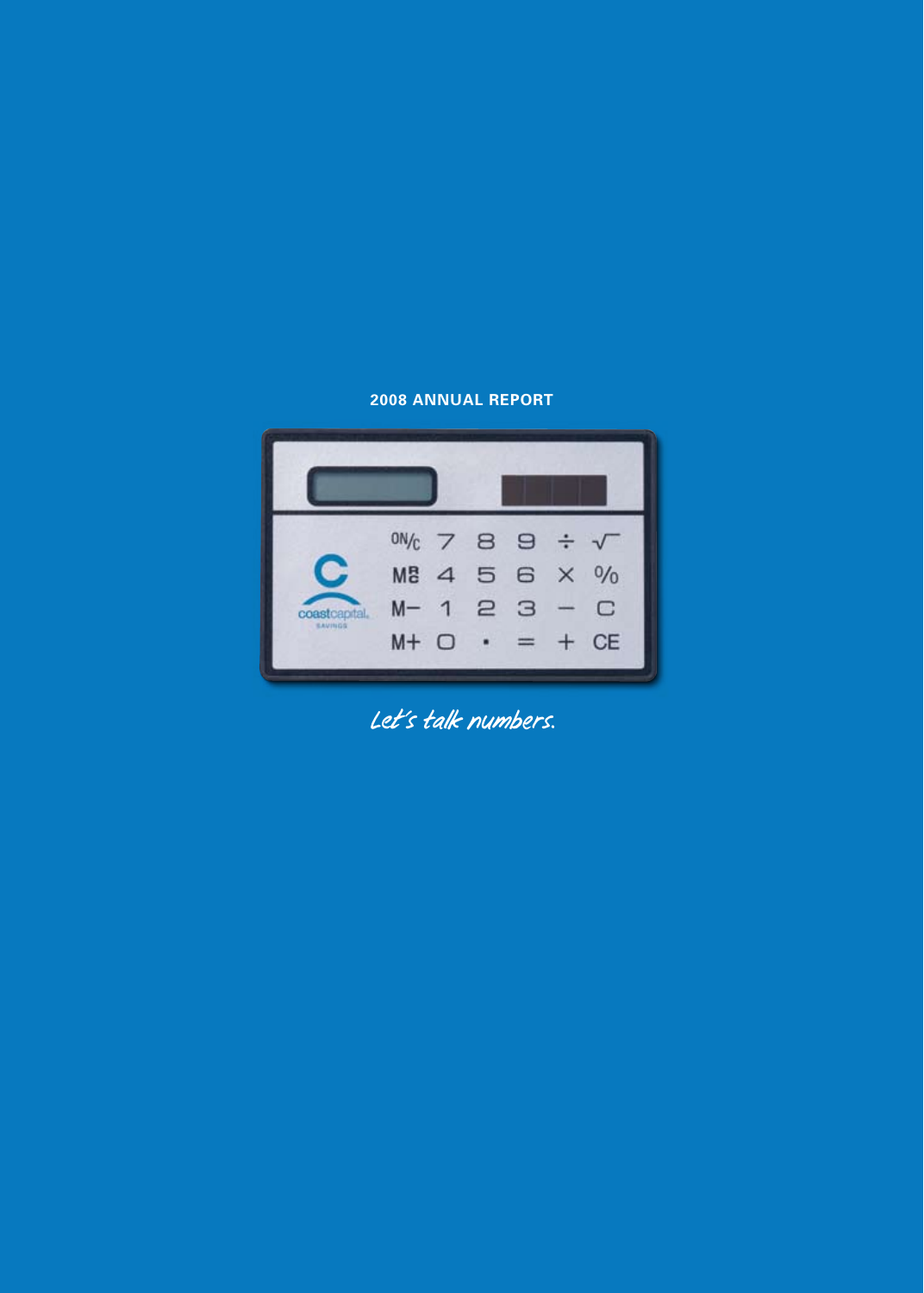## **Corporate Profile**

Coast Capital Savings is Canada's second largest credit union with total assets under administration of \$12.3 billion, 404,000 members, and 50 branches located across the Metro Vancouver and Vancouver Island regions of British Columbia. For the ninth year, Coast Capital Savings ranked among Canada's 50 Best Managed Companies and is now recognized as a Platinum Member of this prestigious designation for continued excellence. Coast Capital Savings also continues to be one of only 110 Canadian companies recognized as a Caring Company by Imagine Canada and was named one of BC's Top 50 Employers.

### **Vision**

**Yes, from Coast to coast**. Demonstrates our commitment to growth and to remaining a relevant and innovative financial services provider in Canada.

### **Mission**

**Simple financial help** recognizes our goal of providing easy-to-understand solutions to our members' complex financial situations.

#### **Values**

**We have a passion for innovation. We engage in spirited teamwork. We help our customers, communities, and each other.**

#### **Products and Services**

**Personal** – savings and chequing accounts (including Canada's first high-interest savings account with no transaction fees and first free chequing account from a full-service financial institution), US chequing account, term deposits (offered with our unique Haggle-free Guarantee®), RRSPs, RESPs, RRIFs, Tax-Free Savings Accounts, mutual funds, safety deposit boxes, mortgages, loans, lines of credit, credit cards, travellers cheques, foreign currency, drafts, lending insurance, telephone banking, online banking, ATMs, online brokerage, and mortgage brokerage centre.

**Business** – savings and chequing accounts (including Canada's first unlimited business account), community chequing account with free transactions for non profit organizations, US chequing account, business credit card, merchant services, loans to small- and medium-sized businesses, equipment financing, interim lending and longterm mortgages, letters and lines of credit, ATM business depository, and automated funds transfer.

### **Subsidiaries**

**Coast Capital Insurance Services Ltd.** offers general insurance products including auto, home, travel, recreational, marine, business, and commercial insurance at 36 locations across the Metro Vancouver and Vancouver Island regions. Marriage licenses are available at most offices. Specialized insurance staff also provide advice and service related to segregated funds, annuities, life insurance, and living benefits products.

**Coast Capital Equipment Finance Ltd.** specializes in leasing commercial and industrial equipment to clients located from Alberta to Ontario. The company offers flexible, innovative, and competitive leasing plans combined with unparalleled customer service. Similar commercial leasing plans are available in British Columbia through Coast Capital Equipment Finance, a division of Coast Capital Savings.



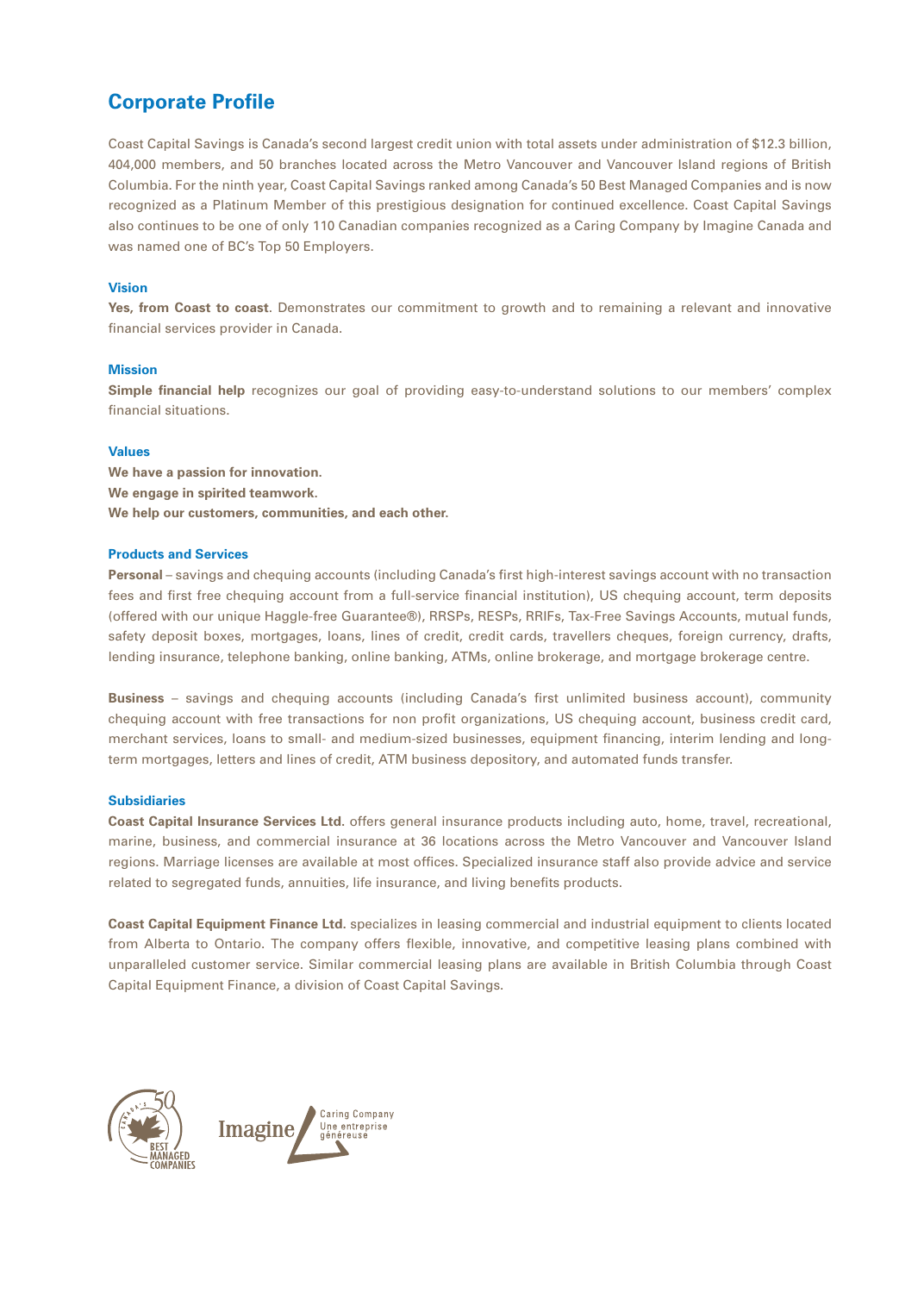# **Contents**

| 2008 Performance Against Targets                                | $\overline{2}$ |
|-----------------------------------------------------------------|----------------|
| Financial Highlights at a Glance                                | 3              |
| Financial Highlights - 5 Year Overview                          | $\overline{4}$ |
| Message from the Board of Directors                             | 6              |
| Message from the President and Chief Executive Officer          | $\overline{7}$ |
| Management's Discussion and Analysis                            | 8              |
| Management's Responsibility and Auditors' Report to the Members | 21             |
| <b>Consolidated Financial Statements</b>                        | 22             |
| Notes to Consolidated Financial Statements                      | 25             |
| <b>Corporate Governance</b>                                     | 44             |
| Board of Directors, Senior Executive, and Operating Executive   | 47             |
| Corporate Information                                           | 48             |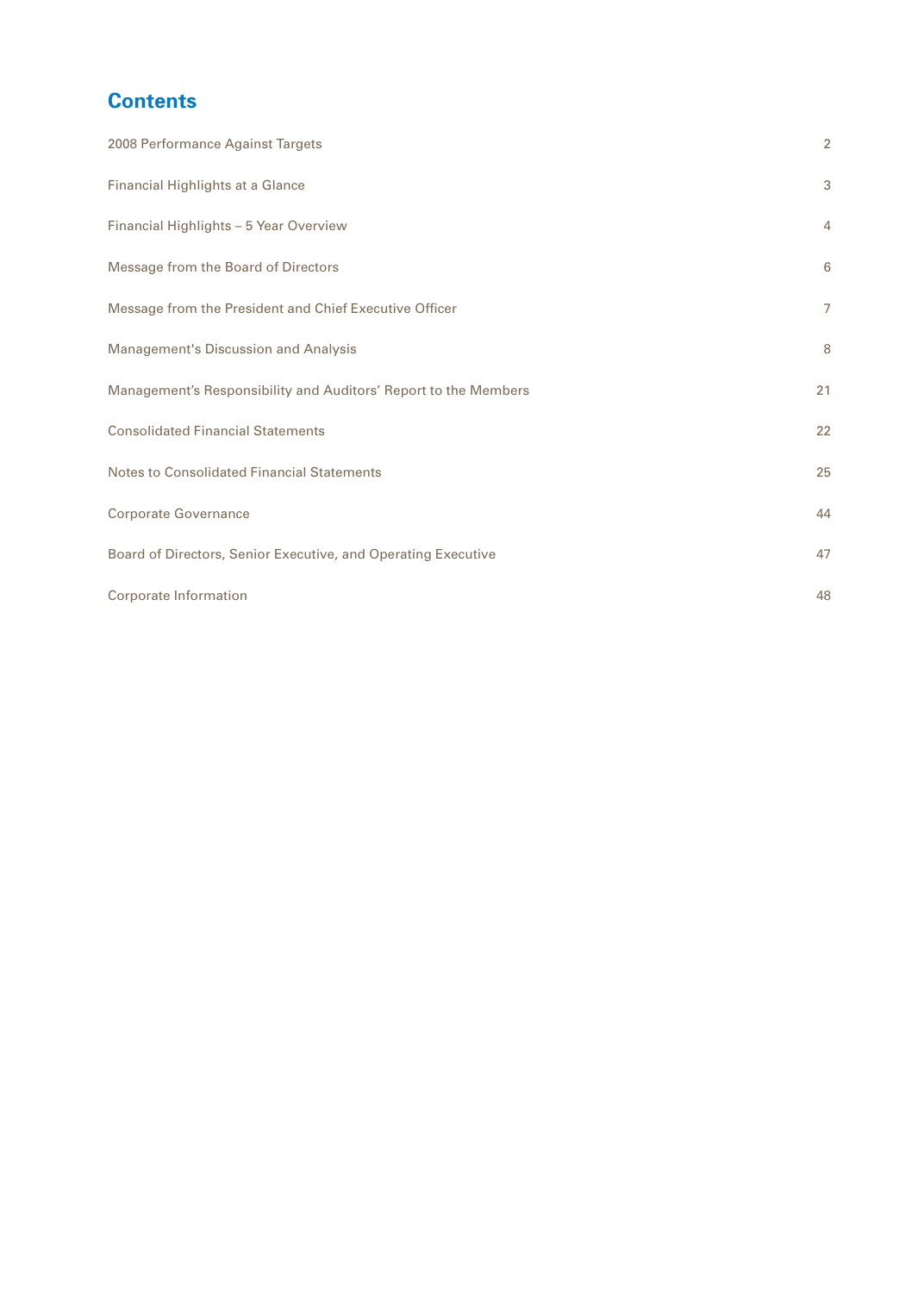# <span id="page-3-0"></span>**2008 Performance Against Targets**

|                | <b>Net income</b><br>All revenue less expenses and taxes                                                                                                               |
|----------------|------------------------------------------------------------------------------------------------------------------------------------------------------------------------|
| Target         | \$55.9 million                                                                                                                                                         |
| Results        | \$52.4 million                                                                                                                                                         |
|                | <b>Return on average assets</b>                                                                                                                                        |
|                | Net income expressed as a percentage of average assets                                                                                                                 |
| Target         | $\bullet$ An after-tax return of 0.58%                                                                                                                                 |
| Results        | 0.55%<br>٠                                                                                                                                                             |
|                | Return on average equity<br>Net income expressed as a percentage of average equity                                                                                     |
| Target         | 12.38%                                                                                                                                                                 |
| Results        | 11.39%                                                                                                                                                                 |
|                |                                                                                                                                                                        |
|                | <b>Capital</b><br>Regulator defined and primarily retained earnings plus share equity divided by total assets adjusted for risk as defined by regulators               |
| Target         | Attain a Bank of International Settlements (BIS) capital level of 10.29% of risk-weighted assets                                                                       |
| Results        | 11.09%<br>$\bullet$                                                                                                                                                    |
|                | <b>Non-interest expenses</b>                                                                                                                                           |
|                | All costs that are not interest related with the exception of provisions for credit losses and income taxes                                                            |
| Target         | $\bullet$ No greater than 2.23%                                                                                                                                        |
| Results -      | 2.10%<br>0                                                                                                                                                             |
|                | <b>Operating efficiency</b><br>Coast Capital Savings' cost to earn \$1 and equals all non-interest expenses divided by the sum of net interest income and other income |
| Target         | 71.07% Ratio                                                                                                                                                           |
| <b>Results</b> | 69.46%                                                                                                                                                                 |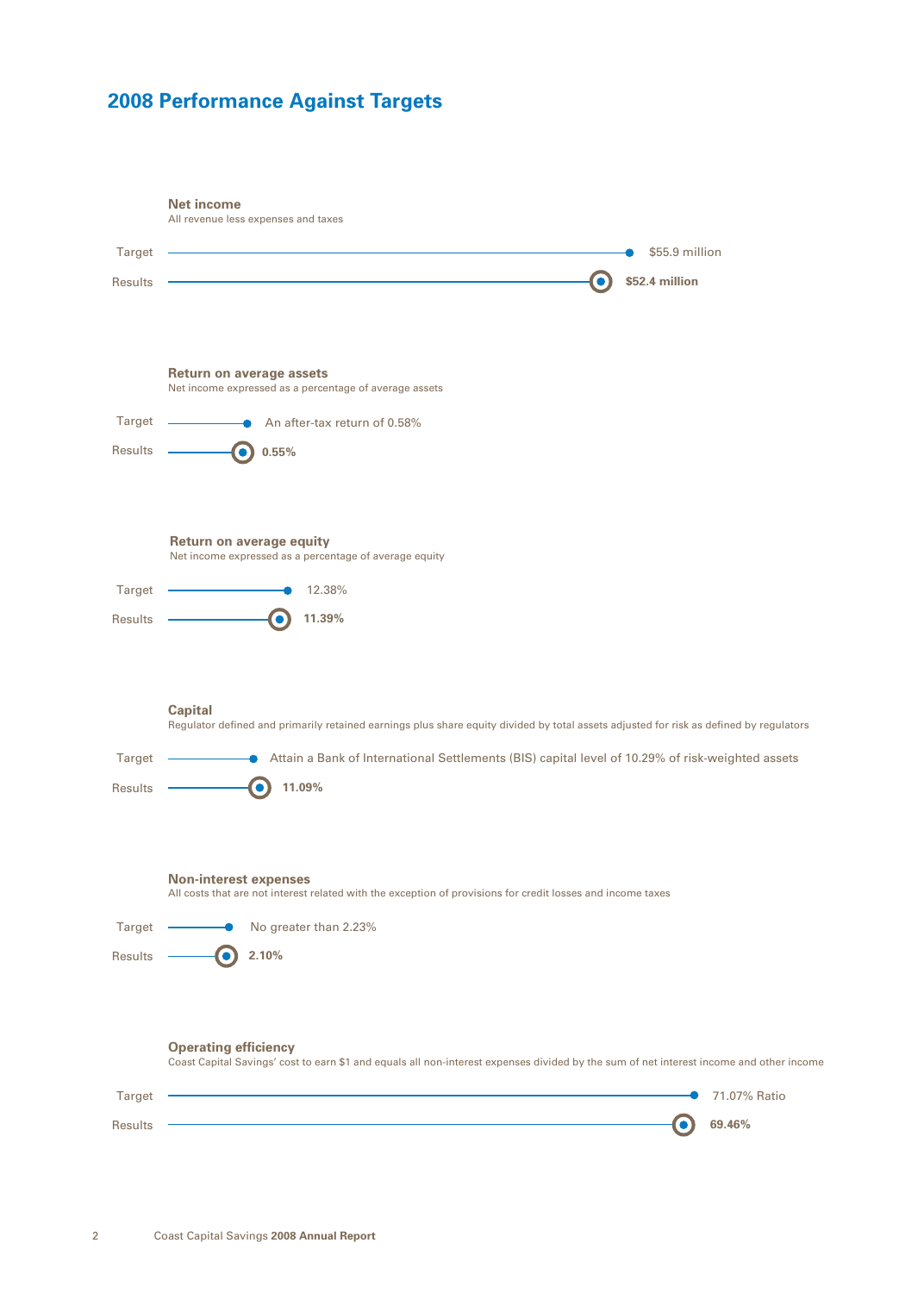## <span id="page-4-0"></span>**Financial Highlights at a Glance**

      

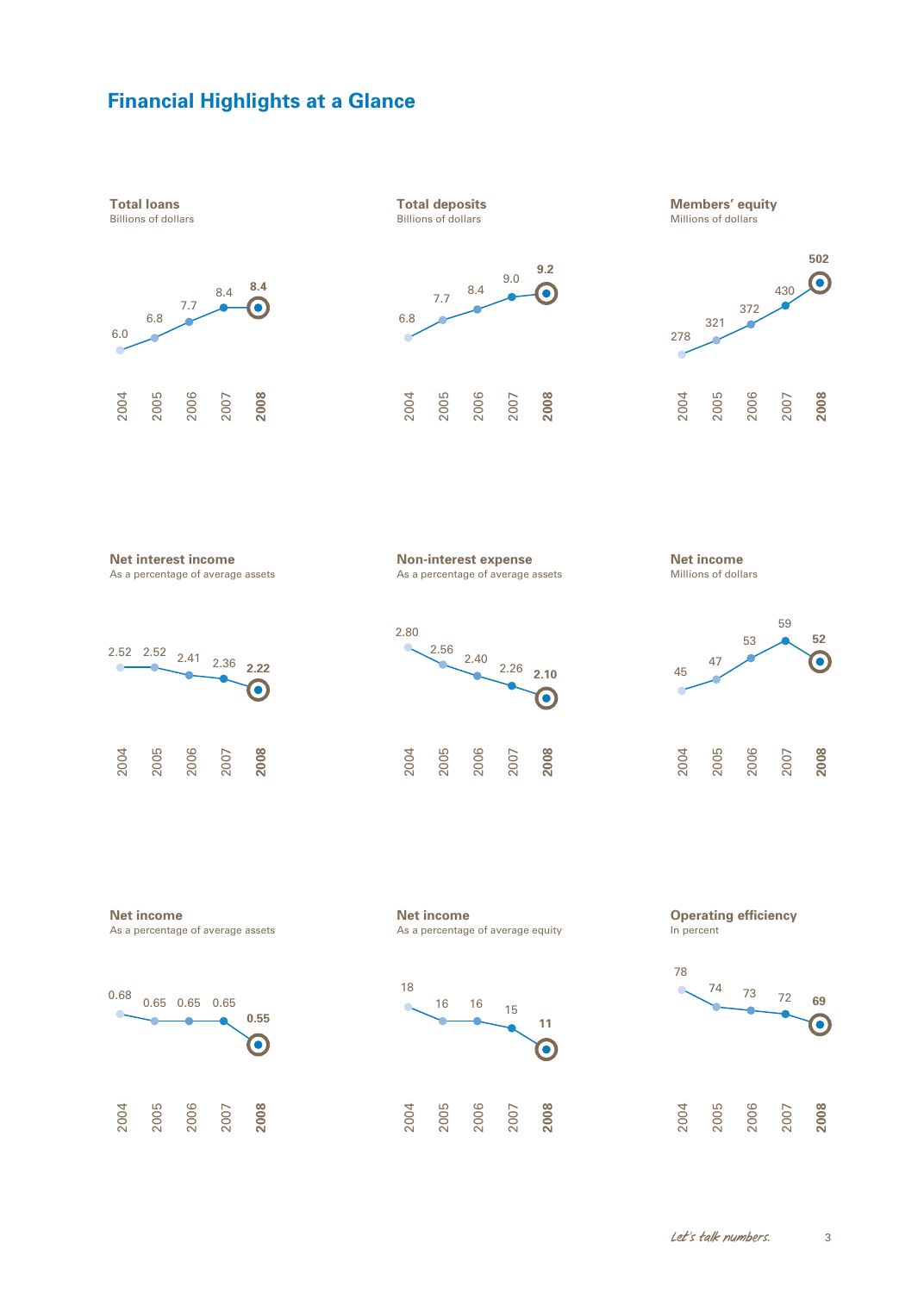# <span id="page-5-0"></span>**Financial Highlights – 5 Year Overview**

| (in thousands of dollars) | 2008             | 2007            |    | 2006      | 2005            |    | 2004      |
|---------------------------|------------------|-----------------|----|-----------|-----------------|----|-----------|
|                           |                  |                 |    |           |                 |    |           |
| <b>Balance sheets:</b>    |                  |                 |    |           |                 |    |           |
| <b>Assets</b>             |                  |                 |    |           |                 |    |           |
| Cash resources            | \$<br>1,109,784  | \$<br>634,732   | \$ | 686,997   | \$<br>856,886   | \$ | 581,342   |
| Investments               | 833,204          | 685,312         |    | 442,896   | 466,582         |    | 530,391   |
| Loans                     | 8,364,176        | 8,443,534       |    | 7,650,758 | 6,788,866       |    | 6,002,210 |
| Premises and equipment    | 38,791           | 37,521          |    | 41,124    | 44,027          |    | 37,682    |
| Other                     | 97,622           | 51,917          |    | 42,779    | 44,185          |    | 43,448    |
|                           | \$<br>10,443,577 | \$<br>9,853,016 | \$ | 8,864,554 | \$<br>8,200,546 | S  | 7,195,073 |
|                           |                  |                 |    |           |                 |    |           |
| <b>Liabilities</b>        |                  |                 |    |           |                 |    |           |
| <b>Deposits</b>           |                  |                 |    |           |                 |    |           |
| Demand                    | \$<br>2,106,670  | \$<br>1,860,717 | S  | 1,710,791 | \$<br>1,637,178 | \$ | 1,432,172 |
| Term                      | 5,665,519        | 5,680,453       |    | 5,162,604 | 4,615,949       |    | 3,819,782 |
| Registered                | 1,372,710        | 1,353,407       |    | 1,378,544 | 1,409,925       |    | 1,458,409 |
| Class A shares            | 1,870            | 1,763           |    | 1,660     | 1,557           |    | 1,651     |
| Accrued interest          | 102,010          | 104,360         |    | 98,682    | 71,589          |    | 70,679    |
|                           | 9,248,779        | 9,000,700       |    | 8,352,281 | 7,736,198       |    | 6,782,693 |
| <b>Borrowings</b>         | 548,259          | 294,469         |    |           |                 |    |           |
| Other                     | 80,712           | 63,599          |    | 76,353    | 70,558          |    | 61,140    |
|                           | 9,877,750        | 9,358,768       |    | 8,428,634 | 7,806,756       |    | 6,843,833 |
| Subordinated notes        | 25,000           | 25,000          |    | 25,000    | 33,500          |    | 33,500    |
| Class C shares            | 38,669           | 38,879          |    | 39,133    | 39,159          |    | 39,280    |
|                           |                  |                 |    |           |                 |    |           |
| <b>Members' equity</b>    |                  |                 |    |           |                 |    |           |
| Class B shares            | 43,669           | 44,464          |    | 44,954    | 45,840          |    | 48,855    |
| <b>Retained earnings</b>  | 434,385          | 383,343         |    | 326,833   | 275,291         |    | 229,605   |
| Accumulated other         |                  |                 |    |           |                 |    |           |
| comprehensive income      | 24,104           | 2,562           |    |           |                 |    |           |
|                           | 502,158          | 430,369         |    | 371,787   | 321,131         |    | 278,460   |
|                           | \$<br>10,443,577 | \$<br>9,853,016 | \$ | 8,864,554 | \$<br>8,200,546 | \$ | 7,195,073 |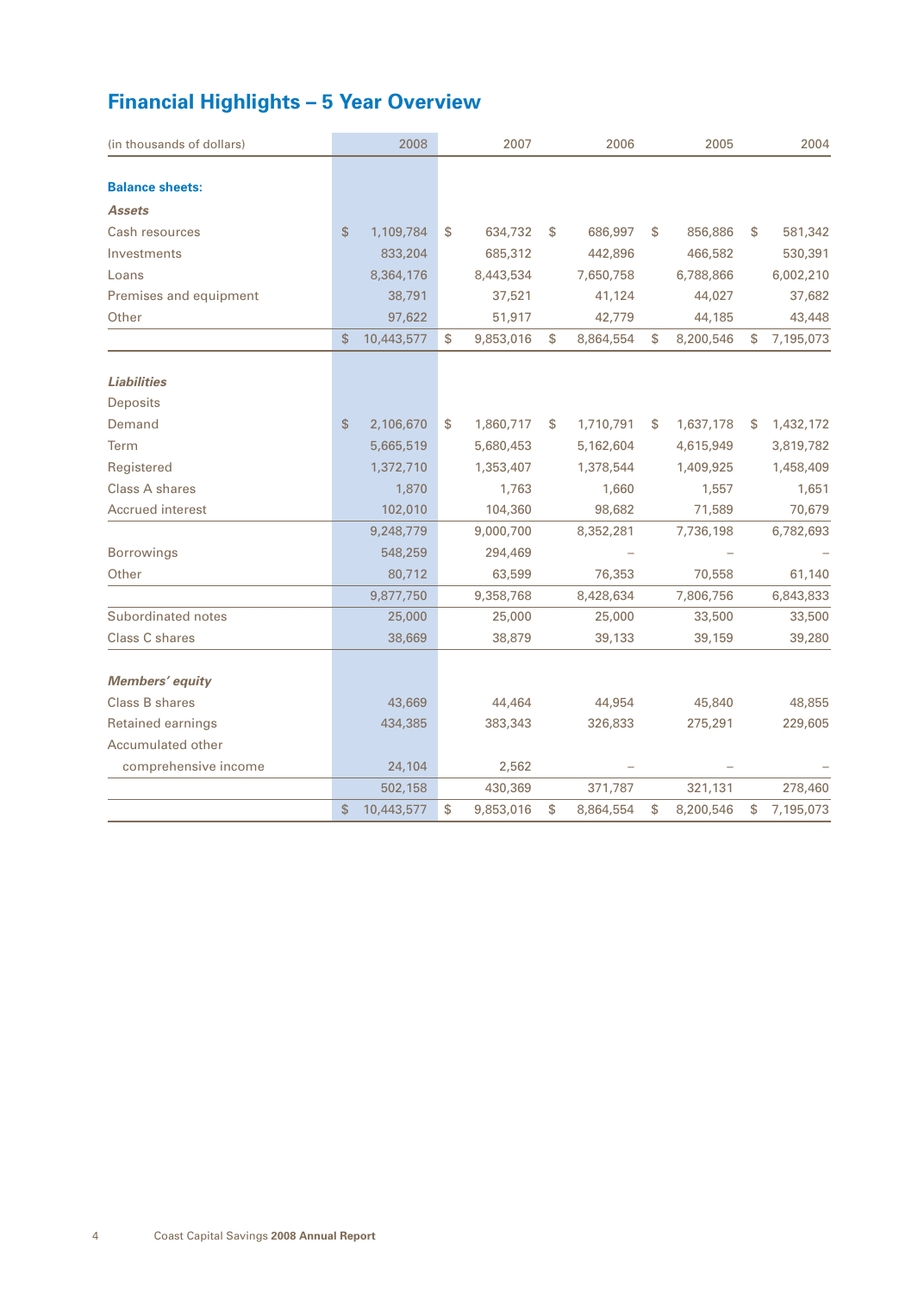# **Financial Highlights – 5 Year Overview**

| (in thousands of dollars)               |                | 2008       | 2007             |    | 2006       | 2005            | 2004            |
|-----------------------------------------|----------------|------------|------------------|----|------------|-----------------|-----------------|
|                                         |                |            |                  |    |            |                 |                 |
| Income statements:                      |                |            |                  |    |            |                 |                 |
| Interest income                         | \$             | 504,855    | \$<br>518,387    | \$ | 447,644    | \$<br>357,329   | \$<br>334,511   |
| Interest expense                        |                | 293,627    | 305,987          |    | 250,446    | 175,406         | 167,811         |
| Net interest income                     |                | 211,228    | 212,400          |    | 197,198    | 181,923         | 166,700         |
| Provision for credit losses             |                | 15,568     | 6,812            |    | 6,966      | 6,532           | 7,228           |
|                                         |                | 195,660    | 205,588          |    | 190,232    | 175,391         | 159,472         |
| Other income                            |                | 76,599     | 70,145           |    | 70,366     | 66,349          | 68,964          |
|                                         |                | 272,259    | 275,733          |    | 260,598    | 241,740         | 228,436         |
| Non-interest expenses                   |                | 199,931    | 203,951          |    | 196,642    | 184,744         | 184,989         |
| Income before undernoted                |                | 72,328     | 71,782           |    | 63,956     | 56,996          | 43,447          |
| Unusual item                            |                |            |                  |    |            | (983)           | 12,290          |
| Income before taxes                     |                | 72,328     | 71,782           |    | 63,956     | 56,013          | 55,737          |
| Income taxes                            |                | 19,899     | 13,163           |    | 10,872     | 8,877           | 10,950          |
| Net income                              | \$             | 52,429     | \$<br>58,619     | \$ | 53,084     | \$<br>47,136    | \$<br>44,787    |
|                                         |                |            |                  |    |            |                 |                 |
| <b>Financial statistics in percent:</b> |                |            |                  |    |            |                 |                 |
| Asset growth                            |                | 5.99       | 11.15            |    | 8.10       | 13.97           | 12.05           |
| Loan growth                             |                | (0.94)     | 10.36            |    | 12.70      | 13.11           | 6.21            |
| Deposit growth                          |                | 2.76       | 7.76             |    | 7.96       | 14.06           | 13.91           |
| Operating efficiency                    |                | 69.46      | 72.18            |    | 73.49      | 74.41           | 78.50           |
| Capital ratio                           |                | 11.09      | 10.39            |    | 10.26      | 10.80           | 11.12           |
| Liquidity ratio                         |                | 19.83      | 14.20            |    | 13.53      | 17.11           | 16.39           |
| Percentage of average assets            |                |            |                  |    |            |                 |                 |
| Net interest income                     |                | 2.22       | 2.36             |    | 2.41       | 2.52            | 2.52            |
| Other income                            |                | 0.80       | 0.78             |    | 0.86       | 0.92            | 1.04            |
| Non-interest expenses                   |                | 2.10       | 2.26             |    | 2.40       | 2.56            | 2.80            |
|                                         |                |            |                  |    |            |                 |                 |
| Percentage return on                    |                |            |                  |    |            |                 |                 |
| Average assets                          |                | 0.55       | 0.65             |    | 0.65       | 0.65            | 0.68            |
| Average equity                          |                | 11.39      | 14.86            |    | 15.52      | 15.72           | 17.68           |
|                                         |                |            |                  |    |            |                 |                 |
| <b>Branches</b>                         |                | 51         | 49               |    | 49         | 47              | 44              |
| Insurance Offices                       |                | 36         | 35               |    | 35         | 33              | 26              |
| Average assets                          | \$             | 9,516,198  | \$<br>9,015,087  | \$ | 8,192,880  | \$<br>7,228,653 | \$<br>6,606,497 |
| Average equity                          |                | 460,250    | 394,403          |    | 342,084    | 299,795         | 253,324         |
| Mutual funds under administration       |                | 1,404,155  | 1,788,361        |    | 1,683,630  | 1,428,500       | 1,208,622       |
| Securitized loans                       |                | 494,687    | 205,847          |    | 293,772    | 59,141          | 109,861         |
| Total assets under administration       | $\frac{1}{2}$  | 12,342,419 | \$<br>11,847,224 | S  | 10,841,956 | \$<br>9,688,186 | 8,513,556       |
|                                         |                |            |                  |    |            |                 |                 |
| <b>Asset quality trends:</b>            |                |            |                  |    |            |                 |                 |
| Allowance for credit losses, beginning  | $\mathfrak{S}$ | 42,516     | \$<br>37,793     | \$ | 32,815     | \$<br>27,823    | \$<br>23,303    |
| Provisions for credit losses            |                | 15,568     | 6,812            |    | 6,966      | 6,532           | 7,228           |
| Loans written off                       |                | 5,129      | 3,312            |    | 2,618      | 2,744           | 3,144           |
| Recoveries of loans written off         |                | 690        | 1,223            |    | 630        | 1,204           | 436             |
| Allowance for credit losses, end        |                | 53,645     | 42,516           |    | 37,793     | 32,815          | 27,823          |
| Impaired loans                          | \$             | 34,144     | \$<br>13,938     | \$ | 14,032     | \$<br>9,403     | \$<br>13,807    |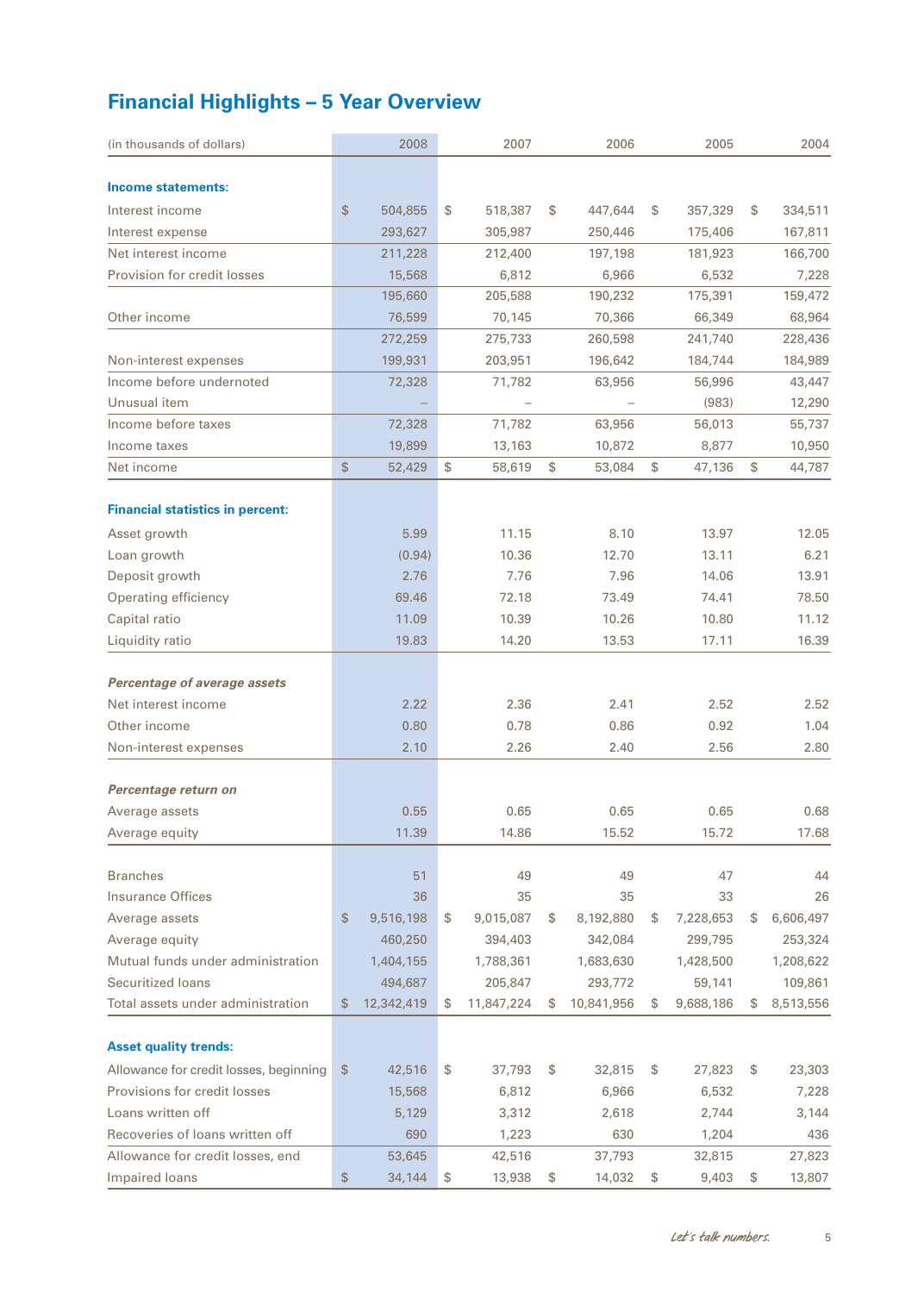## <span id="page-7-0"></span>**Message from the Board of Directors**

### **Growth and Leadership**

*Our numbers tell the story.* Since it was formed eight years ago, Coast Capital Savings has grown to \$12.3 billion in assets under administration and over 400,000 members. The success of our growth strategy is two-fold: working and aggregating with like-minded credit unions, and consistently paying close attention to the marketplace, identifying opportunities, and offering innovative, yet simple financial products that meet the needs of ordinary people.

In 2009, we will see a change in leadership at Coast Capital Savings with the retirement of our Chief Executive Officer, Lloyd Craig. In 2002, Lloyd rose to the challenge of integrating three highly successful credit unions into a single unified organization. The result is what many believe to be the most innovative and forward thinking financial institution in the country. On behalf of everyone at Coast Capital Savings, I thank Lloyd for his truly outstanding leadership and the remarkable work of his executive team.

### **Change and Regulation**

One of the longest expansionary business cycles in memory came abruptly to an end in 2008. Dramatic events occurred suddenly as a result of the freeze up in the financial markets. In the United States and abroad, several large financial institutions were forced to merge or close their doors. For some it's been devastating. For others, including Coast Capital Savings, the financial crisis has had a lesser impact. We finished another strong year on all fronts and our regulatory capital – a key measure of financial strength – has passed both the 11% and the \$500 million mark, well in excess of regulatory requirements.

Canadians can be thankful that our financial system is strong, due in part to our regulatory environment. Here in British Columbia, the BC Financial Institutions Commission (FICOM) is responsible for the regulation of our province's credit union system. Coast Capital Savings is well positioned for any economic uncertainties that may lie ahead. As well, consumer confidence was given a welcomed boost in 2008 with the provincial government's bold move of expressing its confidence in the BC credit union system by expanding the guarantee of our members' deposits. All money on deposit and money invested in non-equity shares with a BC credit union is 100% guaranteed, including foreign currencies and accrued interest, regardless of the length of the term to maturity.

#### **Recognition and Appreciation**

Coast Capital Savings has once again been recognized as one of Canada's 50 Best Managed Companies. This is considered one of the highest distinctions available to Canadian private enterprise. The award acknowledges the success Coast Capital Savings has achieved and maintained in areas such as developing a core vision and strategy, competitiveness in the marketplace, using technology, and employee recruitment, retention, and talent. Our employees truly make a difference at Coast Capital Savings and this award reflects their talent and commitment.

Year after year we continue to grow and deliver on our promise of providing simple financial help to our members and creating a great place to work for our employees. This growth also applies to our community involvement. In 2008, we provided over \$5 million in support to our communities.

On behalf of the Board of Directors, I would like to thank all our customers for their trust in Coast Capital Savings and our employees for the excellent work they do every day of the week – together we'll continue to grow.

Kin Wurkum

Bill Wellburn Chair, Board of Directors

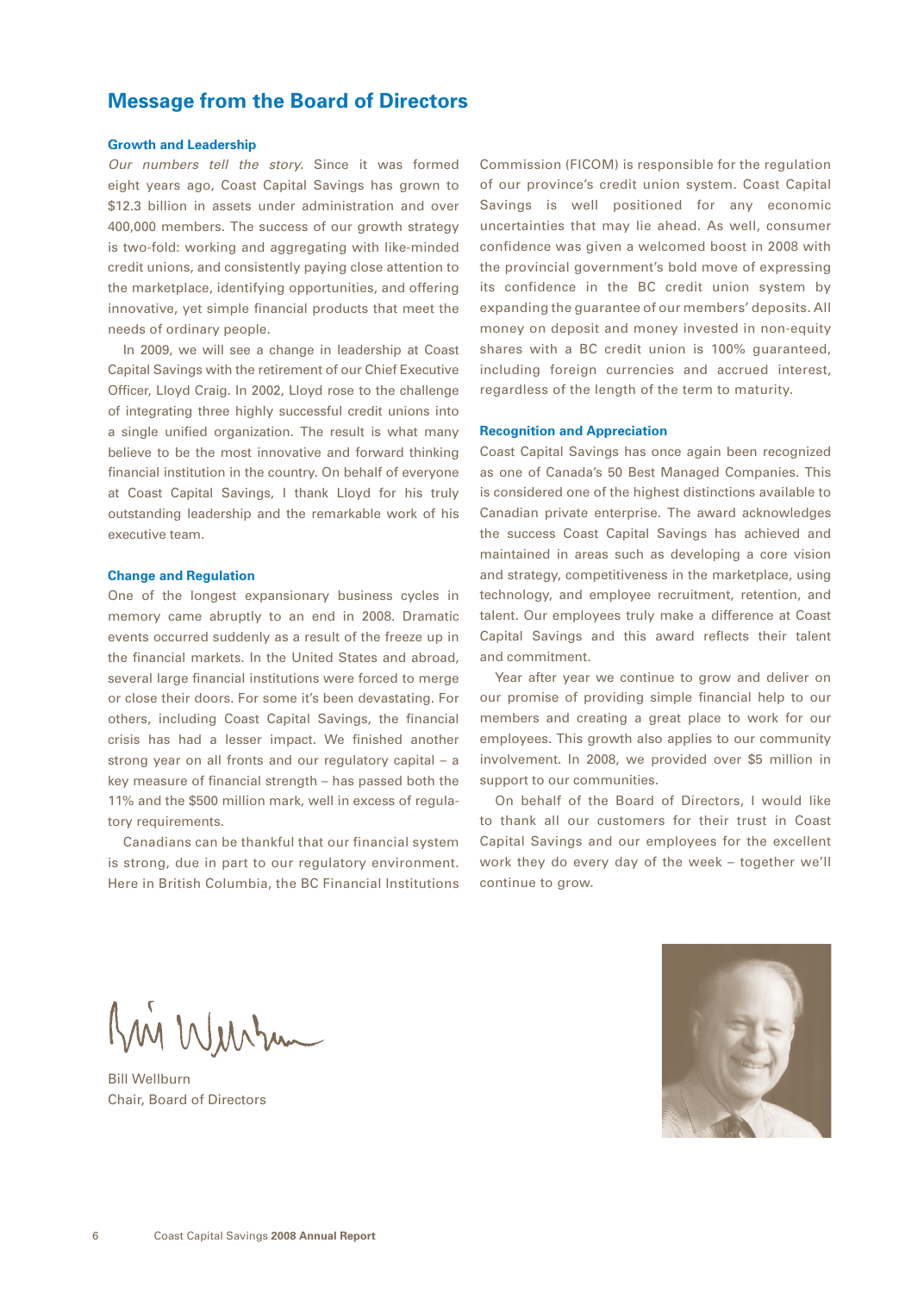## <span id="page-8-0"></span>**Message from the President and Chief Executive Officer**

### **Strong and Stable**

*Let's talk numbers.* Coast Capital Savings' performance in 2008 was strong and stable. In a year where consumers witnessed financial institutions struggling to react to unprecedented financial and economic uncertainty, we continued to focus on our established strengths: banking, insurance, and investment services.

Our strategy and reputation as a conservative mortgage, personal, and business lender helped keep us financially sound and secure, as 75 percent of the funds we lend are from retail deposits, rather than from funding sourced in capital markets. Even with extraordinary factors – the Bank of Canada's 2.5 percent drop over the course of 2008, additional write-downs on our assetbacked commercial paper, and our increased provision for credit losses – Coast Capital Savings showed strong financial results in 2008.

Pre-tax earnings for 2008 were \$72.3 million, up from \$71.8 million in 2007. Net income was \$52.4 million, compared to \$58.6 million in 2007, while net income expressed as a return on average assets was 0.55%, compared to 0.65% in 2007. Expressed as a return on average equity, net income was 11.39%, compared to 14.86% the year before. However, assets grew to \$10.4 billion by yearend and members' equity increased from \$430.4 million to \$502.2 million, both all-time highs. Total assets under administration rose from \$11.8 billion to \$12.3 billion. Revenue growth, combined with a decrease in operating expenses, resulted in an improved operating efficiency of 69.5% in 2008, compared to 72.2% in 2007.

### **Growth and Change**

*The Free Chequing, Free Debit and More Account*™ and *Big Perks for Small Business*® program remain popular, and helped drive membership growth to a record high. We attracted 24,000 new members in 2008, bringing our total membership to 404,000. Early in 2009, we added two new products. *The High-interest, No-fee Savings Account*™ and *The Low-fee, More-for-me Mutual Funds*™ are providing what members have come to expect from us – innovative investment options.

With two new branches opened in 2008 and two branches relocated to better serve our members, we now have eight aperio®-style branches in Metro Vancouver. The aperio® concept offers a unique branch design and service approach – and improves members' banking experience.

We continue to support consolidation within the credit union industry, a direction that will help ensure credit unions remain a strong, secondary tier of financial institutions in Canada. In 2008, the B.C. and Ontario credit union Centrals merged to consolidate resources and lower costs. We believe that this progress will continue and is a positive step towards further consolidation of credit unions. We also advocate strengthening Canada's credit union system through new legislation allowing interested credit unions to operate outside their traditional provincial boundaries.

### **Innovation and People**

We have one of the best operating efficiency ratios among Canadian credit unions. This, combined with our innovative and highly competitive products, positions us for continued growth in our business. We are committed to creating financial value for our members, supporting our communities, and providing career opportunities for our staff.

I thank the Board and all our employees for their leadership, dedication, and outstanding contributions in 2008. With a corporate culture based on innovation and change, and staff committed to delivering on our *How can we help you?*<sup>®</sup> brand promise each and every day, Coast Capital Savings is on track towards an even stronger future.

Lloyd Craig President and Chief Executive Officer

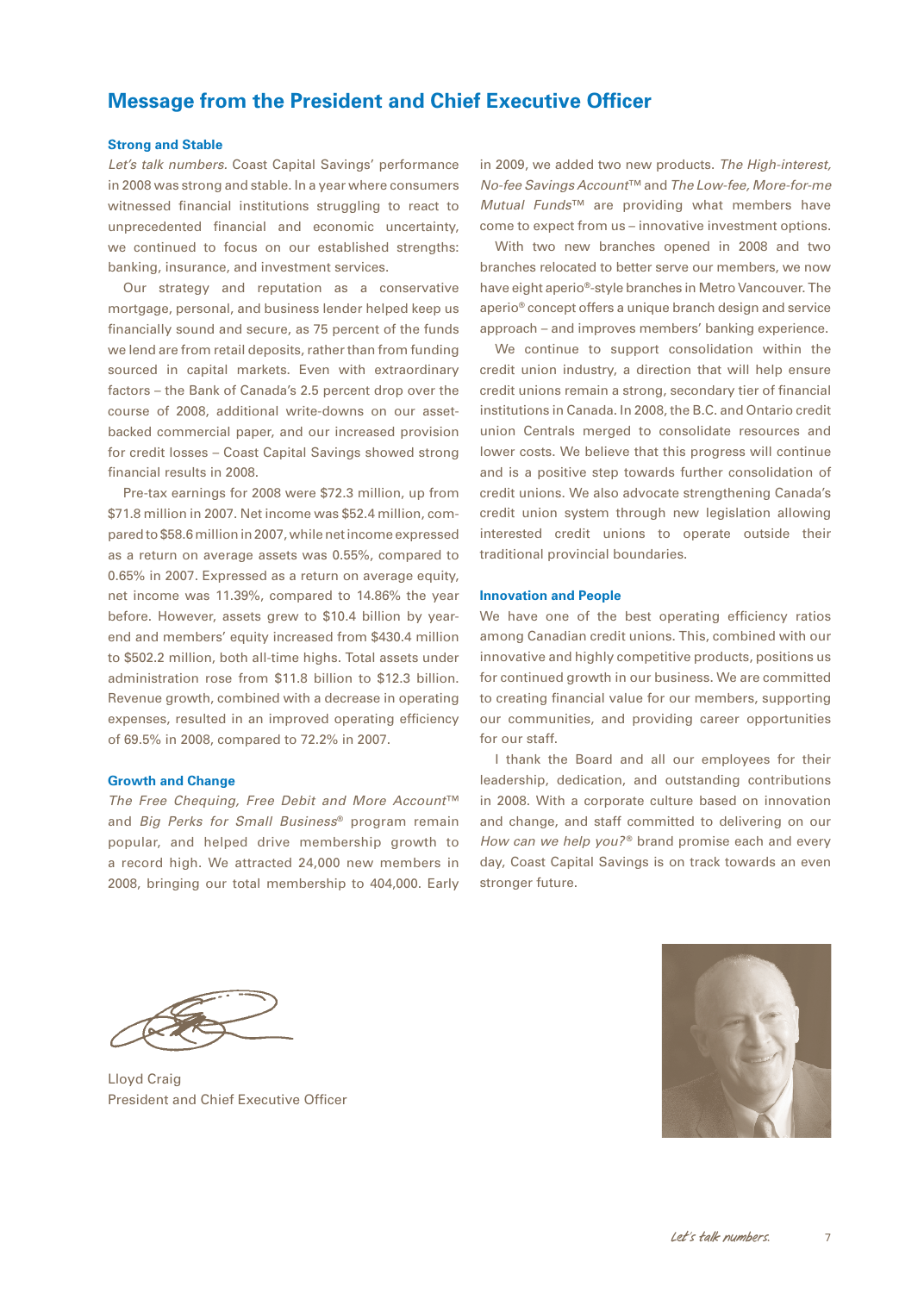<span id="page-9-0"></span>This section of the Annual Report contains details of the operations and financial condition of Coast Capital Savings Credit Union (CCS), as well as management's discussion of material risks inherent in its operations. A section providing a detailed analysis of CCS' capital structure is also included.

### **Introduction**

We are Canada's second largest credit union providing financial services and products to consumers living in the Metro Vancouver and Vancouver Island regions of British Columbia. Our long-term goal is to provide a national alternative for consumers in the financial services marketplace.

We successfully compete with other financial service providers in our existing market area by providing an outstanding level of customer service and high product quality. Our focus is on attracting retail deposits from our members and using these deposits to largely fund residential mortgages. Our ability to compete successfully with other financial institutions has enabled us to grow without deviating from our conservative lending strategy.

#### **Overview**

Net income for 2008 was \$52.4 million, compared to \$58.6 million in 2007; return on average assets declined to 0.55% versus 0.65% in 2007. The primary reasons for the year-over-year decrease were due to an increase of \$8.8 million in the provision for credit losses and a write-down of \$8.3 million on our \$20 million asset-backed commercial paper (ABCP). These extraordinary items were partially off-set by gains in Other income.

Assets grew by 6.0% to \$10.5 billion in 2008, up from \$9.9 billion in 2007. Total loans remained flat at \$8.4 billion versus 2007. Prior to 2008 mortgage securitizations of \$0.4 billion, loan growth was 2.4%. While CCS' securitized mortgages grew to \$0.5 billion, mutual fund assets under administration decreased by \$0.4 billion to \$1.4 billion, bringing total assets under administration to \$12.3 billion versus \$11.8 billion in 2007.

Members' equity was \$502.2 million, up \$71.8 million from the prior year, primarily due to Net income and Other comprehensive income generated in 2008.

Total deposits stood at \$9.2 billion, an increase of 2.8% from \$9.0 billion in 2007.

#### **Financial Performance**

### **Net Interest Income**

Interest income is our major source of revenue. In 2008, interest income totalling \$504.9 million was earned from borrowers on their loans and from cash resources. Interest expense, which represents amounts paid by us on members' deposits and corporate borrowings, totalled \$293.6 million. Net interest income represents the difference between interest income and interest expense. Net interest income for 2008 was \$211.2 million, compared to \$212.4 million in 2007. Net interest income, as a percentage of average assets was 2.22% for 2008, compared to 2.36% in 2007. The reason for this decline was primarily due to two factors. The first was the impact from the Bank of Canada's decision to lower its key rate, resulting in our prime lending rate declining by 2.50% in 2008. This had a greater negative impact on our interest income than it had a positive impact on our interest expense. The other cause was the result of the lost spread from the securitization of \$0.4 billion in residential mortgages into the Canada Mortgage Bond (CMB) program. However, while the securitization had a negative impact on CCS' Net interest income, the gain created by the sale had a greater positive impact on Other income.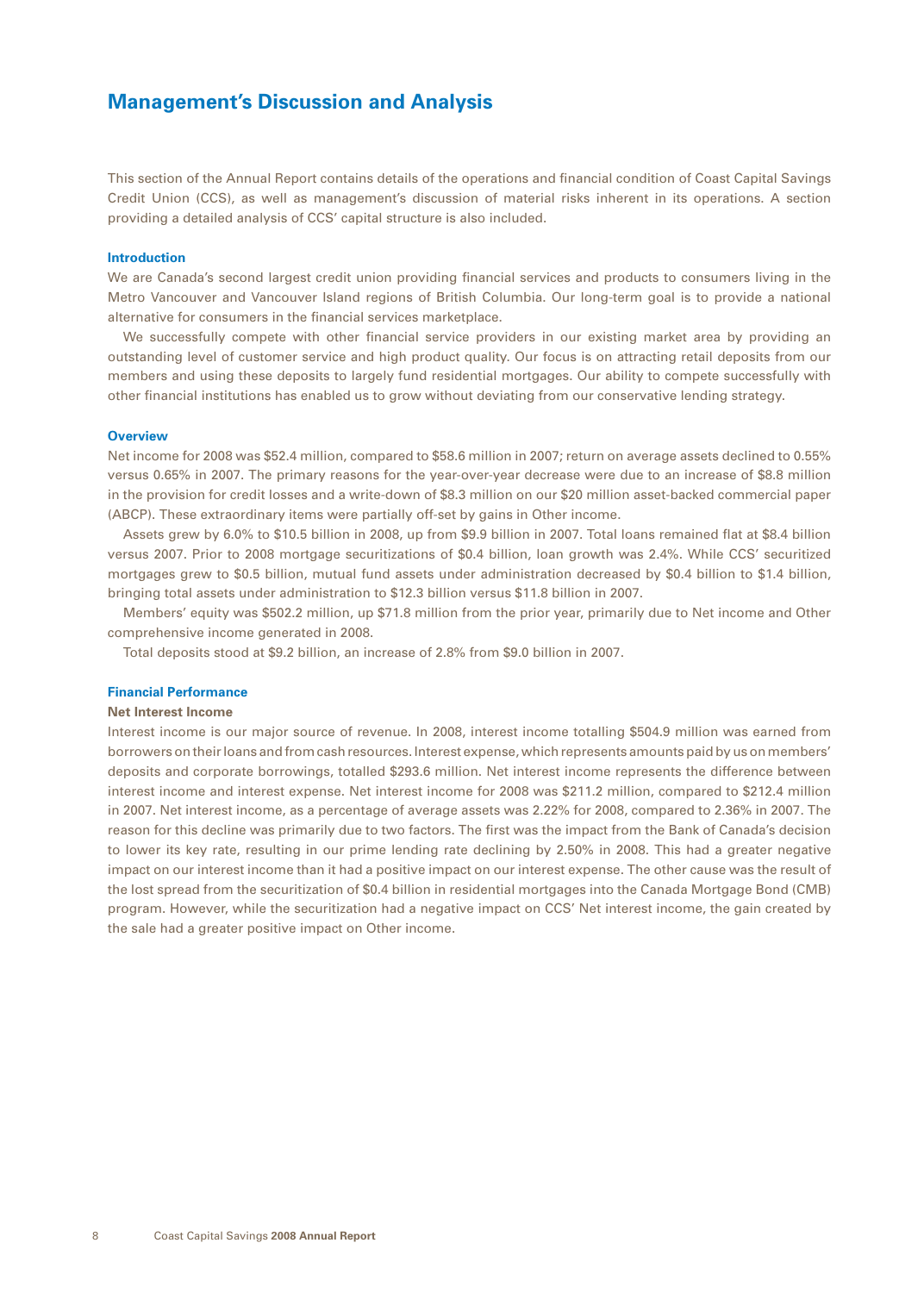### **Analysis of Net Interest Income**

Year ended December 31

| in thousands of dollars  |                 |         |              |          | 2008     |               |         |    |          | 2007     |
|--------------------------|-----------------|---------|--------------|----------|----------|---------------|---------|----|----------|----------|
|                          | Average         |         |              |          | Interest | Average       |         |    |          | Interest |
|                          | balance         | Mix $%$ |              | Interest | rate %   | balance       | Mix $%$ |    | Interest | rate %   |
| Cash resources           | \$<br>965,591   | 10.1    | \$           | 28,396   | 2.94     | \$<br>841,686 | 9.3     | \$ | 32,267   | 3.83     |
| Loans:                   |                 |         |              |          |          |               |         |    |          |          |
| Residential              | 5,596,778       | 58.8    |              | 292,729  | 5.23     | 5,472,581     | 60.7    |    | 305,002  | 5.57     |
| Commercial               | 2,422,022       | 25.5    |              | 153,181  | 6.32     | 2,144,563     | 23.8    |    | 141,969  | 6.62     |
| Personal                 | 209,397         | 2.2     |              | 13,300   | 6.35     | 260,861       | 2.9     |    | 20,735   | 7.95     |
| Lines of credit          | 209,484         | 2.2     |              | 17,249   | 8.23     | 203,348       | 2.3     |    | 18,414   | 9.06     |
| <b>Total loans</b>       | \$<br>8,437,681 | 88.7    | \$           | 476,459  | 5.65     | \$8,081,353   | 89.7    | S  | 486,120  | 6.02     |
| Other assets             | 112,926         | 1.2     |              |          | $\equiv$ | 92,048        | 1.0     |    |          |          |
| Total                    | \$<br>9,516,198 | 100.0   | \$           | 504,855  | 5.31     | \$9,015,087   | 100.0   | \$ | 518,387  | 5.75     |
|                          |                 |         |              |          |          |               |         |    |          |          |
| <b>Deposits:</b>         |                 |         |              |          |          |               |         |    |          |          |
| Demand                   | 1,976,852       | 20.8    |              | 17,285   | 0.87     | 1,784,755     | 19.8    |    | 18,241   | 1.02     |
| Term                     | 5,008,106       | 52.5    |              | 202,915  | 4.05     | 4,630,501     | 51.3    |    | 203,151  | 4.39     |
| <b>RRSP</b>              | 1,369,151       | 14.4    |              | 55,122   | 4.03     | 1,369,151     | 15.2    |    | 53,214   | 3.89     |
| <b>Total deposits</b>    | \$<br>8,354,109 | 87.7    | $\mathbb{S}$ | 275,322  | 3.30     | \$7,784,407   | 86.3    | \$ | 274,606  | 3.53     |
|                          |                 |         |              |          |          |               |         |    |          |          |
| <b>Borrowings</b>        | 363,327         | 3.8     |              | 14,684   | 4.04     | 558,360       | 6.2     |    | 27,530   | 4.93     |
| Subordinated note        | 25,000          | 0.3     |              | 1,288    | 5.15     | 25,000        | 0.3     |    | 1,512    | 6.05     |
| Class C shares           | 38,770          | 0.4     |              | 2,333    | 6.00     | 38,985        | 0.4     |    | 2,339    | 6.00     |
| <b>Total financial</b>   |                 |         |              |          |          |               |         |    |          |          |
| liabilities              | \$<br>8,781,206 | 92.2    | \$           | 293,627  | 3.34     | \$ 8,406,752  | 93.2    | \$ | 305,987  | 3.64     |
| <b>Other liabilities</b> | 274,742         | 2.9     |              |          |          | 213,932       | 2.4     |    |          |          |
| Class B shares           | 43,151          | 0.5     |              |          |          | 43,593        | 0.5     |    |          |          |
|                          |                 |         |              |          |          |               |         |    |          |          |
| Retained earnings        | 417,099         | 4.4     |              |          |          | 350,810       | 3.9     |    |          |          |
| Total                    | \$<br>9,516,198 | 100.0   | \$           | 293,627  | 3.09     | \$9,015,087   | 100.0   | S  | 305,987  | 3.39     |
| Net interest income      |                 |         | \$           | 211,228  | 2.22     |               |         | \$ | 212,400  | 2.36     |

#### **Other Income**

Other income is income that is not interest related. This includes items such as insurance and mutual fund commissions, securitization revenues, foreign exchange income, and charges for banking services. We price our products and services to provide excellent customer value and fair returns while maintaining market competitiveness.

Other income in 2008 was \$76.6 million, compared to \$70.1 million in 2007. Other income as a percentage of average assets was 0.80% in 2008, compared to 0.78% in 2007. There were two unusual items impacting Other income in 2008. An additional write-down of \$8.3 million was taken against a \$20 million investment in the ABCP that CCS holds, versus a \$2.4 million write-down taken in 2007. The cumulative write-down on this investment now totals \$10.7 million, or 54% of the original investment. This investment was part of the restructured Montreal Accord settlement. On the positive side, we incurred a \$13.0 million gain from CCS' securitization activity from the sale of mortgages and from an increase in the fair value of CCS' retained interests in the existing securitized mortgage portfolio. In 2007, we incurred a loss of \$0.8 million because there were no mortgage sales and the fair value of the existing securitized mortgage portfolio decreased as wholesale interest rates increased in 2007 as a result of the global financial crisis. Without the ABCP write-down and the securitization gains, Other income as a percentage of average assets would have been 0.75% in 2008.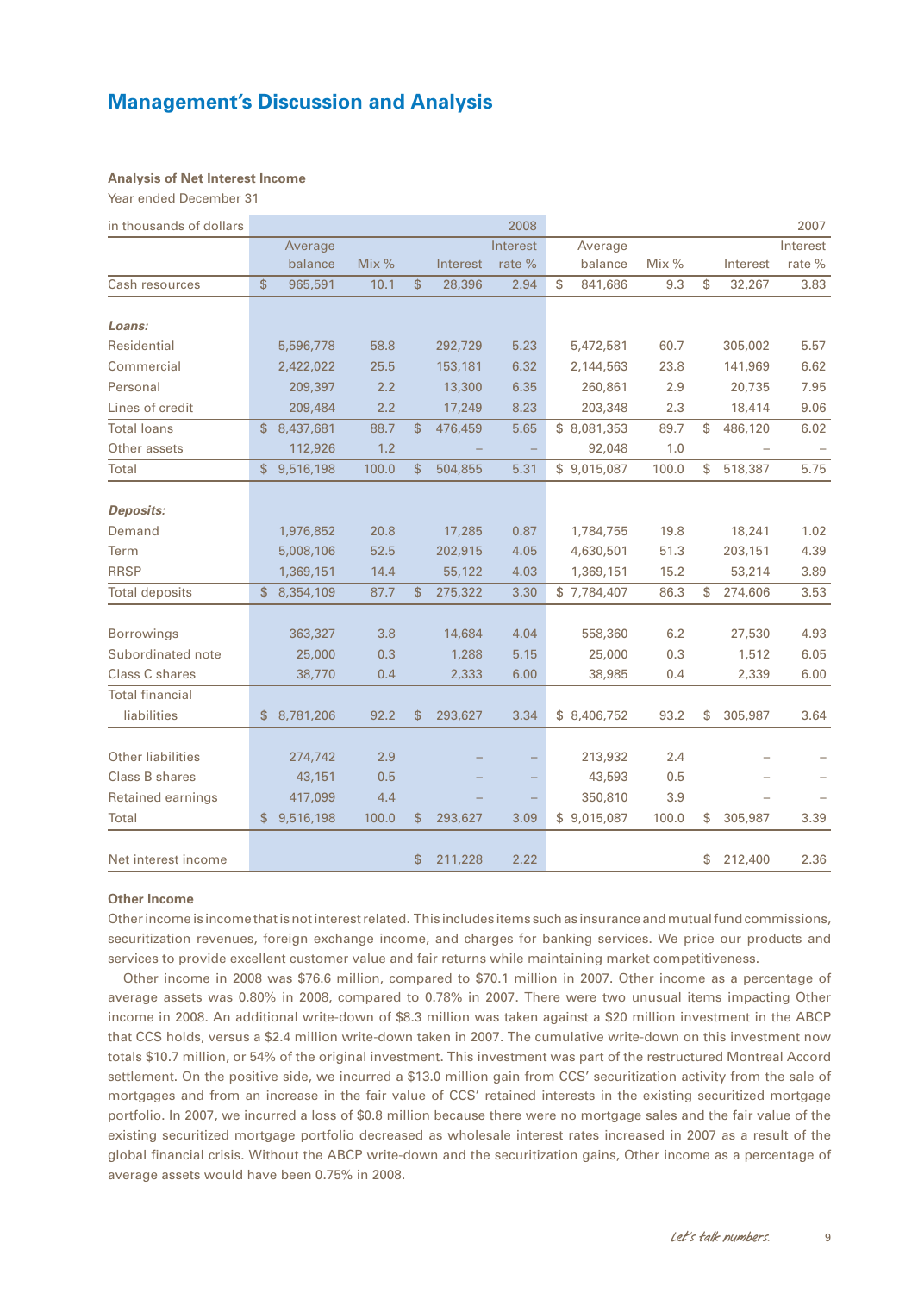Other significant changes in Other income included: a \$5.3 million decline in mutual fund commissions (also as a result of the global financial turmoil's effect on the markets generally), partially offset by a \$1.9 million increase in Other income sources.

### **Non-interest Expenses**

Non-interest expenses represent all costs that are not interest related, excluding provisions for credit losses and income taxes. It includes staff salaries and benefits, occupancy, data processing, marketing, deposit insurance assessments, Central 1 Credit Union (Central 1) dues, provincial capital taxes, and other costs. We continue to strive to contain and manage our costs as effectively as possible.

Total Non-interest expenses in 2008 decreased by 1.7% to \$199.9 million, compared to \$204.0 million in 2007. Non-interest expenses as a percentage of average assets were 2.10% in 2008, compared to 2.26% in 2007. This is down substantially from the 2.80% achieved in 2004. Employee costs, including salaries, benefits, and incentive compensation, were \$110.6 million in 2008, compared to \$114.1 million in 2007, a decrease of 3.1%, largely the result of a decrease in incentive payments. The incentive program is reviewed by the Board of Directors on a regular basis to ensure its alignment with corporate strategy and is revised to reflect prevailing economic conditions.

### **Capital Expenditures/Premises and Equipment**

Total capital expenditures in 2008 were \$9.9 million, compared to \$7.6 million in 2007.

| Year ended December 31               |   |       |       |
|--------------------------------------|---|-------|-------|
| in thousands of dollars              |   | 2008  | 2007  |
| Building renovation and improvements | S | 23    | 489   |
| Leasehold improvements               |   | 4,207 | 2,354 |
| Computer equipment/software          |   | 3,988 | 3,496 |
| Furniture and equipment              |   | 1,699 | 1,228 |
| Total                                | S | 9,917 | 7.567 |

We are forecasting increased capital expenditures in 2009, largely due to branch renovations and various banking system/software upgrades.

### **Loans**

Total loans remained flat at \$8.4 billion in 2008. Prior to mortgage securitizations of \$0.4 billion, loan growth was 2.4%.

We aggressively compete for, and are a major holder of, residential first mortgages in the Metro Vancouver and Vancouver Island regions of British Columbia. We provide mortgages to individuals according to conventional mortgage-lending standards for residential properties. We offer closed, open variable, and fixed-rate mortgages, written with terms of 6 months to 10 years.

As at December 31, 2008, residential mortgage loans totalled \$5.5 billion, representing 65.4% of total loans outstanding, compared to \$5.7 billion or 67.8% of total loans as at December 31, 2007. The decline was largely due to the securitization of conventional mortgages totalling \$0.4 billion. Without the securitization, the residential mortgage loans would have represented 66.6% of total loans outstanding.

Personal loans to members include instalment loans, demand loans, retail leases, and lines of credit. We also offer a suite of credit cards. Based on the contractual agreement with the credit card supplier, we do not carry the balances owing from the credit card holders but earn a fee based on the total net purchases generated by the credit card holders, as well as a per-card fee.

At December 31, 2008, personal loans remained flat at \$0.4 billion representing 4.5% of total loans outstanding, compared to 4.9% of total loans as at December 31, 2007. Customers continue to move away from unsecured or chattel-secured personal borrowing and are instead accessing home equity loans which offer lower interest rates but also lower credit risk.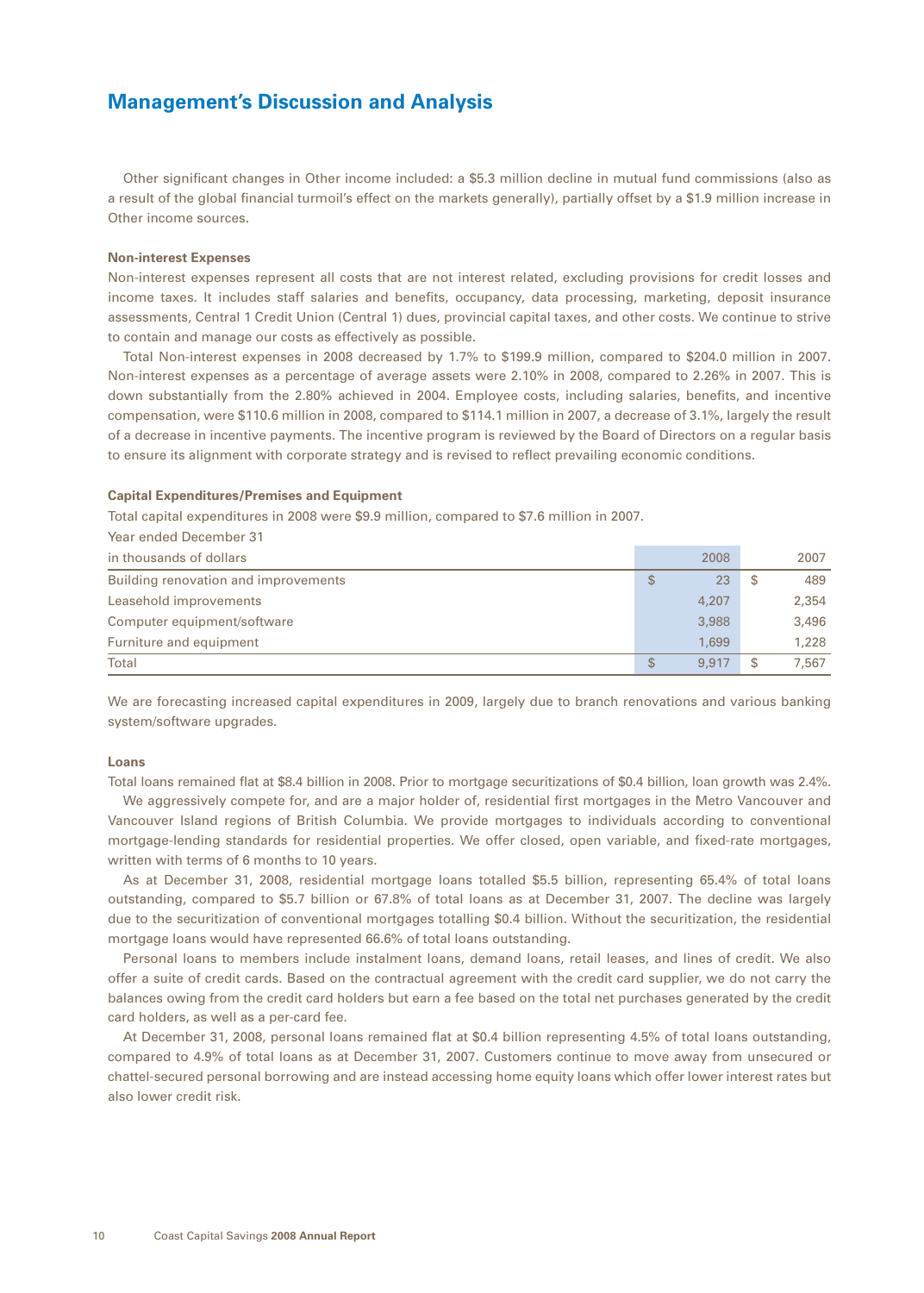Commercial lending consists primarily of first mortgage loans to medium-sized businesses for real estate projects. The types of mortgages offered are similar to residential mortgages, except the maximum term is largely limited to five years. Although we also conduct other forms of commercial lending, including small business lending and commercial leases, these constitute a small but growing portion of the commercial loan portfolio.

At December 31, 2008, commercial loans totalled \$2.5 billion, representing 30.1% of total loans outstanding (24.2% of total assets), compared with \$2.3 billion, representing 27.3% of total loans as at December 31, 2007 (23.4% of total assets).

We maintain conservative lending policies and hold no loans denominated in foreign currency. Our present policy limits commercial lending to a maximum of \$3.2 billion, in line with our goal of holding 30% of total assets in commercial loans, the regulatory maximum. The maximum single loan exposure to any one borrower is limited to \$20.0 million, while our maximum exposure to any one connection is limited to \$50.0 million on real estate loans. Other types of loans have substantially lower limits. We have no loans outstanding which exceed our internal limits. These limits are being strictly and conservatively applied in an effort to manage the economic risk in CCS' market area. Our investment and lending policy is regularly reviewed by our Investment and Lending Committee, approved by our Board, and filed with the Superintendent of Financial Institutions of British Columbia.

## As at December 31 2008 2007 Total Average in Total Average in in millions In thousands in millions In thousands Number of dollars<sup>1</sup> percent of dollars Number of dollars<sup>1</sup> percent of dollars *Individuals: Mortgages:* Conventional2 18,322 \$ 2,691 32.0 \$ 147 20,335 \$ 2,893 34.2 \$ 142 Revenue 2,346 510 6.1 218 2,472 521 6.2 211 Progressive 255 60 0.7 237 358 84 1.0 234 Insured 3,412 720 8.6 211 3,739 738 8.7 197 High-ratio 1,529 486 5.8 318 2,106 635 7.5 301 Mortgage secured lines of credit 15,659 1,023 12.2 65 14,601 860 10.2 59 Subtotal mortgages 41,523 5,490 65.4 132 43,611 5,731 67.8 131 *Other:* Retail leasing 507 5 0.1 10 939 12 0.1 13 Other lines of credit 138,998 202 2.4 1 136,041 196 2.2 1 Personal loans 15,348 171 2.0 11 19,283 217 2.6 11 Subtotal other 154,853 378 4.5 2 156,263 425 4.9 3 Subtotal individuals 196,376 5,868 69.9 30 199,874 6,156 72.7 31 *Commercial:* Commercial loans 12,129 2,347 27.9 193 9,599 2,147 25.4 223 Commercial leasing 2,819 181 2.2 64 2,790 158 1.9 57 Subtotal commercial 14,948 2,528 30.1 169 12,389 2,305 27.3 186 Subtotal individuals and commercial 211,324 8,396 100.0 40 212,263 8,461 100.0 40 Accrued interest 22 25 Total loan portfolio 211,324 \$ 8,420 100.0 \$ 40 212,263 \$ 8,486 100.0 \$ 40

#### **Loan Portfolio**

1 Before allowance for credit losses.

2 In 2008, 1,571 (\$396.7 million) conventional mortgages were securitized and are not included.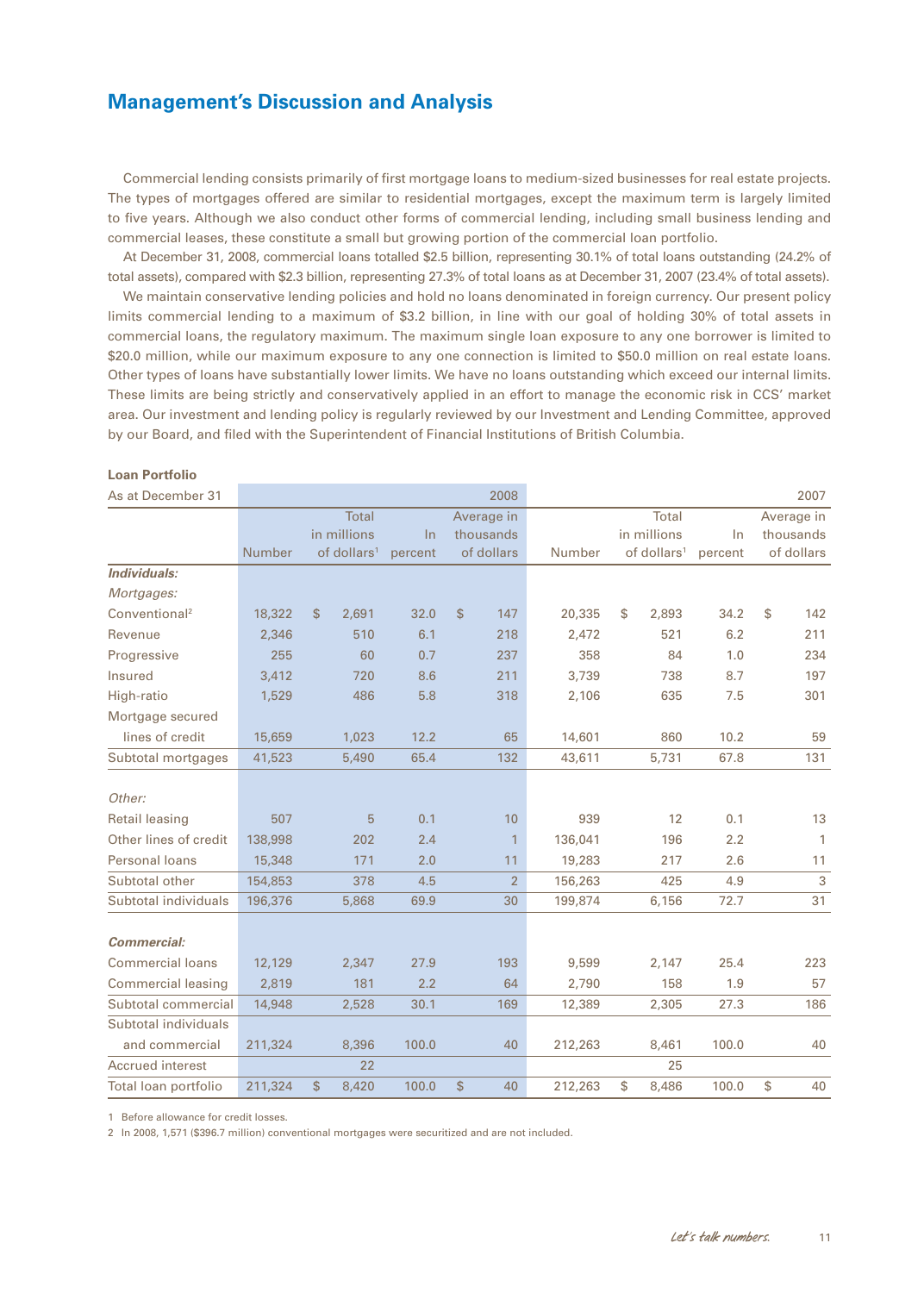#### **Allowance for Credit Losses**

We have an established policy of providing general and specific allowances to cover credit losses. We review our loan portfolio on an ongoing basis and will establish a specific allowance if we identify potential credit losses. Our overall credit quality remains acceptable. However, given the elevated global uncertainties and slower economic growth, we have increased our provision for credit losses to \$15.6 million, compared to \$6.8 million in 2007. The total allowance for credit losses increased to \$53.6 million or 0.64% of total loans as at December 31, 2008, compared to \$42.5 million, or 0.50% as at December 31, 2007.

#### **Asset Quality Coverage**

As at December 31

| As at December 51                               |                 |                 |
|-------------------------------------------------|-----------------|-----------------|
| in thousands of dollars                         | 2008            | 2007            |
| <b>Total loans</b>                              | \$<br>8,364,176 | 8,443,534<br>S. |
| Provision for credit losses                     | 15,568          | 6,812           |
| Loan write-offs                                 | 5,129           | 3,312           |
| Total allowance for credit losses               | 53,645          | 42,516          |
| Impaired loans                                  | 34,144          | 13,938          |
| Members' equity                                 | 502,158         | 430,369         |
| in percent                                      |                 |                 |
| Provision for credit losses as % of total loans | 0.19            | 0.08            |
| Loan write-offs as % of total loans             | 0.06            | 0.04            |
| Impaired as % of total loans                    | 0.41            | 0.17            |
| Impaired as % of members' equity                | 6.80            | 3.24            |
| Total allowance as % of impaired loans          | 157.12          | 305.04          |
| Total allowance as % of total loans             | 0.64            | 0.50            |

The level of impaired loans stood at \$34.1 million as at December 31, 2008, versus \$13.9 million as at December 31,2007, reflecting the ongoing challenges in the real estate markets and declining consumer confidence. We classify a loan as impaired if, in the opinion of management, we have reasonable doubt as to its ultimate collectibility, either in whole or in part, of principal or interest. Loans where interest or principal is contractually past due 90 days are automatically classified as impaired, unless management determines there is no reasonable doubt as to its ultimate collectibility of principal and interest. All loans are classified as impaired when interest or principal is past due 180 days. When a loan is classified as impaired, interest income is recognized on a cash basis only after any specific provisions or partial write-offs have been recovered and provided there is no further doubt as to the collectibility of principal.

### **Deposits**

On October 22, 2008, BC Premier Gordon Campbell announced that the Province intended to increase the deposit insurance coverage for BC's credit unions from \$100,000 to unlimited coverage. Subsequently, on November 27, 2008, the Provincial legislature passed amendments to the *Financial Institutions Act*. Now, all money on deposit and money invested in non-equity shares with a BC credit union is 100% guaranteed, including foreign currencies and accrued interest, regardless of the length of the term to maturity. This change, added to an already very successful Haggle-free® term deposit pricing concept, where all our retail customers are assured that they receive our best rate without having to negotiate, resulted in CCS experiencing its best year ever for retail deposit growth. Retail deposits grew by \$596.2 million in 2008, compared to \$347.4 million in 2007.

Total deposits as at December 31, 2008 were \$9.2 billion, compared with \$9.0 billion for the previous year, an increase of 2.8%. Agency and institutional deposits accounted for \$3.2 billion or 31.4% of total deposits as at year-end, compared to \$3.2 billion or 36.1% in 2007. We continue to explore other deposit initiatives designed to diversify our funding sources and develop new relationships to help further boost our overall deposit growth.

We offer a full range of personal deposit services and products, including chequing accounts, savings accounts, and term deposits. All deposit accounts are in Canadian funds, with the exception of a special US dollar chequing account and US dollar short-term deposits. We actively participate in registered retirement savings plans (RRSPs), registered retirement income funds (RRIFs), and registered education savings plans (RESPs) markets offering various products, and have just introduced a complete line of tax-free savings account (TFSAs) deposit products.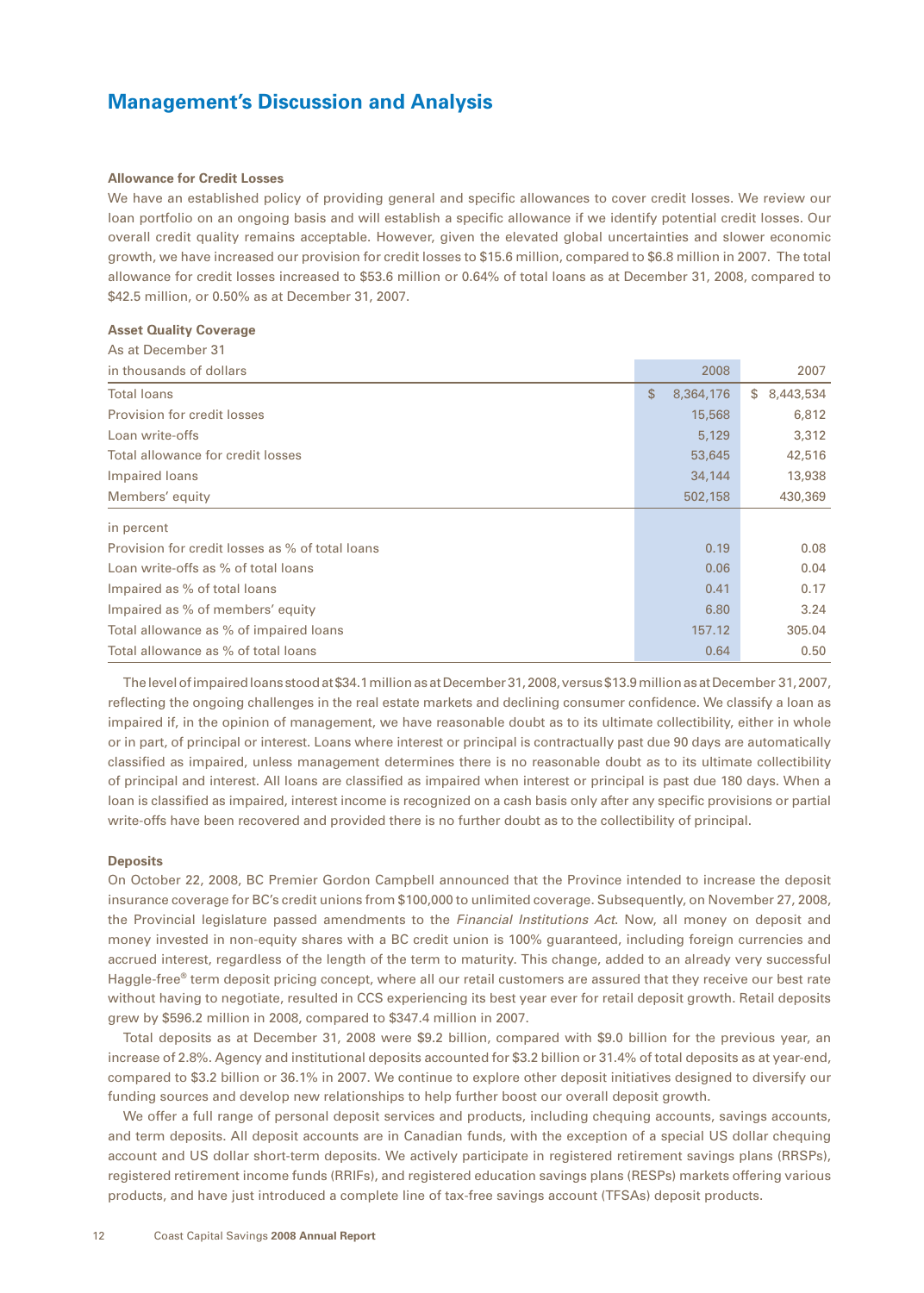As at December 31, 2008, demand deposits represented 22.8% of total deposits, compared with 20.7% in the previous year. Term deposits represented 61.3%, compared with 63.1% in 2007. Although registered term deposits declined again this year on a percentage basis, representing 14.9% of total deposits, compared with 15.0% in 2007, historically weak equity markets saw the dollar value of these deposits increase for the first time in many years.

#### **Borrowings**

We maintain a loan facility with Central 1, and with the Caisse Centrale Desjardins. Outstanding amounts under both of these facilities fluctuate in the normal course of business throughout the year. Through the Caisse Centrale Desjardins facility, we are able to borrow up to \$175 million. The primary Central 1 facility allows us to borrow up to 10% of our total assets, which based on the year-end results would amount to \$1.0 billion and under special circumstances up to 15% on a short-term basis. We had total borrowings outstanding as at December 31, 2008 of \$548.3 million, up from \$294.5 million the previous year. Average borrowings throughout the year were \$346.7 million, compared to \$558.4 million over 2007.

#### **Risk Management**

*(Certain information within this section, where indicated, forms an integral part of the audited financial statements.)*

#### **Overview**

We recognize there are significant risks inherent in our business activities and are committed to the effective and efficient management of these risks. Our overall goal is to produce consistent and optimal long-term earnings growth. In 2006, we embarked on a strategy to employ an Enterprise Risk Management (ERM) framework as a governance and management tool to provide effective oversight and risk management of the credit union. The purpose of ERM is to enhance value and preserve long-term and sound business and financial operations.

In order to enhance the visibility, management, and effectiveness our risk-management program, we recently created the position of Chief Risk Officer (CRO). The CRO reports directly to the Chief Executive Officer (CEO). The CRO's role is to help ensure we continue to balance healthy growth with a robust control environment. This includes implementing effective risk-management policies and processes, managing the increased regulatory environment facing the financial services industry, as well as enhancing the awareness of the risk-management role and responsibilities within our organization in order to maintain a stable and strong company to benefit our members, staff, and communities.

Our ERM Program is a dynamic and flexible process that enables us to adapt and shift as required to the changes and opportunities in the market and within our organization. We have a robust approach which allows us to look across all business areas to identify, assess, mitigate, monitor, and report on potential risks. While we realize that these risks cannot be fully eliminated, proactive management of these risks within acceptable levels is our primary goal.

We actively monitor and manage the following principal risks that are most likely to affect us: credit risk; market risk; liquidity, investment, and funding management risk; operational risk; compliance risk; fiduciary risk; and reputation risk.

### **Credit Risk**

*(Information that is an integral part of the audited financial statements.)*

The risk that the default of a debtor exposes us to an actual loss or opportunity cost impacting its ability to achieve its business objectives.

Credit risk is principally lending activity related. Our system for controlling the risk of borrowers defaulting on loan obligations is based upon strict adherence to clearly defined credit policies and credit approval procedures, as developed and maintained by the Chief Credit Officer (CCO). The Board of Directors delegates authority for loan approval to the CEO who in turn assigns this responsibility to the CCO. The CCO grants specified limits to officers, with the guidelines reviewed annually by the Board of Directors. Loan approval limits are established based upon the experience and qualifications of the individuals involved. If a proposed loan is beyond the lending limit prescribed for branch management, it is forwarded to the Senior Manager, Retail Credit, or to the CCO, depending on the size of the loan. If a loan is beyond the internal lending limit prescribed for the CCO, it is then submitted to one of three credit committees: retail management credit; senior credit; or executive credit for final approval. We review lending practices and activities on a regular basis to ensure adherence to policy guidelines and general credit quality. Loans requiring collection are removed from the branch level and dealt with centrally.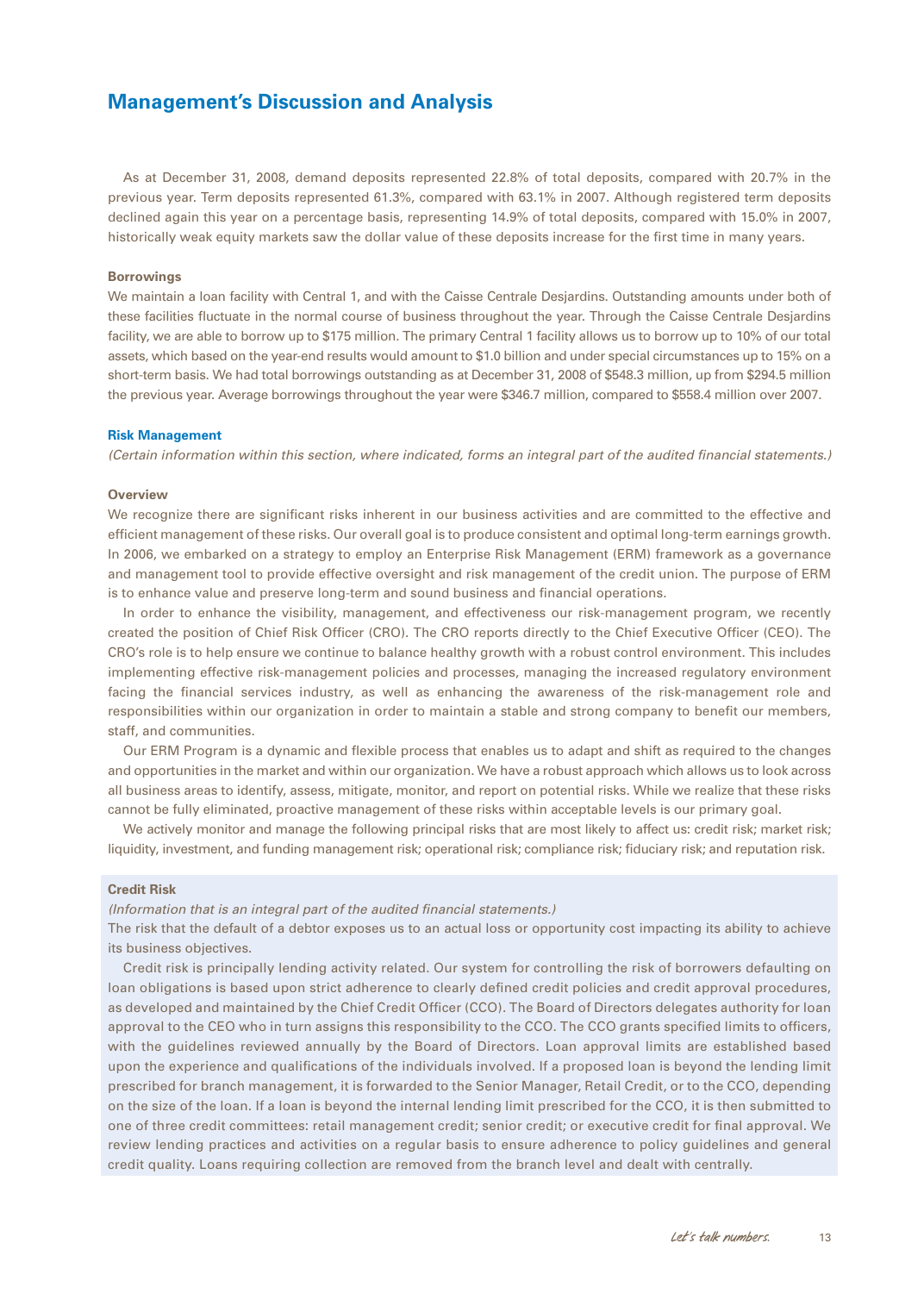*Maximum exposure to credit risk* – The following table presents the maximum exposure to credit risk of balance sheet and off balance sheet financial instruments, before taking account of any collateral held or other credit enhancements. For financial assets recognized on the balance sheet, the exposure to credit risk equals their carrying amount. For financial guarantees granted, the maximum exposure to credit risk is the maximum amount that we would have to pay if the guarantees were called upon. For loan commitments and other credit-related commitments that are irrevocable over the life of the respective facilities, the maximum exposure to credit risk is the full amount of the committed facilities.

### **Maximum Exposure to Credit Risk**

| As at December 31, 2008         |                  |                    |
|---------------------------------|------------------|--------------------|
| in thousands of dollars         | <b>Banking</b>   | <b>Derivatives</b> |
| On balance sheet                |                  |                    |
| Cash held at Central 1          | \$<br>76,854     |                    |
| Investments held at Central 1   | 1,042,747        |                    |
| <b>Shares in Central 1</b>      | 26,854           |                    |
| Other investments               | 796,854          |                    |
| Loans                           | 8,364,176        |                    |
| Derivative instruments          |                  | \$<br>34,911       |
| Accounts receivable             | 6,919            |                    |
|                                 | 10,314,404       | 34,911             |
| Off balance sheet               |                  |                    |
| Letters of credit               | 52,176           |                    |
| Commitments to extend credit    | 2,263,683        |                    |
|                                 | 2,315,859        |                    |
| Maximum exposure to credit risk | \$<br>12,630,263 | \$<br>34,911       |

*Concentration risk* – Concentration risk arises if a number of borrowers are engaged in similar economic activities and/or are located in the same geographic region. CCS primarily carries out its lending activities in the Metro Vancouver and Vancouver Island regions in British Columbia. The following table breaks down CCS' lending activity by loan type and industry.

### **Concentration Risk**

| As at December 31, 2008            |                 | Undrawn         |                    |                    | Total           |
|------------------------------------|-----------------|-----------------|--------------------|--------------------|-----------------|
| in thousands of dollars            | Outstanding     | commitments     | Other <sup>2</sup> | <b>Derivatives</b> | exposure        |
| Residential mortgages <sup>1</sup> | \$<br>5,984,324 | \$<br>876,398   |                    |                    | \$<br>6,860,722 |
| Personal loans                     | 378,743         | 713,752         |                    |                    | 1,092,495       |
| Commercial                         |                 |                 |                    |                    |                 |
| Construction <sup>2</sup>          | 774,556         | 304,497         | \$<br>52,176       |                    | 1,131,229       |
| Food services & accommodation      | 134,128         | 34,722          |                    |                    | 168,850         |
| Health care & social assistance    | 164,683         | 33,983          |                    |                    | 198,667         |
| Management of companies            | 91,892          | 15,714          |                    |                    | 107,606         |
| Manufacturing                      | 35,580          | 19,452          |                    |                    | 55,032          |
| Professional                       | 24,446          | 33,405          |                    |                    | 57,850          |
| Real estate                        | 997,896         | 145,639         |                    |                    | 1,143,535       |
| <b>Retail trade</b>                | 43,177          | 22,905          |                    |                    | 66,082          |
| Transportation                     | 183,108         | 4,984           |                    |                    | 188,092         |
| Wholesale trade                    | 19,637          | 12,006          |                    |                    | 31,643          |
| Other                              | 81,227          | 46,225          |                    |                    | 127,452         |
|                                    | \$<br>8,913,397 | \$<br>2,263,682 | \$<br>52,176       |                    | \$11,229,255    |

1 Residential mortgages includes securitized mortgages.

2 Other category refers to letters of credit.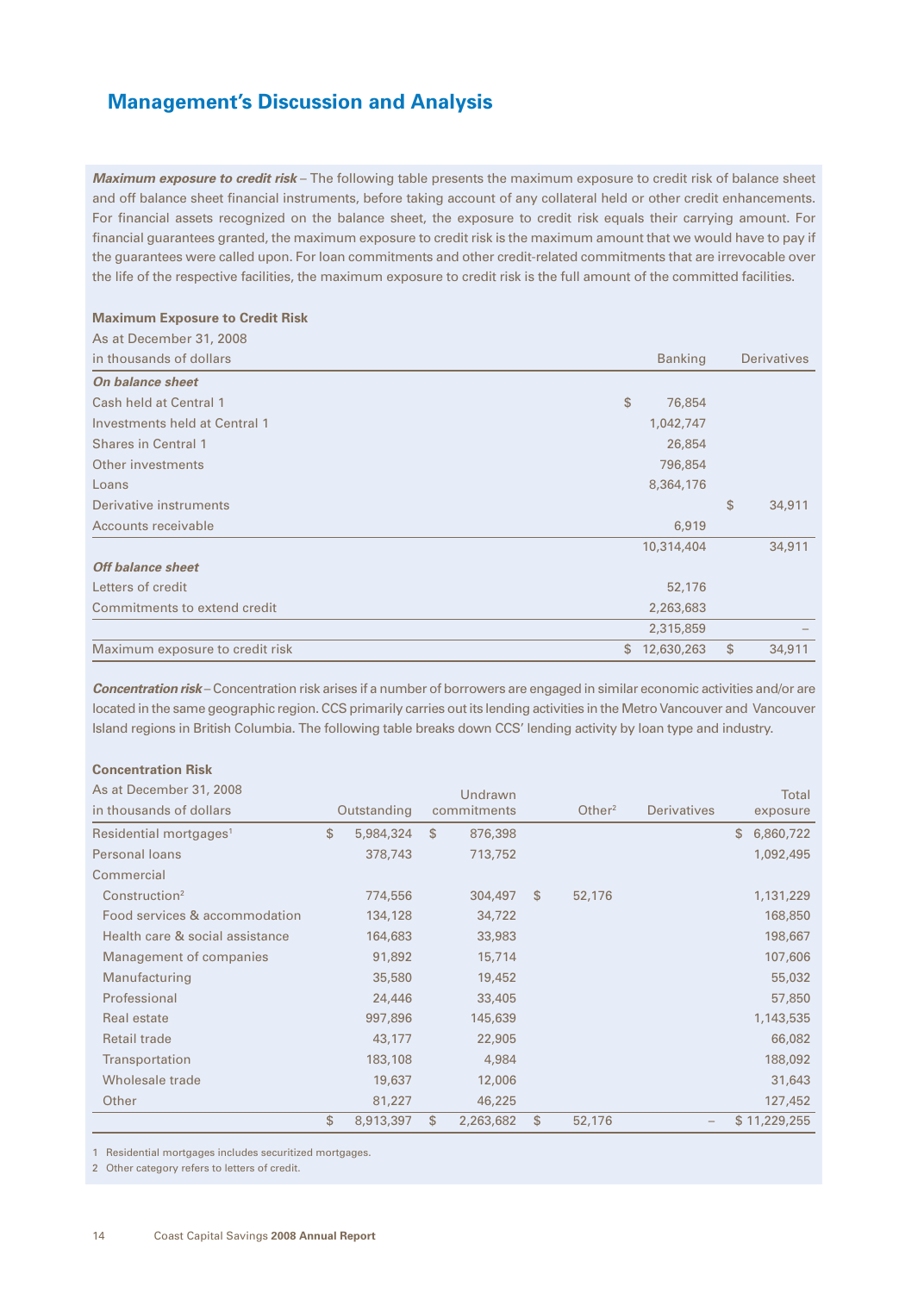#### **Market risk**

*(Information that is an integral part of the audited financial statements.)*

The risk that interest rate fluctuations and volatile foreign exchange markets impact CCS' profitability, capital, and ability to achieve business objectives.

Market risk is primarily incurred in the fundamental banking activities of lending and deposit gathering. Reporting to the Chief Financial Officer, the Vice President, Treasury, is responsible for preparing, executing, and monitoring risk strategies in this area.

*Interest rate risk* – A large proportion of our assets are in the form of residential first mortgages, and like any other financial institution, our annual profitability depends to a certain extent on the ability to manage the maturities and yields of these assets against the maturities and costs of the liabilities funding them. We closely manage our interest rate risk through various strategies designed to optimize the return of differences between deposit and loan rates for different maturities.

Our asset and liability management committee (ALCO), comprised of the Chief Executive Officer; Chief Financial Officer; Chief Operating Officer; Chief Credit Officer; Chief Innovation Officer; Vice President, Treasury; and various other executives, meets regularly to review and monitor asset- and liability-related activities and initiate changes when necessary.

The differentials between assets and liabilities for different maturities change on an ongoing basis and to some extent are dependent on the interest rate expectations held by the mortgage, loan, and deposit members. As previously noted, this information is monitored by management on a regular basis to ensure early identification of any developing trends, including the widening of any differentials that require modification. Through computer modelling techniques, we determine our interest rate risk on a monthly basis. The modelling determines the effect that rising or falling interest rates would have on Net interest income and market value over the next 12 months. Several methods are deployed when interest rate risk levels start to approach maximum policy guidelines. The largest differentials causing the interest rate risk can be reduced through conventional means, such as deposit campaigns and mortgage securitizations. If these conventional means fail, then we can decrease the differentials through so-called synthetic means by using derivative instruments such as interest rate swaps. As at year-end, we held \$1.3 billion in such instruments for interest rate risk management purposes, compared to \$0.8 billion as at December 31, 2007.

### **Asset and Liability Maturities**

As at December 31

| in thousands of dollars    |              |               |                  |              | 2008                |              |               |               |              |              | 2007                |
|----------------------------|--------------|---------------|------------------|--------------|---------------------|--------------|---------------|---------------|--------------|--------------|---------------------|
|                            |              |               | Liabilities/     |              |                     |              |               |               | Liabilities/ |              |                     |
|                            |              | <b>Assets</b> | equity           |              | <b>Differential</b> |              | <b>Assets</b> |               | equity       |              | <b>Differential</b> |
| Variable rate              | $\mathbb{S}$ | 3,771,801     | \$<br>2,157,872  | \$           | 1,613,929           | $\mathbb{S}$ | 3,091,506     | <sup>\$</sup> | 1,697,071    | \$.          | 1,394,435           |
|                            |              |               |                  |              |                     |              |               |               |              |              |                     |
| <b>Interest sensitive</b>  |              |               |                  |              |                     |              |               |               |              |              |                     |
| Maturing within            |              |               |                  |              |                     |              |               |               |              |              |                     |
| 1 year                     |              | 2,421,173     | 4,812,162        |              | (2,390,989)         |              | 2,101,031     |               | 5,040,881    |              | (2,939,850)         |
|                            |              |               |                  |              |                     |              |               |               |              |              |                     |
| <b>Maturing between</b>    |              |               |                  |              |                     |              |               |               |              |              |                     |
| 1-2 years                  |              | 887,892       | 1,179,169        |              | (291, 277)          |              | 826,454       |               | 616,489      |              | 209,965             |
| 2-3 years                  |              | 994,687       | 475,758          |              | 518,929             |              | 915,603       |               | 895,420      |              | 20,183              |
| 3-4 years                  |              | 1,203,024     | 230,948          |              | 972,076             |              | 1,005,155     |               | 192,755      |              | 812,400             |
| 4-5 years                  |              | 956,207       | 358,990          |              | 597,217             |              | 1,767,437     |               | 274,330      |              | 1,493,107           |
| Non-interest               |              |               |                  |              |                     |              |               |               |              |              |                     |
| bearing items <sup>1</sup> |              | 208,793       | 1,228,678        |              | (1,019,885)         |              | 145,830       |               | 1,136,070    |              | (990, 240)          |
|                            | \$           | 10,443,577    | \$<br>10,443,577 | $\mathbb{S}$ |                     | $\mathbb{S}$ | 9,853,016     | <sup>\$</sup> | 9,853,016    | $\mathbb{S}$ |                     |

1 Assets include cash, accrued interest receivable, premises and equipment, and other items. Liabilities/equity include accrued interest payable, retained earnings, Class B shares, and other items.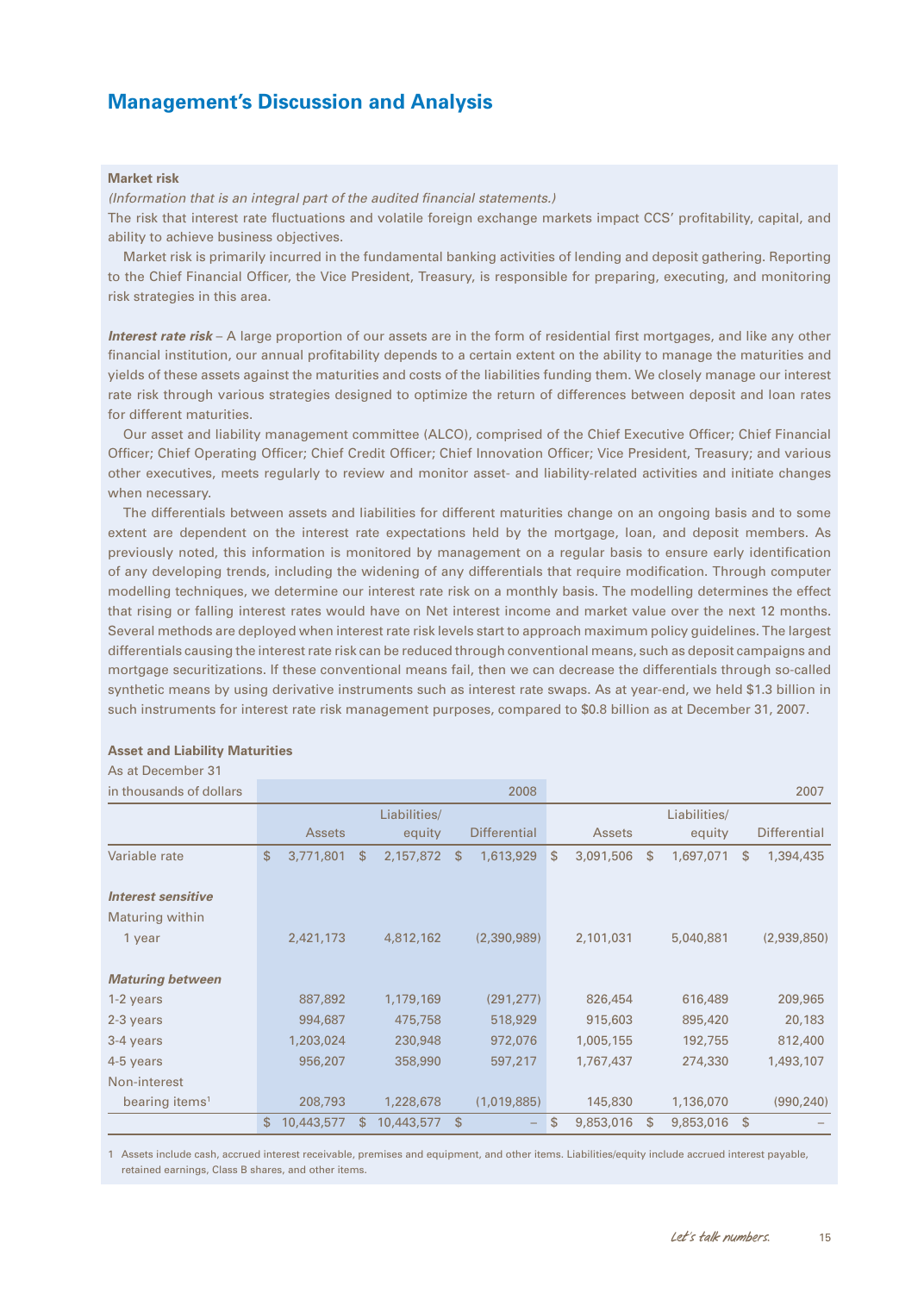We continue to be asset sensitive. In fact, our asset sensitivity increased over 2008, as customers favoured variable rate mortgage products versus fixed rate, and have tended to go into one-year term deposit products. Falling interest rates in 2009 will have a negative impact on our Net interest income; as a large portion of our assets are variable and able to reprice lower while many of our liabilities either have longer-dated maturities that are unable to immediately reprice lower, or are already at such low interest rates that they no longer have the ability to reprice lower.

The following table shows the expected change to income before provision for taxes as a result of an immediate change to interest rates. These measures are based on a number of assumptions and consider the professional judgement of senior financial staff. Interest rate scenarios are based on outstanding asset and liability balances as at December 31.

### **Impact on Net Interest Income:**

| in thousands of dollars | 2008          | 2007    |
|-------------------------|---------------|---------|
| 1% increase in rates    | 9.689         | 2.681   |
| 1% decrease in rates    | $(10.936)$ \$ | (5.257) |

Most financial institutions tend to deem a prudent level of asset/liability mismatching to be necessary in order to optimize profitability. The challenge is to find the level of mismatch that will maximize Net interest income while maintaining an acceptable level of risk.

*Foreign exchange risk* – Any assets or liabilities denominated in foreign currencies have foreign exchange risk. All of our foreign exchange risk comes from US dollar (USD) transactions. The risk occurs through our offering USD chequing and USD term deposits to our members. We mitigate this risk by investing these USD deposits into USD denominated investments. Our investment policy stipulates the maximum difference permitted between these USD deposits and USD investments. By limiting the difference, CCS protects itself against rapid changes in USD exchange rates.

#### **Liquidity, Investment, and Funding Management Risk**

#### *(Information that is an integral part of the audited financial statements.)*

The risk that insufficient acquisition or inappropriate management of funds threatens CCS' capacity to grow. The exposure to loss as a result of the inability to satisfy cash flow obligations in a timely and cost-effective manner, or a poor investment, results in a loss impacting CCS' ability to achieve its business objectives.

The *Financial Institutions Act* of British Columbia (FIA) requires us to maintain a minimum of 8.0% of total deposits and borrowings in a liquidity portfolio comprised of investments with maturities ranging from overnight to five years. As part of this regulation, we are required to hold statutory liquidity with Central 1 equalling 1.5% of the British Columbia credit union system's assets, which presently amounts to approximately 7.0% of deposits and borrowings. These deposits provide yields similar to those of Government of Canada T-bills or bonds. In addition to the liquidity portfolio held at Central 1, we hold other liquidity investments outside of Central 1. Our investment policy specifies the minimum rating and certain single investment exposures for these investments. In general, funds placed outside of Central 1 are invested in financial instruments that are rated R-1 low (A-) or higher.

Our intention is to maintain a total liquidity portfolio at or above 9.0% of total deposits and borrowings. This level provides us with an operating cushion in the event of rapid asset growth or sudden deposit declines and still allows us to meet our regulatory requirements. Our Treasury Department monitors liquidity levels on a daily basis.

Maintaining liquidity levels and funding loan growth is managed through a number of different avenues. These include the growth of our core retail deposits through the introduction of new retail deposit products, continuing to promote existing retail deposit products, seeking deposits through an established network of deposit agents, and fostering institutional relationships to attract wholesale deposits. We also have in place several borrowing lines, including the one with Central 1, with the ability to borrow as much as \$1.5 billion. We can also free-up funding by securitizing mortgages through the Canada Mortgage Bond (CMB) program.

### **Operational Risk**

The risk that inadequate or faulty activities in regards to outsourcing (extended enterprise), personnel, internal processes, financial reporting, or information technology could result in a loss or missed opportunity that prevents the achievement of strategic objectives.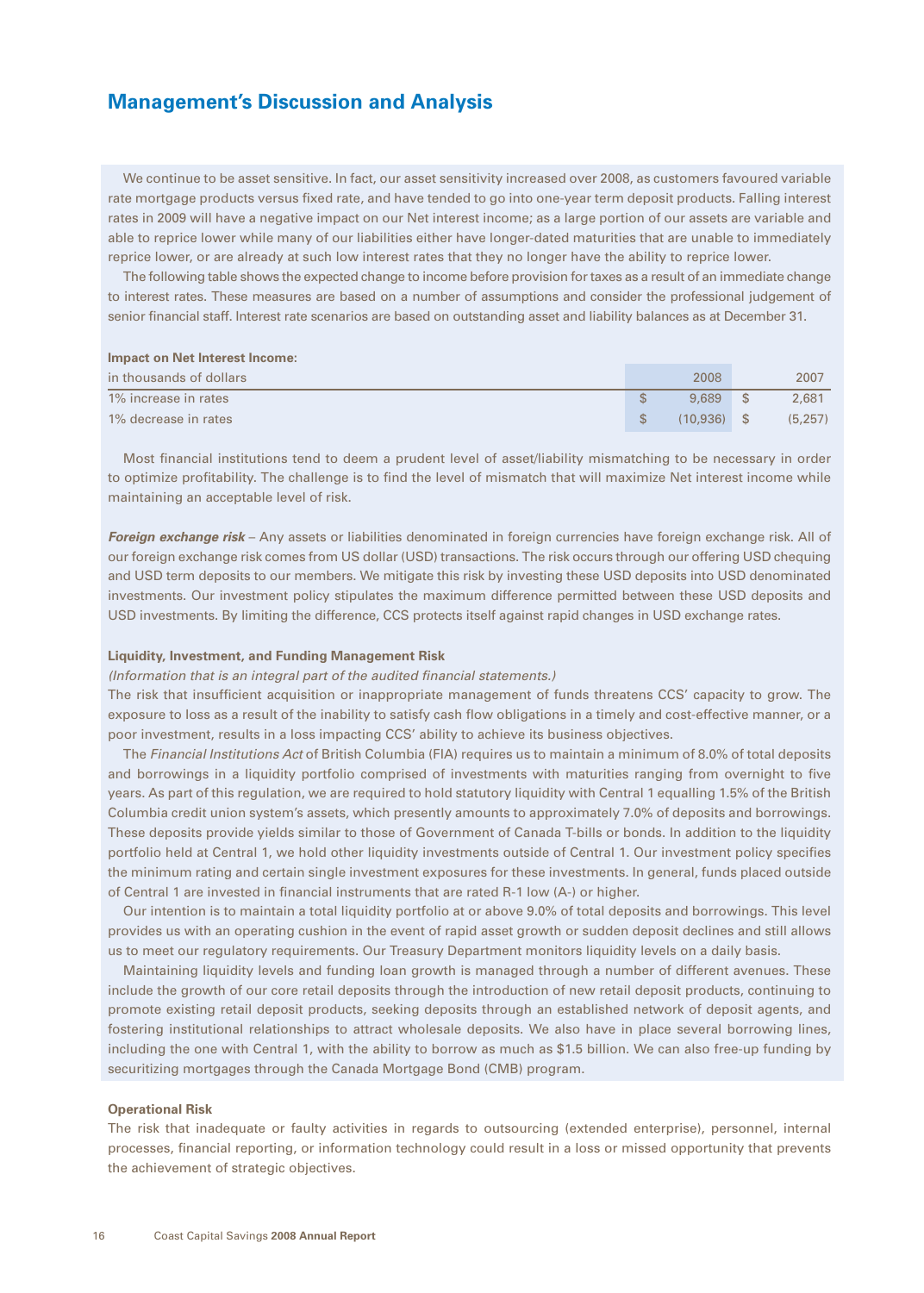Operational risk is incurred as a result of general day-to-day activities throughout the credit union. As such, operational risk covers a broad range of events, all of which can impact our efficiency, our reputation and brand, and/ or our monetary (financial) performance. We manage our operational risk through various policies and procedures that affect different aspects of outsourcing, personnel, internal processes, financial reporting, and information technology. These policies and procedures help protect the integrity and security of these activities and allow us to minimize any adverse impacts to our stakeholders.

*Outsourcing* – Over the years, we have built solid partnerships with other organizations that make sound business sense. Our primary objective in this area is to make these functions seamless to our stakeholders.

*Personnel* – We invest in our people and endeavour to have those with the right skills in the right job at the right time. This enables the development of strong leaders and loyal employees, while providing a safe workplace, and will help us grow and maintain a healthy corporate outlook.

*Internal Processes* – We look to create and implement processes that assist in increasing efficiencies. This helps us to use our resources more effectively and contain our costs without sacrificing those resources.

*Financial Reporting* – We make certain our accounting procedures are current and appropriate to the circumstances and conditions of the item being accounted. Integrity in our financial reporting is essential to instilling confidence in our members, employees, and communities, while maintaining a sound financial position.

*Information Technology* – We invest wisely in technology and ensure we consider our options in determining the appropriate applications for our stakeholders. Our main goals in this area are to provide the appropriate access, support, and security to our systems.

#### **Compliance Risk**

The risk that a flaw in design or operation, human error, oversight, or indifference, results in CCS not conforming to regulatory requirements or internal guidelines, impacting its ability to achieve its business objectives. We are required to meet various regulatory obligations. These include but are not limited to the Financial Institutions Commission (FICOM), the *Proceeds of Crime (Money Laundering) Terrorist Financing Act,* and the *British Columbia Personal Information Protection Act*. This risk also includes non-compliance by our employees as it pertains to the many statutes and regulations as set out by other governing bodies, including those associated with the investment services provided to our members.

#### **Fiduciary Risk**

The risk of providing improper investment advice and other advisory services (e.g. Financial Planning), the improper sale of mutual funds, brokerage activities, trust and estate administration, agency activities, mutual or investment funds management, and custodial arrangements.

Fiduciary risk relates to the requirement to conduct activities in a manner consistent with the member's stated objectives and to place the interests of that member above those of the credit union and requires an understanding of the member/client relationship. Fiduciary risk is incurred when providing advisory services and the safekeeping of member assets. We ensure that sales staff have the appropriate licensing in place.

#### **Reputation Risk**

The risk that CCS' reputation is damaged, exposing it to a loss of customers, profits, and the ability to compete and achieve its business objectives. CCS earns its reputation by providing quality products, outstanding service, and helpful interactions with its stakeholders. Reputation risk is one of the most significant risks that we face and is considered extremely important and integral to the business. Reputation is an institution's greatest asset, and in a financial institution, reputation and brand value is essential in maintaining the continued confidence of our stakeholders.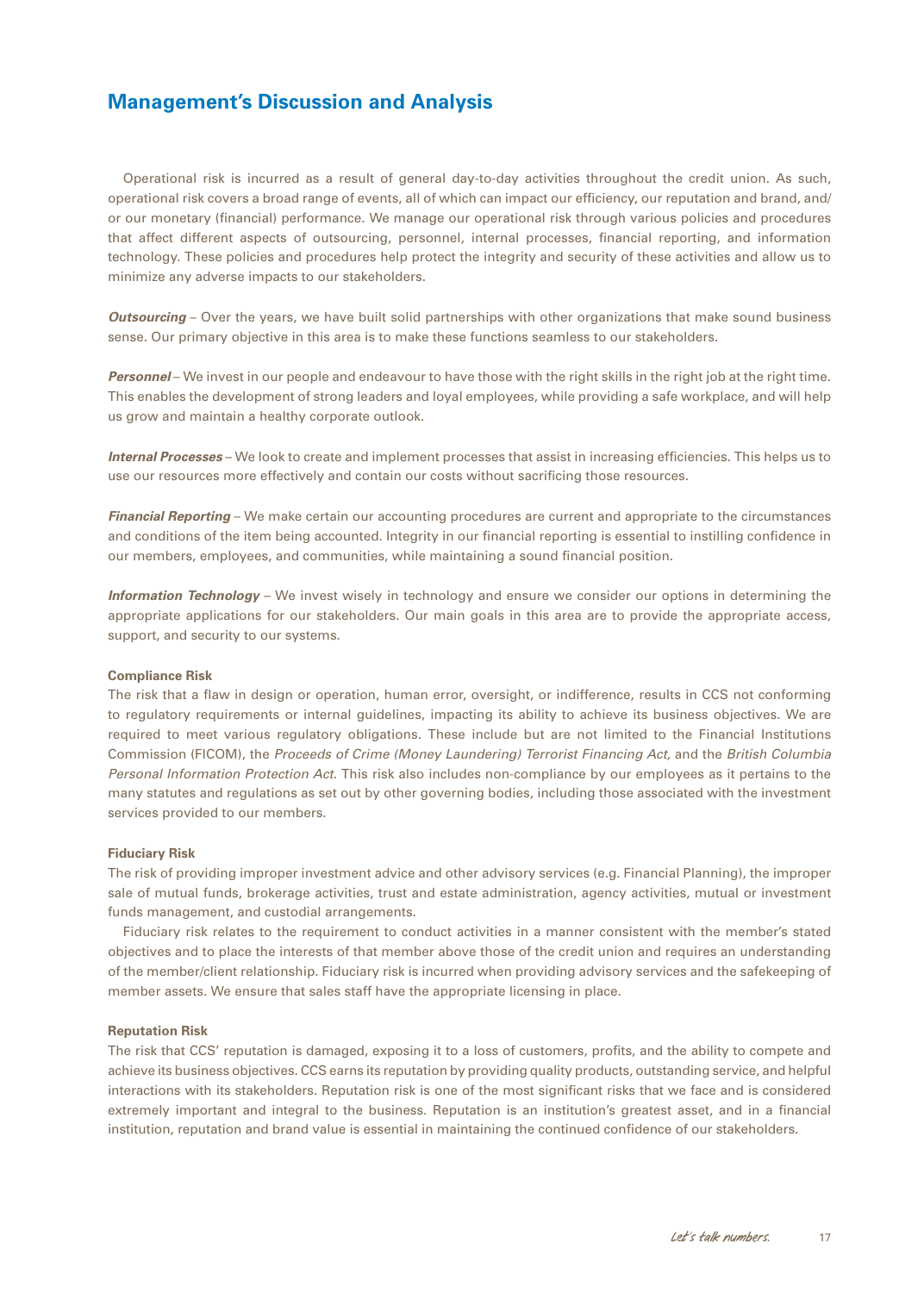## **Capital Management**

Our capital requirements are regulated by FICOM using the risk-weighted approach developed by the Bank for International Settlements (BIS). FICOM established a minimum capital standard based on a ratio of capital to risk-weighted assets of 8.0%. At least 50% of a credit union's capital base, for the purpose of meeting the standard, must consist of primary capital, known as Tier 1, comprised of share capital and retained earnings, less intangible assets, and future income taxes.

Secondary capital, known as Tier 2, includes subordinated notes, share capital, and 50% of a credit union's portion of retained earnings in the Credit Union Deposit Insurance Corporation (CUDIC), Central 1, and Stabilization Central Credit Union (Stab Central). A credit union's assets are weighted according to six categories of relative risk ranging from 0% to 200%. Residential mortgages, the largest portion of our assets, are risk-weighted at 35%, while commercial loans, the second largest portion, are risk-weighted at 100%.

We monitor our capital levels on a regular basis. Our capital plan is updated annually and provides a forecast of capital requirements over a five-year horizon. As at December 31, 2008, our total capital ratio was 11.09%, compared to 10.39% in 2007. We are committed to a strong capital position, with a policy of maintaining our capital ratio above 9.0% of risk-weighted assets. As a result of the strong earnings performance in 2008, primary capital (Tier 1) now comprises 85% of total capital, up from 82% last year. The following tables show the levels of our capital and our risk-weighted assets under the BIS requirements:

### **Tier 1 and 2 Capital**

| As at December 31                                                    |              |           |    |          |
|----------------------------------------------------------------------|--------------|-----------|----|----------|
| in thousands of dollars                                              |              | 2008      |    | 2007     |
| <b>Tier 1 capital</b>                                                |              |           |    |          |
| Class A shares                                                       | $\mathbb{S}$ | 1,870     | Ŝ. | 1,763    |
| Class B shares                                                       |              | 43,669    |    | 44,473   |
| Retained earnings                                                    |              | 434,385   |    | 383,343  |
| Future income taxes                                                  |              | (19, 289) |    | (15,768) |
|                                                                      |              | 460,635   |    | 413,811  |
| Less: Capital deductions                                             |              | (10,040)  |    | (11,020) |
|                                                                      |              | 450,595   |    | 402,791  |
| <b>Tier 2 capital</b>                                                |              |           |    |          |
| Subordinated notes                                                   |              | 25,000    |    | 25,000   |
| Portion of equity in Central 1, CUDIC, and Stab Central <sup>1</sup> |              | 56,255    |    | 53,124   |
| Class $C$ shares <sup>2</sup>                                        |              |           |    | 7,431    |
|                                                                      |              | 81,255    |    | 85,555   |
| <b>Total capital</b>                                                 | \$           | 531,850   | \$ | 488,346  |

1 Portion of system related equity x 50%.

2 Net amount deemed as capital.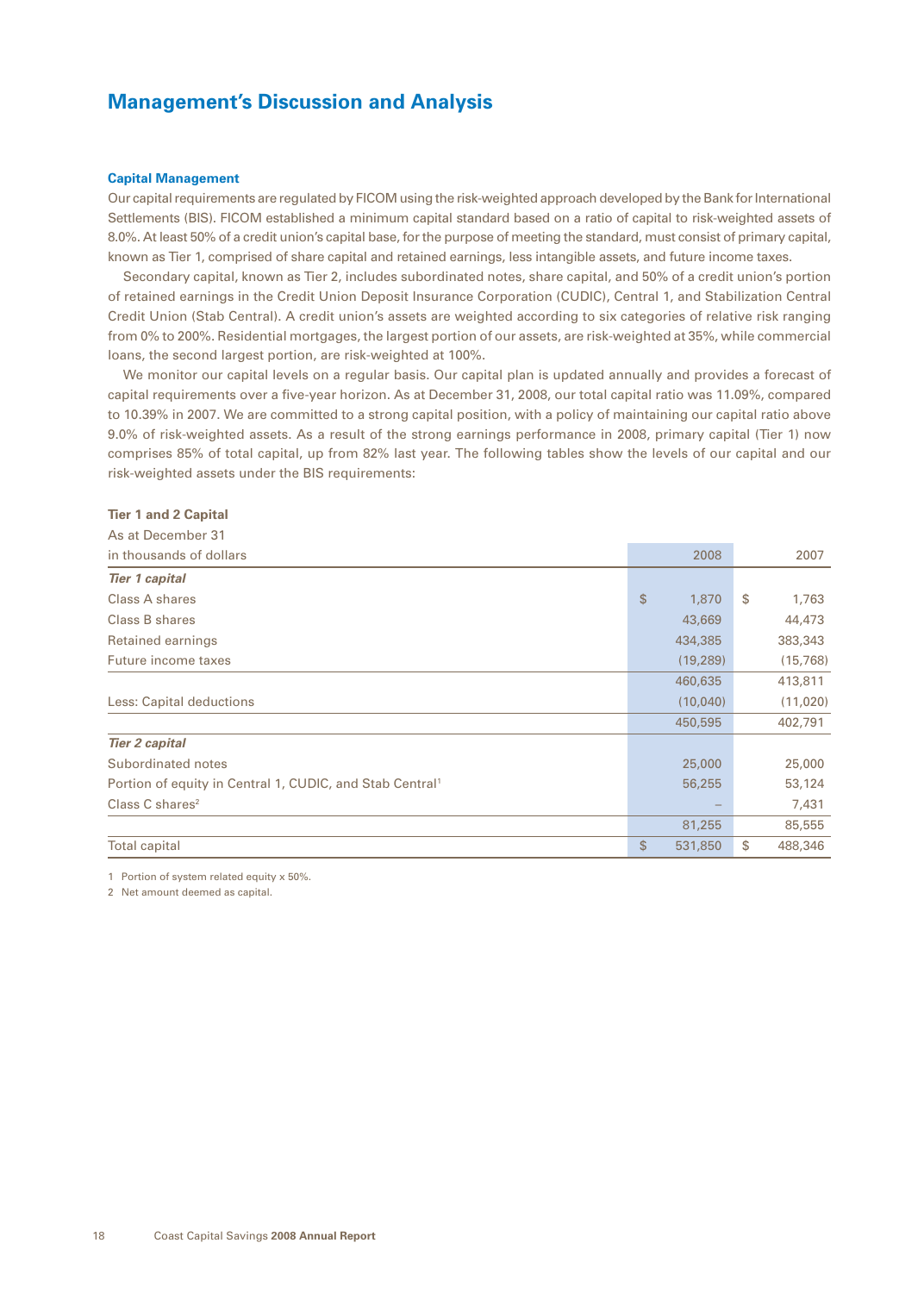## **Risk-Weighted Assets**

As at December 31

| in thousands of dollars                   | 2008           | 2007           |                  | 2008      | 2007      |
|-------------------------------------------|----------------|----------------|------------------|-----------|-----------|
|                                           | <b>Balance</b> | <b>Balance</b> | <b>BIS risk-</b> | Risk-     | Risk-     |
|                                           | sheet          | sheet          | weight           | weighted  | weighted  |
|                                           | amount         | amount         | (%)              | balance   | balance   |
| Cash resources                            | 1,887,497      | 1,217,933      | $\Omega$         |           |           |
| Commercial paper                          | 55,492         | 110,325        | $0 - 100$        | 29,792    | 35,555    |
| Residential mortgages                     | 4,277,550      | 4,367,759      | 35               | 1,503,818 | 1,528,938 |
| Insured mortgages                         | 722,751        | 739,722        | $\mathbf{0}$     |           |           |
| High-ratio mortgages                      | 447.794        | 590.567        | 75               | 335,846   | 442,925   |
| Personal loans                            | 378,743        | 425,229        | 75               | 284,057   | 318,924   |
| Commercial loans and leasing              | 2,505,594      | 2,289,937      | 100              | 2,463,879 | 2,257,645 |
| Other assets/investments                  | 168,156        | 111,544        | 100              | 168,156   | 111,544   |
| Off balance sheet exposure                |                |                | $0 - 100$        | 10,631    | 2,893     |
|                                           | 10,443,577     | 9,853,016      |                  | 4,796,179 | 4,698,424 |
| Risk-weighted assets as a                 |                |                |                  |           |           |
| percentage of total assets                |                |                |                  | 45.9%     | 47.7%     |
| in percent                                |                |                |                  | 2008      | 2007      |
| Ratio of capital to risk-weighted assets: |                |                |                  |           |           |
| Primary capital to risk-weighted assets   |                |                |                  | 9.39      | 8.57      |
| Secondary capital to risk-weighted assets |                |                |                  | 1.70      | 1.82      |
| Total capital ratio                       |                |                |                  | 11.09     | 10.39     |
| Total general allowance for credit losses |                |                |                  | 48,027    | 40,116    |
| As a percentage of risk-weighted assets   |                |                |                  | 1.00%     | 0.85%     |

### **Investment Services/Subsidiaries**

Investing and financial planning continues to be a complex and highly competitive area. We have concentrated on offering simple financial help to our members to provide them with the meaningful resources needed to prosper in the years ahead.

As part of this activity, we market mutual funds. These funds provide our members with another investment option and provide us with an alternative source of fee income. Revenue from these activities decreased to \$13.9 million in 2008 from \$19.2 million in the previous year. The global financial market uncertainties dampened activity in the equity markets considerably in 2008, decreasing fund sales. As at December 31, 2008, we had mutual and segregated funds under administration for our members totalling \$1.4 billion, compared to \$1.8 billion in 2007. These assets are not reflected on the Consolidated Balance Sheet.

As at December 31

| in thousands of dollars                          | 2008         | 2007            |
|--------------------------------------------------|--------------|-----------------|
| Total assets                                     | \$10,443,577 | 9,853,016<br>S. |
| Mutual and segregated funds under administration | 1,404,155    | 1,788,361       |
| Securitized mortgages                            | 494.687      | 205,847         |
| Total assets under administration                | \$12.342.419 | \$11,847,224    |

As mentioned in last year's report, we performed a thorough analysis of our investment services administrative functions in 2007 and concluded that we would benefit by outsourcing these functions. We signed an agreement to contract these services to a third party in early 2008 with services commencing May 2008.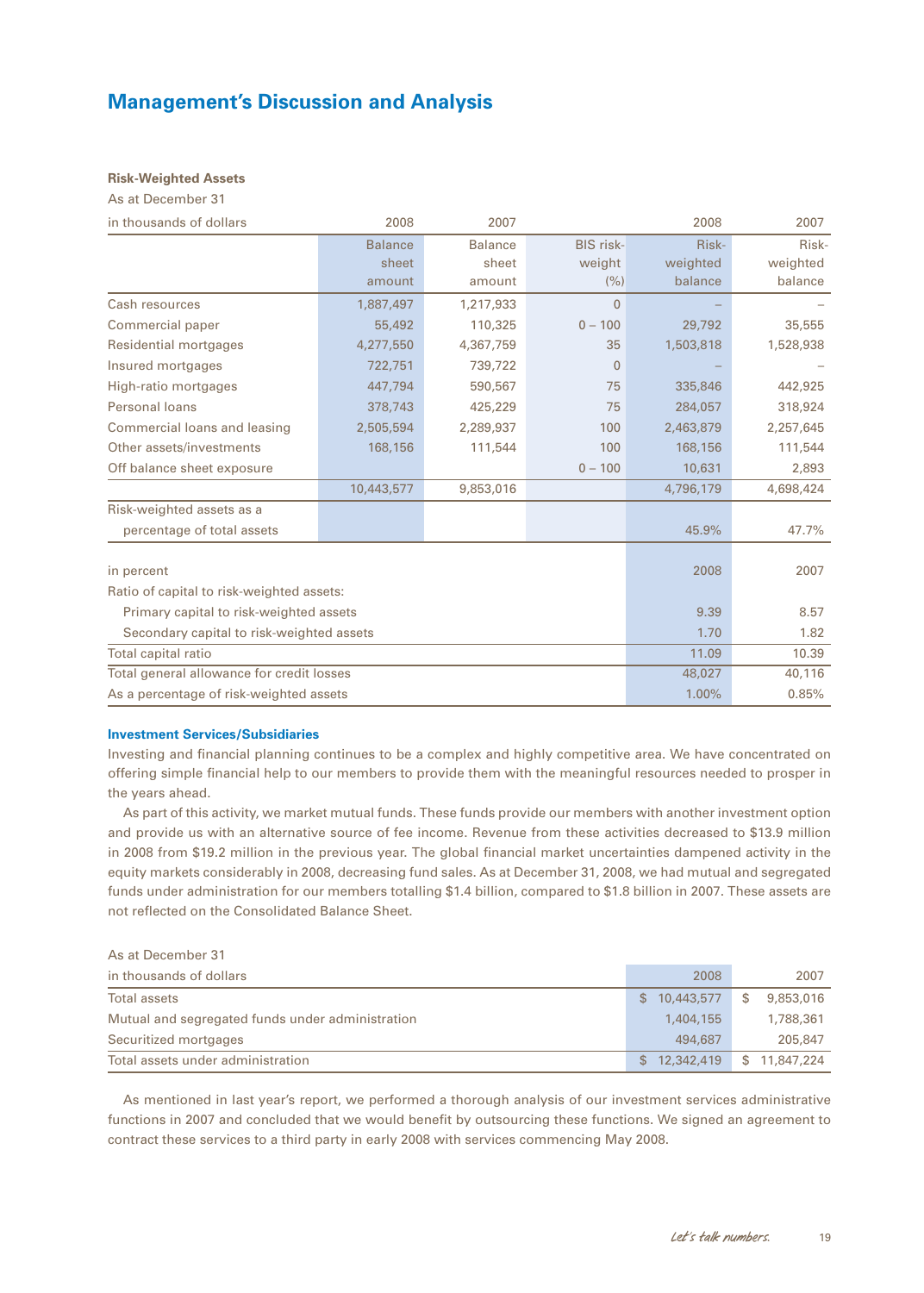One of our subsidiary companies, Coast Capital Insurance Services Ltd., provides complementary financial services. Through these operations, members are able to purchase various forms of insurance and invest in segregated funds and/or the equity markets. General insurance continues to be a promising segment of our business with revenues reaching \$21.0 million in 2008, compared to \$20.9 million in 2007.

Equipment financing has become another growing business segment with lease receivables reaching \$186.4 million in 2008, compared to \$171.5 million in 2007. This service has expanded outside of British Columbia through our wholly owned subsidiary Coast Capital Equipment Finance Ltd., providing financing in Alberta, Saskatchewan, Manitoba, and Ontario.

### **Outlook**

#### **Loans and Deposits**

The global economic slowdown began to impact British Columbia during the last half of 2008. The real estate market in CCS' trading area slowed down dramatically during that period. The Multiple Listing Unit Sales in CCS' market declined by 32% in 2008 versus 2007 levels. This reduced activity is reflected in lower average real estate values. Subsequently, CCS' loan growth was negative throughout the second half of 2008. We are expecting loan growth to be flat in 2009.

Based on our assessment of some deterioration in the credit quality of our existing loan portfolio, we increased our provision for credit losses to 0.19% of total loans in 2008. This resulted in total allowances for credit losses increasing to 0.64% of total loans in 2008, as compared to 0.50% in 2007. For fiscal 2009, we are targeting to hold our provisions for credit losses in the same range as 2008, subject to adequacy reviews on a regular basis.

While deposit growth in 2008 appears low at 2.8%, the reality is that retail deposit growth was the best we have seen in many years. These deposits actually grew by over \$596 million, replacing certain higher-priced institutional deposits. We expect growth in these core retail deposits to grow at similar rates in 2009, further decreasing CCS' reliance on borrowings.

#### **Net Income**

We continue to be asset sensitive. As a result, Net interest income will be negatively affected when interest rates decline. As at March 2009, the Bank of Canada has now lowered its rate by 3.75% since December 2007. As such, most of the impact to CCS' Net interest income already occurred in 2008. With the Bank of Canada rate currently at an historical low of 0.50%, the negative impact from further interest rate reductions is limited. We are forecasting that Net interest income will be modestly higher in 2009 than it was in 2008.

Other income is forecasted to decrease in 2009. This is largely due to the gains on the sales of mortgages that took place in 2008 not being repeated in 2009. So even with the increase expected in Net interest income, and continuing to control Non-interest expense growth, CCS is expecting 2009 Net income before provision for taxes to be below 2008 results.

Current income tax legislation provides that British Columbia corporations were taxed at rates as high as 31.0% in 2008, with this rate declining to 30.0% in 2009. Credit unions can reduce normal corporate income tax rates through a special income tax rate reduction that is based upon the relationship between the level of deposits and accumulated pre-tax earnings that were previously taxed at the reduced rates. Based on our estimated deposit growth for 2009, we may not receive this tax rate reduction on portions of our 2009 taxable income, and accordingly, are increasing our provision for income taxes for fiscal 2009. In the event that deposit growth is greater than anticipated, we will be able to reduce our income tax rate from this projected rate.

Despite the unprecedented uncertainties in the global financial markets and the general slowdown in economic activity in our markets, we are confident that our conservative business model will provide a sound foundation to get us through this challenging period.

#### **Note regarding forward-looking statements:**

This Annual Report contains forward-looking statements about the operations, objectives, and expected financial performance of Coast Capital Savings. These statements are subject to risks and uncertainties. Actual results may differ depending on a number of factors, including but not limited to legislative or regulatory changes, interest rates, and general economic conditions in British Columbia and Canada. These issues should be given careful consideration and readers should not place undue reliance on Coast Capital Savings' forward-looking statements.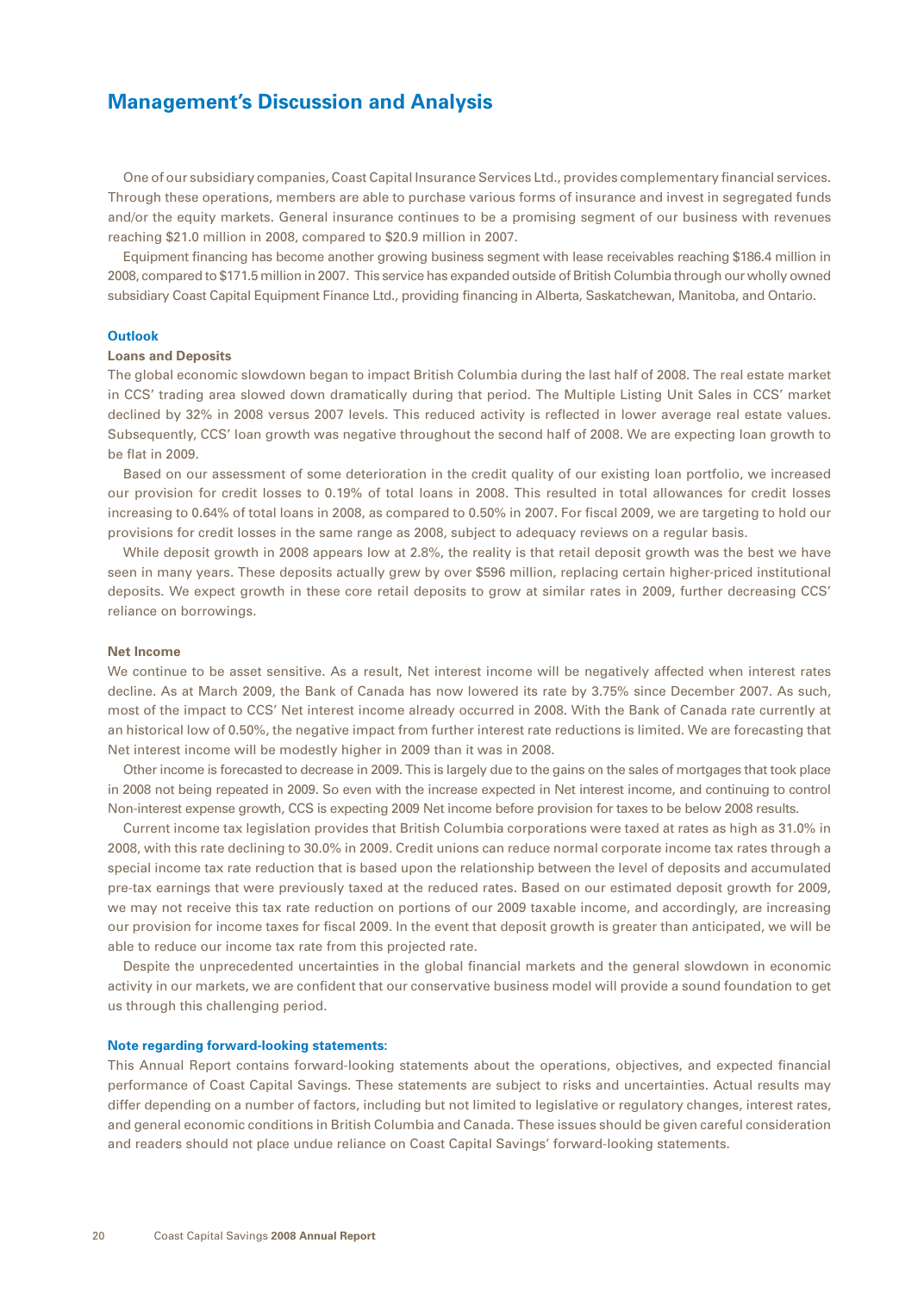## <span id="page-22-0"></span>**Management's Responsibility and Auditors' Report to the Members**

#### **Management's Responsibility**

The consolidated financial statements and all other information contained in the Annual Report are the responsibility of management and have been approved by the Board of Directors. The consolidated financial statements have been prepared by management in accordance with the requirements of the *Credit Union Incorporation Act* and appropriate generally accepted accounting principles in Canada, and include amounts based on informed judgments and estimates of the expected effects of current events and transactions. Financial information presented elsewhere in this Annual Report is consistent with that in the consolidated financial statements.

In meeting its responsibility for the reliability of financial data, management relies on comprehensive internal accounting, operating, and system controls. Controls include an organizational structure providing for effective segregation of responsibilities, delegation of authority and personal accountability, and careful selection and training of personnel; the application of accounting and administrative policies and procedures necessary to ensure adequate internal control over transactions, assets, and records; and a continued program of extensive internal audits. These controls are designed to provide reasonable assurance that financial records are reliable for preparing financial statements and maintaining accountability for assets, and that assets are safeguarded against unauthorized use or disposition. The Board of Directors has appointed an Audit and Risk Management Committee, comprised of six directors, to review with management and auditors the annual financial statements prior to submission to the Board of Directors for final approval.

KPMG LLP has been appointed by the membership as independent auditors to examine and report on the consolidated financial statements, and their report appears at right. They have full and free access to the internal audit staff and the Audit and Risk Management Committee of the Board.



Lloyd Craig **Hermann Bessert** President and Chief Financial Officer Chief Executive Officer



#### **Auditors' Report to the Members**

We have audited the consolidated balance sheet of Coast Capital Savings Credit Union as at December 31, 2008, and the consolidated statements of income, members' equity, comprehensive income, and cash flows for the year then ended. These financial statements are the responsibility of Coast Capital Savings Credit Union's management. Our responsibility is to express an opinion on these financial statements based on our audit.

We conducted our audit in accordance with Canadian generally accepted auditing standards. Those standards require that we plan and perform an audit to obtain reasonable assurance whether the financial statements are free of material misstatement. An audit includes examining, on a test basis, evidence supporting the amounts and disclosures in the financial statements. An audit also includes assessing the accounting principles used and significant estimates made by management, as well as evaluating the overall financial statement presentation.

In our opinion, these consolidated financial statements present fairly, in all material respects, the financial position of Coast Capital Savings Credit Union as at December 31, 2008, and the results of its operations and its cash flows for the year then ended in accordance with Canadian generally accepted accounting principles.

 $kPm6$   $10P$ 

**Chartered Accountants**

Vancouver, Canada February 9, 2009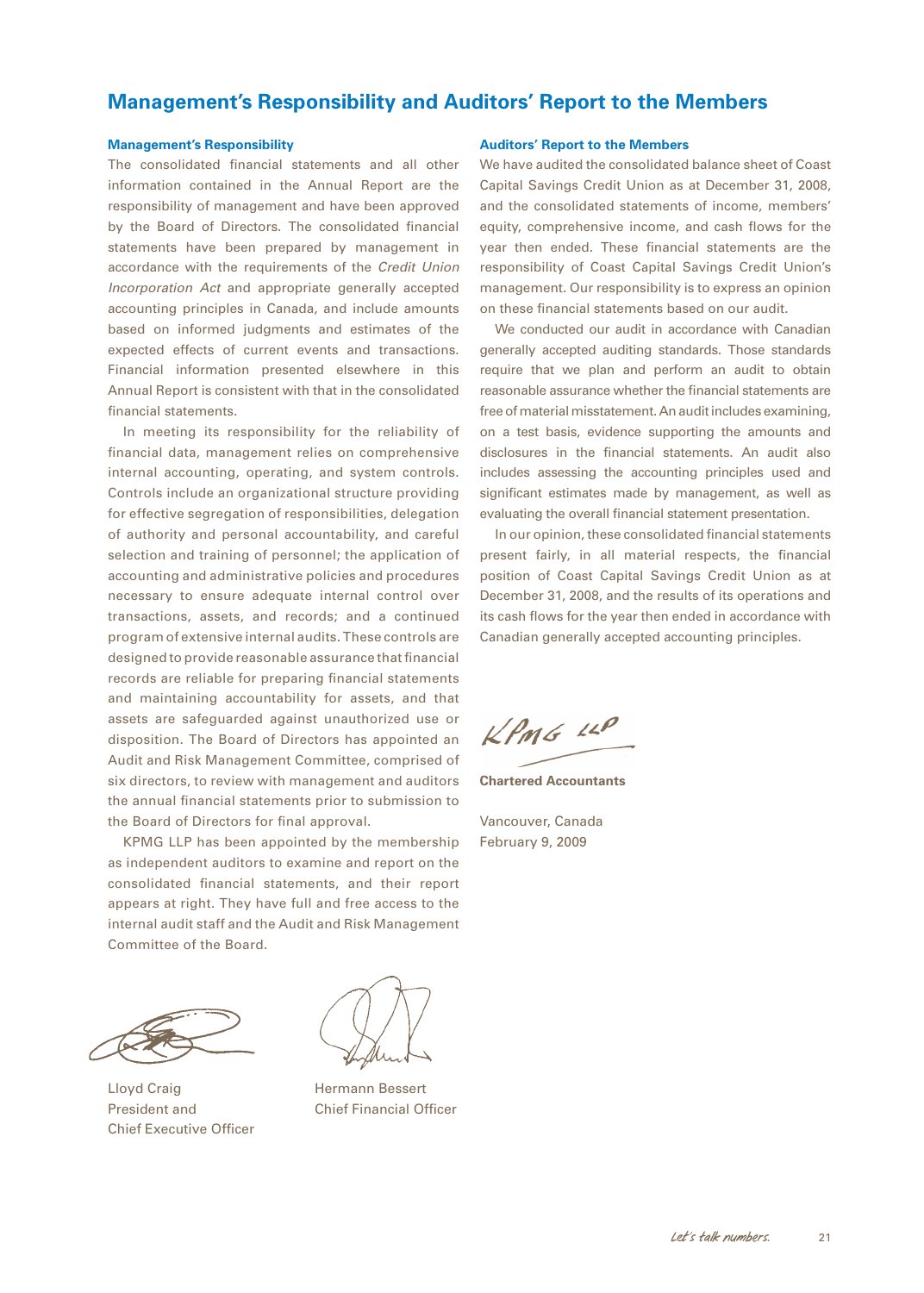# <span id="page-23-0"></span>**Consolidated Balance Sheets**

As at December 31

| All tabulated in thousands of dollars, unless otherwise stated | <b>Notes</b>   |             | 2008       | 2007            |
|----------------------------------------------------------------|----------------|-------------|------------|-----------------|
|                                                                |                |             |            |                 |
| Assets:                                                        |                |             |            |                 |
| Cash resources                                                 | $\overline{4}$ | \$          | 1,109,784  | \$<br>634,732   |
| Investments                                                    | 5              |             | 833,204    | 685,312         |
| Loans                                                          | 6,7,8,9        |             | 8,364,176  | 8,443,534       |
| Premises and equipment                                         | 10             |             | 38,791     | 37,521          |
| Other                                                          | 11             |             | 97,622     | 51,917          |
|                                                                |                | $$^{\circ}$ | 10,443,577 | \$<br>9,853,016 |
|                                                                |                |             |            |                 |
| Liabilities:                                                   |                |             |            |                 |
| <b>Deposits</b>                                                | 12             | \$          | 9,248,779  | \$<br>9,000,700 |
| <b>Borrowings</b>                                              | 13             |             | 548,259    | 294,469         |
| Other                                                          | 14             |             | 80,712     | 63,599          |
|                                                                |                |             | 9,877,750  | 9,358,768       |
| Subordinated notes                                             | 15             |             | 25,000     | 25,000          |
| Class C shares                                                 | 16             |             | 38,669     | 38,879          |
| <b>Members' equity:</b>                                        |                |             |            |                 |
| Class B shares                                                 |                | \$          | 43,669     | \$<br>44,464    |
| <b>Retained earnings</b>                                       |                |             | 434,385    | 383,343         |
| Accumulated other comprehensive income                         |                |             | 24,104     | 2,562           |
|                                                                |                |             | 502,158    | 430,369         |
|                                                                |                | \$          | 10,443,577 | \$<br>9,853,016 |
|                                                                |                |             |            |                 |
| Commitments and contingent liabilities                         | 21             |             |            |                 |

The accompanying notes to the consolidated financial statements are an integral part of these statements.

On behalf of the Board:

Kin Wurkum

Frank Harger

Chair, Board of Directors Chair, Audit and Risk Management Committee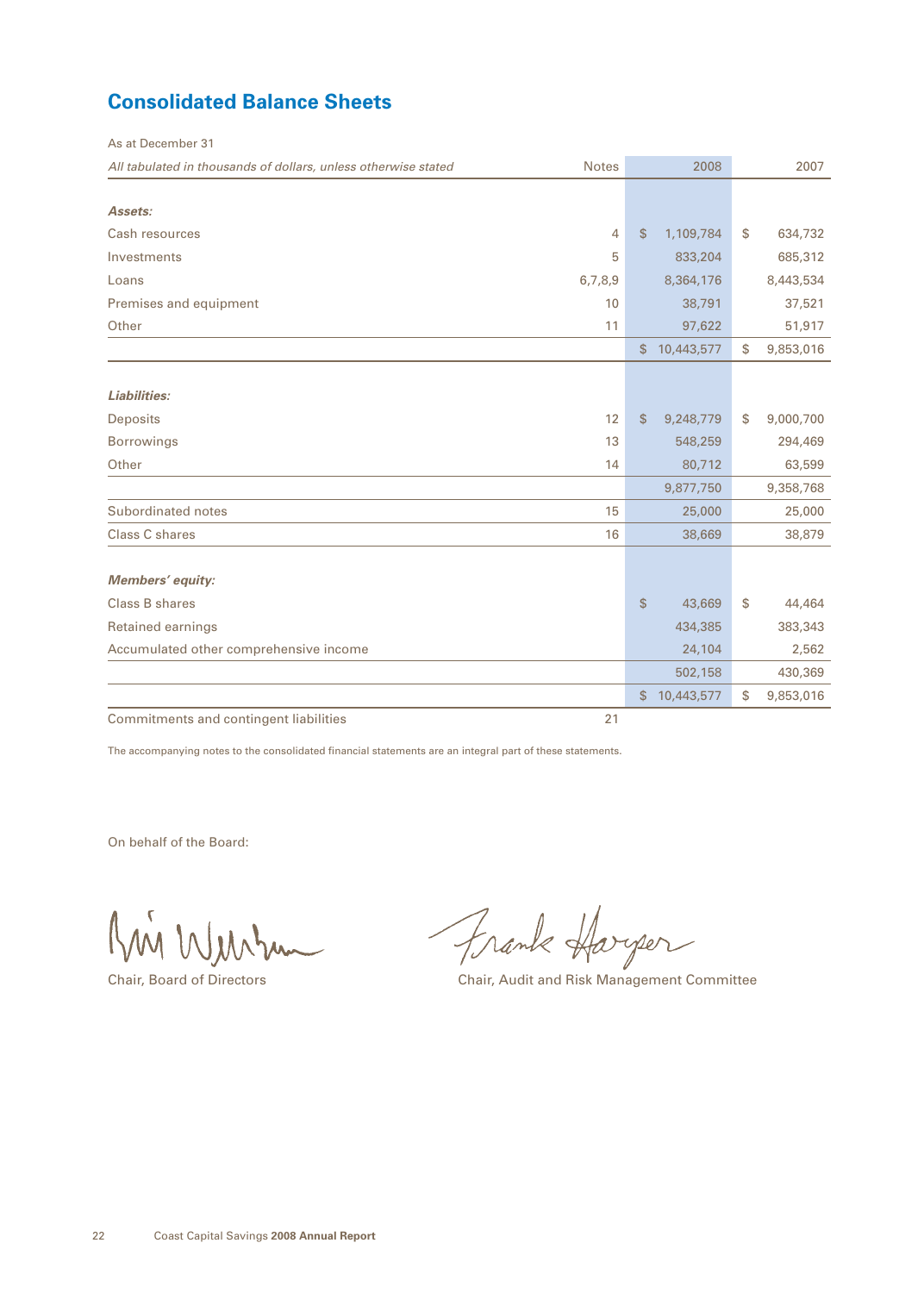# **Consolidated Statements of Income**

Year ended December 31

| All tabulated in thousands of dollars, unless otherwise stated | <b>Notes</b>   | 2008          |              | 2007    |
|----------------------------------------------------------------|----------------|---------------|--------------|---------|
|                                                                |                |               |              |         |
| Interest income:                                               |                |               |              |         |
| Loans                                                          |                | \$<br>476,459 | $\mathbb{S}$ | 486,120 |
| Cash resources and investments                                 |                | 28,396        |              | 32,267  |
|                                                                |                | 504,855       |              | 518,387 |
| Interest expense:                                              |                |               |              |         |
| <b>Deposits</b>                                                |                | 277,655       |              | 276,945 |
| <b>Borrowings</b>                                              |                | 15,972        |              | 29,042  |
|                                                                |                | 293,627       |              | 305,987 |
|                                                                |                |               |              |         |
| Net interest income                                            |                | 211,228       |              | 212,400 |
| Provision for credit losses                                    | $\overline{7}$ | 15,568        |              | 6,812   |
|                                                                |                | 195,660       |              | 205,588 |
| Other income                                                   | 18             | 76,599        |              | 70,145  |
|                                                                |                | 272,259       |              | 275,733 |
| <b>Non-interest expenses:</b>                                  |                |               |              |         |
| Salaries and employee benefits                                 |                | 110,587       |              | 114,085 |
| Administration                                                 | 19             | 41,187        |              | 42,120  |
| Technology                                                     |                | 18,320        |              | 19,159  |
| Occupancy                                                      |                | 24,778        |              | 23,565  |
| Community contributions                                        |                | 5,059         |              | 5,022   |
|                                                                |                | 199,931       |              | 203,951 |
| Income before provision for income taxes                       |                | 72,328        |              | 71,782  |
| Provision for income taxes                                     | 20             | 19,899        |              | 13,163  |
| <b>Net income</b>                                              |                | \$<br>52,429  | \$           | 58,619  |

The accompanying notes to the consolidated financial statements are an integral part of these statements.

# **Consolidated Statements of Members' Equity**

| Year ended December 31                                         |                   |    |                      |    | Accumulated<br>other    |                    |
|----------------------------------------------------------------|-------------------|----|----------------------|----|-------------------------|--------------------|
| All tabulated in thousands of dollars, unless otherwise stated | Class B<br>shares |    | Retained<br>earnings |    | comprehensive<br>income | Members'<br>equity |
|                                                                |                   |    |                      |    |                         |                    |
| Balance, January 1, 2007                                       | \$<br>44,954      | S  | 326,833              | S  |                         | \$<br>371,787      |
| Transitional adjustment on adoption of                         |                   |    |                      |    |                         |                    |
| new accounting policies (note 2)                               |                   |    | (565)                |    | (295)                   | (860)              |
| Net income                                                     |                   |    | 58,619               |    |                         | 58,619             |
| Share dividends                                                | 1,815             |    | (1,815)              |    |                         | $\Omega$           |
| Cash dividend                                                  |                   |    | (115)                |    |                         | (115)              |
| Income tax deduction on dividends                              |                   |    | 386                  |    |                         | 386                |
| Other comprehensive income                                     |                   |    |                      |    | 2,857                   | 2,857              |
| Share redemption                                               | (2,305)           |    |                      |    |                         | (2,305)            |
| Balance, December 31, 2007                                     | 44,464            |    | 383,343              |    | 2,562                   | 430,369            |
| Net income                                                     |                   |    | 52,429               |    |                         | 52,429             |
| Share dividends                                                | 1,714             |    | (1,714)              |    |                         |                    |
| Cash dividend                                                  |                   |    | (135)                |    |                         | (135)              |
| Income tax deduction on dividends                              |                   |    | 462                  |    |                         | 462                |
| Other comprehensive income                                     |                   |    |                      |    | 21,542                  | 21,542             |
| Share redemption                                               | (2,509)           |    |                      |    |                         | (2,509)            |
| Balance, December 31, 2008                                     | \$<br>43,669      | \$ | 434,385              | \$ | 24,104                  | \$<br>502,158      |

Class B shares are not a membership requirement. These shares are non-transferable, non-cumulative, and non-voting. Retraction and redemption of Class B shares including terms, conditions, and dividends, are set at the discretion of the Board of Directors. The dividend rate is a floating rate and is currently 4.28% (2007 – 4.43%).

CCS has authorized six classes of equity shares. Each class is authorized for an unlimited number of shares with a par value of \$1.

The accompanying notes to the consolidated financial statements are an integral part of these statements.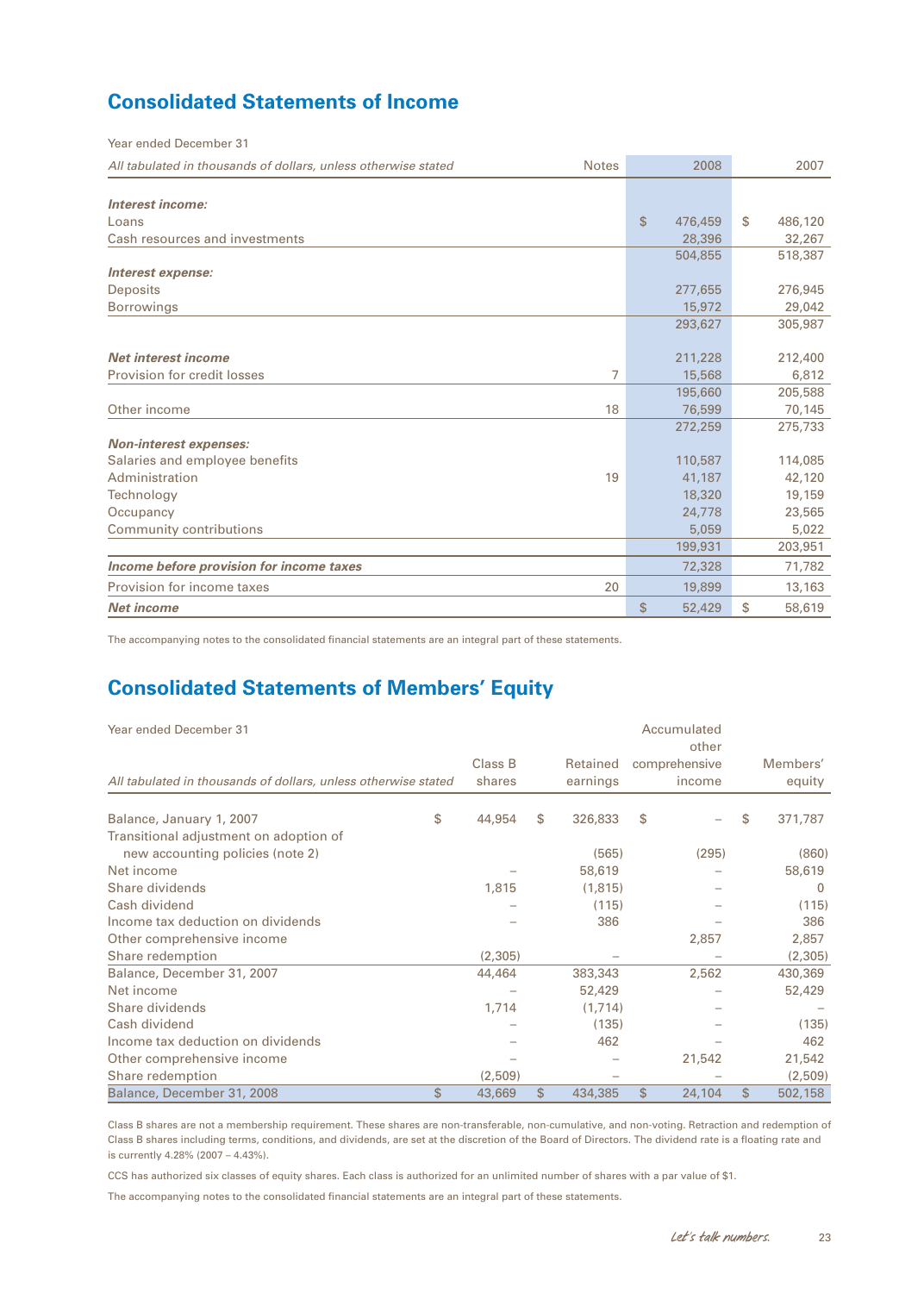# **Consolidated Statements of Comprehensive Income**

| Year ended December 31                                                 |              |    |        |
|------------------------------------------------------------------------|--------------|----|--------|
| All tabulated in thousands of dollars, unless otherwise stated         | 2008         |    | 2007   |
| Net income                                                             | \$<br>52,429 | S  | 58,619 |
| Other comprehensive income                                             |              |    |        |
| Gains on effective portion of cash flow hedges arising during the year |              |    |        |
| (net of income taxes of \$7,169, 2007 – \$605)                         | 20,635       |    | 2,852  |
| Reclassification to net income of gains on cash flow hedges            |              |    |        |
| (net of income taxes of \$34, 2007 – \$1)                              | (97)         |    | (6)    |
| Unrealized gains on available for sale securities during the year      |              |    |        |
| (net of income taxes of \$349, 2007 – \$2)                             | 1.004        |    | 11     |
| Total other comprehensive income                                       | 21,542       |    | 2.857  |
| Comprehensive income                                                   | \$<br>73,971 | \$ | 61,476 |

The accompanying notes to the consolidated financial statements are an integral part of these statements.

# **Consolidated Statements of Cash Flows**

| Year ended December 31                                         |              |               |            |                  |
|----------------------------------------------------------------|--------------|---------------|------------|------------------|
| All tabulated in thousands of dollars, unless otherwise stated | <b>Notes</b> |               | 2008       | 2007             |
| <b>Cash flows from operating activities:</b>                   |              |               |            |                  |
| Net income                                                     |              | $\mathsf{\$}$ | 52,429     | \$<br>58,619     |
| Adjustments for:                                               |              |               |            |                  |
| Amortization of premises, equipment                            | 10           |               | 8,969      | 10,732           |
| Amortization of intangible assets                              |              |               | 260        | 262              |
| Future income taxes                                            | 20           |               | (4,086)    | (2,697)          |
| Gain on mortgage securitization                                | 9            |               | (9,984)    |                  |
| Provision for credit losses                                    | 7            |               | 15,568     | 6,812            |
| Write-down of asset-backed commercial paper                    | 5            |               | 8,300      | 2,400            |
| Changes in accrued interest receivable and payable             |              |               | 4,567      | 5,213            |
| Changes in other non-cash operating items                      |              |               | 7,088      | (11, 327)        |
| Cash flows from operating activities                           |              |               | 83,111     | 70,014           |
|                                                                |              |               |            |                  |
| Cash flows used in investing activities:                       |              |               |            |                  |
| Net increase in loans                                          |              |               | (336, 392) | (803, 531)       |
| Net (increase) decrease in investments                         |              |               | (71, 268)  | (297, 199)       |
| Net purchase of premises and equipment                         |              |               | (10, 239)  | (7, 130)         |
| Cash flows used in investing activities                        |              |               | (417, 899) | (1, 107, 860)    |
|                                                                |              |               |            |                  |
| <b>Cash flows from financing activities:</b>                   |              |               |            |                  |
| Net increase in deposits                                       |              |               | 250,322    | 642,639          |
| Net increase in borrowing                                      | 13           |               | 253,790    | 294,469          |
| Net proceeds from mortgage securitization                      |              |               | 396,707    |                  |
| Redemption of Class C shares                                   | 16           |               | (210)      | (254)            |
| Net redemption of Class A and B shares                         |              |               | (2,402)    | (2,202)          |
| Cash flows from financing activities                           |              |               | 898,207    | 934,652          |
|                                                                |              |               |            |                  |
| Net increase (decrease) in cash and short-term investments     |              |               | 563,419    | (103, 194)       |
| Cash and short-term investments, beginning of year             | 4            |               | 107,179    | 210,373          |
| Cash and short-term investments, end of year                   | 4            | $\mathsf{\$}$ | 670,598    | \$<br>107,179    |
|                                                                |              |               |            |                  |
| Supplemental disclosure of cash flow information:              |              |               |            |                  |
| Interest paid during the year                                  |              | \$            | (297, 539) | \$<br>(295, 189) |
| Income taxes paid during the year                              |              |               | (17, 637)  | (14, 469)        |

The accompanying notes to the consolidated financial statements are an integral part of these statements.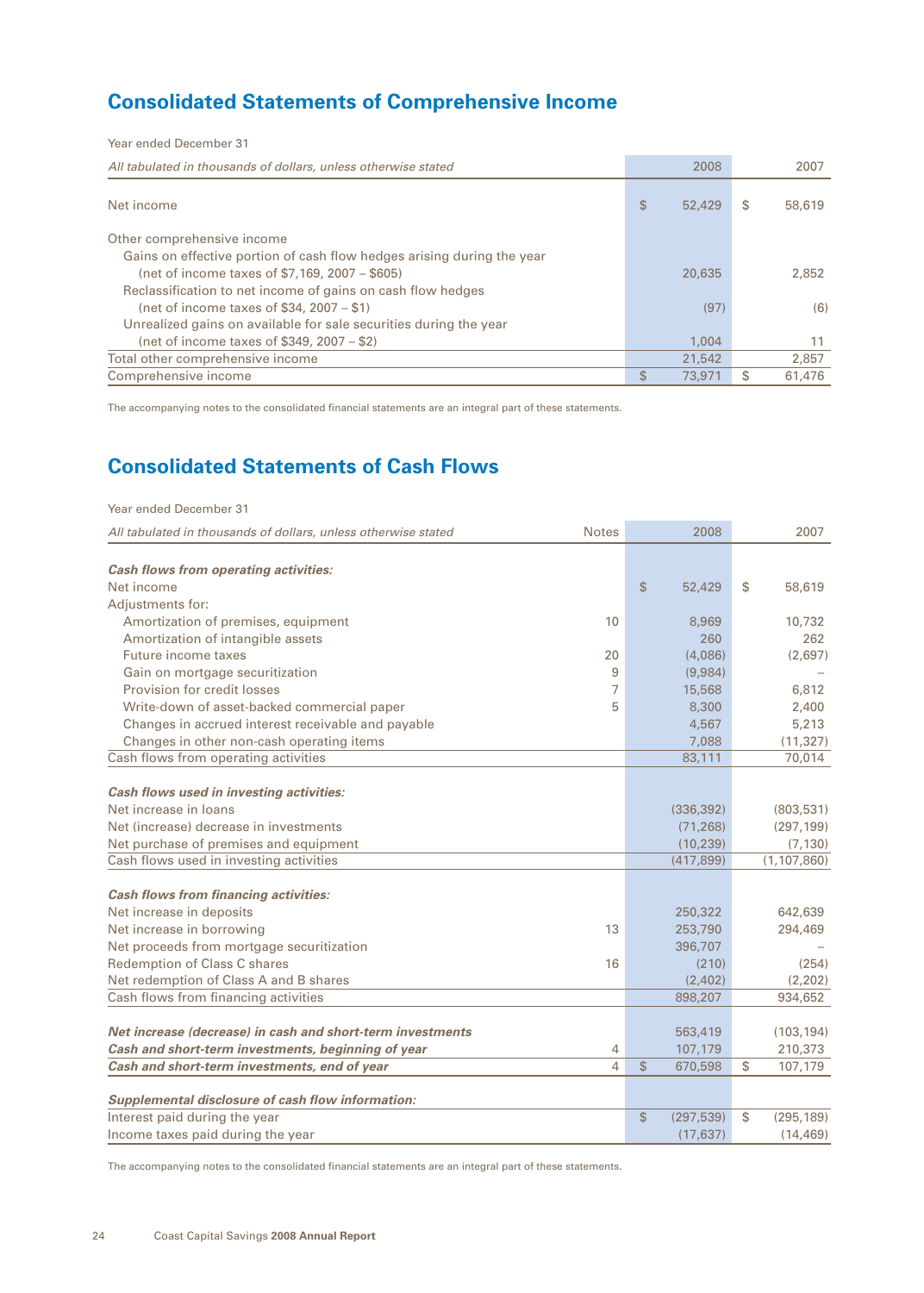<span id="page-26-0"></span>Year ended December 31, 2008 and 2007. *All tabulated in thousands of dollars, unless otherwise stated.*

Coast Capital Savings Credit Union (CCS) is incorporated under the British Columbia *Credit Union Incorporation Act*, and its subsidiaries are incorporated under the British Columbia *Company Act* or the *Canada Business Corporations Act.* The operation of CCS is regulated under the British Columbia *Financial Institutions Act*. CCS serves members principally in the Metro Vancouver and Vancouver Island regions of British Columbia.

### **1. Significant accounting policies**

#### **Basis of presentation**

These consolidated financial statements have been prepared in accordance with Canadian generally accepted accounting principles (GAAP). The preparation of financial statements in conformity with Canadian GAAP requires management to make estimates and assumptions that affect the reported amounts of assets and liabilities and disclosure of contingent assets and liabilities at the balance sheet date and the reported amounts of revenue and expenses during the reporting period. Actual results may differ from these estimates.

#### **Principles of consolidation**

These consolidated financial statements include the financial position, operating results, and cash flows of CCS, its active subsidiaries Coast Capital Insurance Services Ltd. (CCIS), Coast Capital Equipment Finance Ltd., and inactive subsidiaries. All inter-company transactions and balances have been eliminated.

Variable interest entities (VIEs) are entities that have insufficient equity and/or their equity investors at risk lack one or more of the specified essential characteristics of a controlling financial interest. CCS is required to identify VIEs and determine if CCS has a significant variable interest and/or is the primary beneficiary of the variable interest. The primary beneficiary is required to consolidate a VIE.

CCS neither has significant variable interests in nor is the primary beneficiary of any VIEs. Consequently, the consolidated financial statements do not include the financial position or results of any VIEs.

#### **Business combinations, goodwill, and other intangible assets**

Business combinations are accounted for using the purchase method. Identifiable intangible assets are recognized separately from Goodwill and included in Other intangible assets.

Goodwill represents the excess of the price paid for the acquisition of subsidiaries over the fair value of the net assets acquired. Goodwill impairment is assessed on at least an annual basis. Any excess of carrying value over fair value is charged to income in the period in which impairment is determined.

Other intangible assets with definite lives are amortized over their estimated useful lives, generally not exceeding 10 years, and are also reviewed for indications of impairment annually.

#### **Financial instruments**

Effective January 1, 2007, all financial instruments, with certain exceptions, are classified as one of the following: held to maturity (HTM), loans and receivables, held for trading (HFT), available for sale (AFS) or other financial liabilities. All financial instruments are recorded at fair value on initial recognition and are subsequently accounted for based on their classification. Classification depends on the purpose for which the financial instruments were acquired and their characteristics.

Fair values of financial instruments are based on quoted market prices where available from active markets; otherwise fair values are estimated using a variety of valuation techniques and models. The amortized cost of a financial asset or liability is the amount at which the financial asset or liability is measured at initial recognition, minus principal payments, plus or minus the cumulative amortization using the effective interest method of any difference between the initial amount recognized and the maturity amount, minus any reduction for impairment.

HTM financial assets are non-derivative financial assets with fixed or determinable payments and a fixed maturity, other than loans and receivables, which an entity has the positive intention and ability to hold to maturity. The financial assets are accounted for at amortized cost. CCS has designated certain investments as HTM.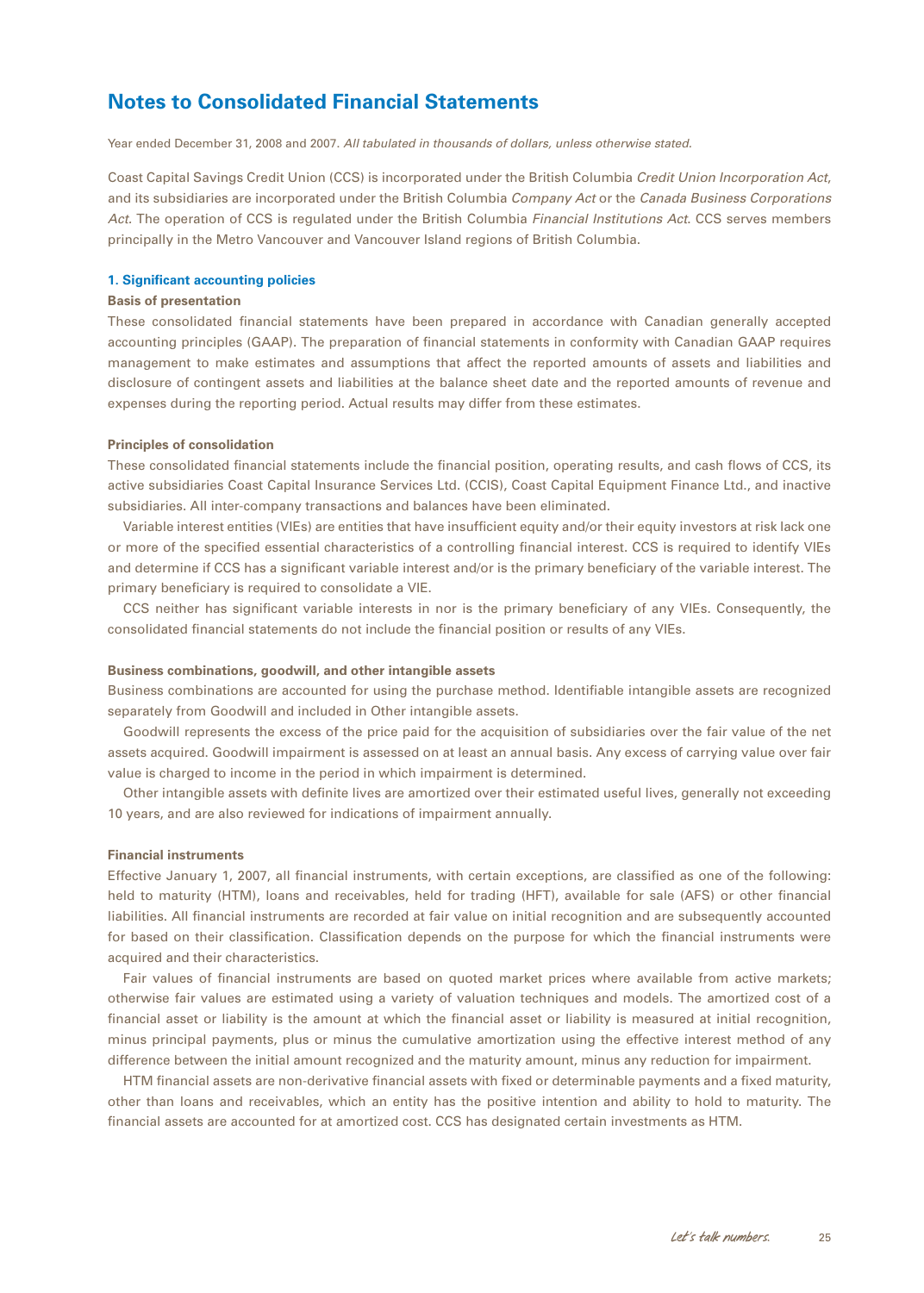#### **1. Significant accounting policies (continued)**

HFT financial assets include securities purchased for resale, generally within a short period of time. They are measured at fair value at the balance sheet date. Gains and losses realized on disposal and unrealized gains and losses from market fluctuations are reported in Other income. Under the fair value option, an entity can designate any financial assets or liabilities on initial recognition as HFT.

Loans and receivables continue to be accounted for at amortized cost using the effective interest method. The effective interest method is a method of calculating the amortized cost of a financial asset or financial liability and of allocating the interest income or interest expense over the relevant period. The effective interest rate is the rate that exactly discounts estimated future cash payments or receipts through the expected life of the financial instrument or, when appropriate, a shorter period, to the net carrying amount of the financial asset or financial liability.

AFS financial assets are those non-derivative financial assets that are not designated as loans and receivables, HTM, or HFT. AFS instruments are carried at fair value whereby the unrealized gains and losses are included in Accumulated other comprehensive income until sale or identification of other than temporary impairment at which time the cumulative gain or loss is transferred to the Consolidated Statement of Income. AFS equity instruments that do not have quoted values in active markets are carried at cost. Realized gains and losses on sale and write-downs to reflect other than temporary impairment in value are recorded in Other income.

Financial liabilities are recorded at amortized cost using the effective interest method and include all liabilities, other than derivatives, and liabilities designated as HFT. CCS has not designated any financial liabilities as HFT at December 31, 2008.

All derivatives, including embedded derivatives, are recorded at fair value in the Consolidated Balance Sheets.

#### **Cash resources**

For the purposes of the Consolidated Statements of Cash Flows, cash and short-term investments comprise balances with less than 90 days maturity from the date of acquisition, including cash and deposits with Central 1 Credit Union (Central 1), treasury bills and other eligible bills, amounts due from other banks, and cheques and other items in transit.

#### **Investments**

Investments are accounted for on a trade date basis. Effective January 1, 2007, investments are classified as held to maturity, available for sale, or held for trading.

#### **Loans**

Loans are recorded at amortized cost using the effective interest method net of the allowance for credit losses.

Interest income is recorded on the accrual basis. Accrued but uncollected interest is reversed whenever loans are determined to be impaired. CCS classifies a loan as impaired when, in the opinion of management, there is reasonable doubt as to the ultimate collectibility, either in whole or in part, of principal or interest. Loans where interest or principal is contractually past due 90 days are automatically categorized as impaired, unless management determines there is no reasonable doubt as to the ultimate collectibility of principal and interest. All loans are classified as impaired when interest or principal is past due 180 days. When a loan is classified as impaired, Interest income is recognized on a cash basis only after any specific provisions or partial write-offs have been recovered and provided there is no further doubt as to the collectibility of principal.

#### **Loan fees**

Loan origination fees, including commitment, renewal, and renegotiation fees, are considered to be adjustments to loan yield, and are deferred and amortized to loan interest income over the term of the loans using the effective interest method.

#### **Allowance for credit losses**

CCS maintains an allowance for credit losses which, in management's opinion, is considered adequate to provide for credit-related losses. The allowance is increased for loan impairment by a charge to income and reduced by writeoffs net of recoveries.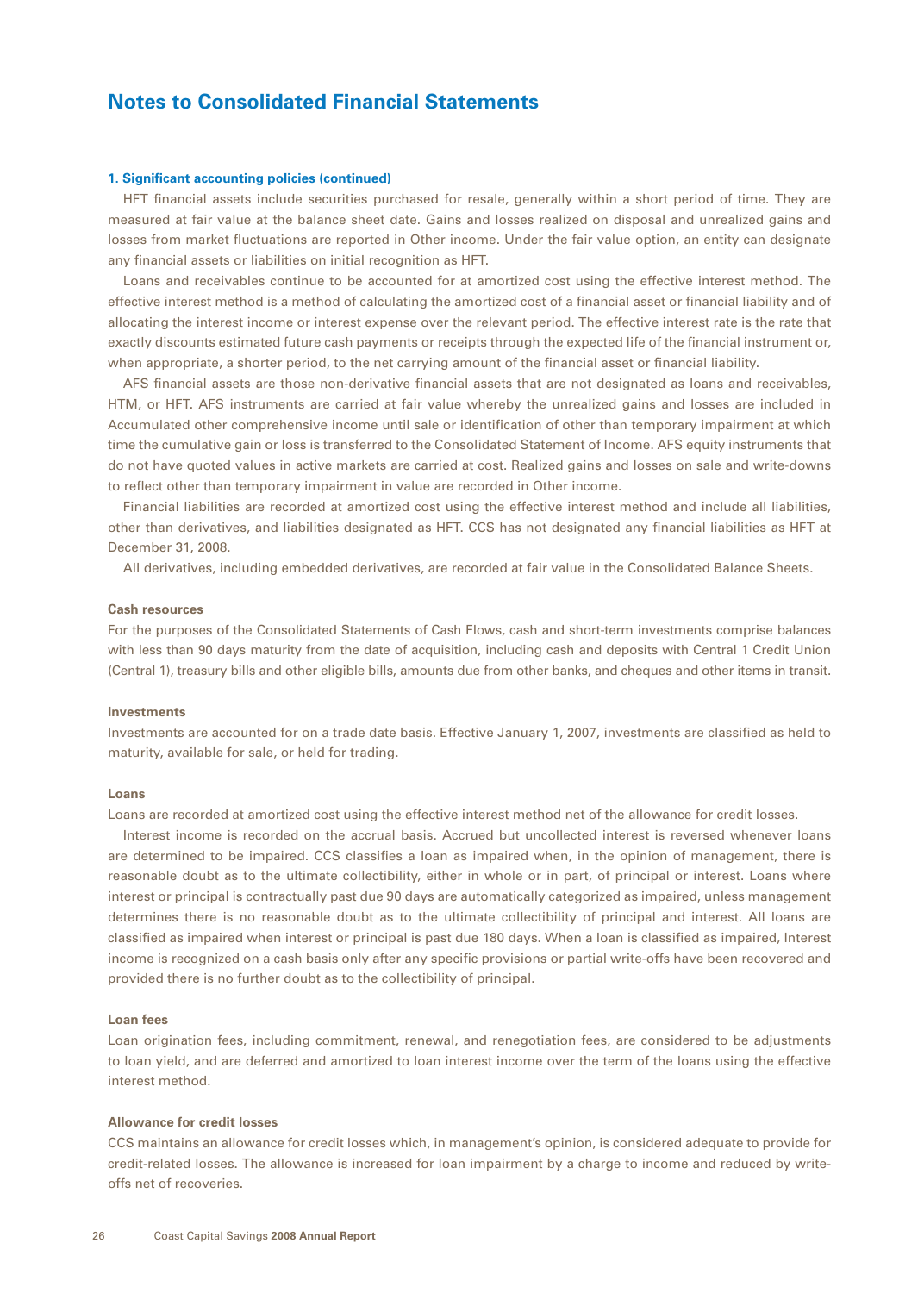#### **1. Significant accounting policies (continued)**

A specific allowance is established on an individual loan basis to reduce the carrying value to the loan's estimated realizable amount. The estimated realizable amounts are determined by discounting the expected future cash flows at the effective interest rate inherent in the loans. When the amounts and timing of future cash flows cannot be reliably determined, estimated realizable amounts are determined by reference to market prices for the loans or their underlying security.

CCS also maintains a general allowance to absorb credit losses that management estimates have occurred at the balance sheet date for which specific allowances cannot yet be determined. CCS applies a methodology that incorporates loan loss history as the basis for estimating probability of default and loss for various credit portfolios that exhibit similar loan loss characteristics.

Write-offs are generally recorded after all reasonable restructuring or collection activities have taken place and the possibility of further recovery is considered to be remote.

#### **Transfers of mortgage receivables**

Transfers of mortgages to unrelated parties are treated as sales provided that control over the transferred mortgages has been surrendered and consideration other than beneficial interests in the transferred mortgages has been received in exchange. If these criteria are not satisfied, then the transfers are treated as financing transactions. If treated as sales, the mortgages are removed from the Consolidated Balance Sheet, and a gain or loss is recognized in Other income based on the carrying value of the loans transferred, allocated between the assets sold and the retained interests in proportion to their fair values at the date of transfer. The fair values of mortgages sold, retained interests, and recourse liabilities are determined using either quoted market prices or pricing models that take into account management's best estimates of key assumptions such as expected losses, prepayments, and discount rates commensurate with either the risks involved or sales of similar assets. Where CCS continues to service the mortgages sold, a servicing liability is recognized and amortized over the servicing period as servicing fees. Retained interests are recorded at fair value and are reviewed for impairment of an other than temporary nature.

### **Premises and equipment**

Land is carried at cost. Buildings, furniture and equipment, and leasehold improvements are carried at cost, less accumulated amortization. Amortization is calculated using the straight-line method over the estimated useful lives of the related assets as follows:

| <b>Buildings</b>                 | 40 to 50 years |
|----------------------------------|----------------|
| Leasehold improvements           | Lease term     |
| Computer and telephone equipment | 3 years        |
| Furniture and other equipment    | 5 to 10 years  |
| Computer software                | 3 to 5 years   |

Gains and losses on disposal are recorded separately in the Consolidated Statements of Income. Gains realized from the sale of land and buildings that are accompanied by a more than minor leaseback agreement are deferred and amortized over the minimum lease period to the extent of the present value of the minimum lease costs. The balance of any gain received is recognized in earnings of the current period.

#### **Derivative instruments and hedges**

Derivative instruments are financial contracts whose value is derived from interest rates, foreign exchange rates, or other financial indices.

In the ordinary course of business, CCS enters into various derivative contracts, including interest rate forwards, swaps, options, and equity swaps. Derivative contracts are either exchange-traded contracts or negotiated over-thecounter contracts. CCS enters into such contracts principally to manage its exposures to interest rate fluctuations as part of its asset/liability management program.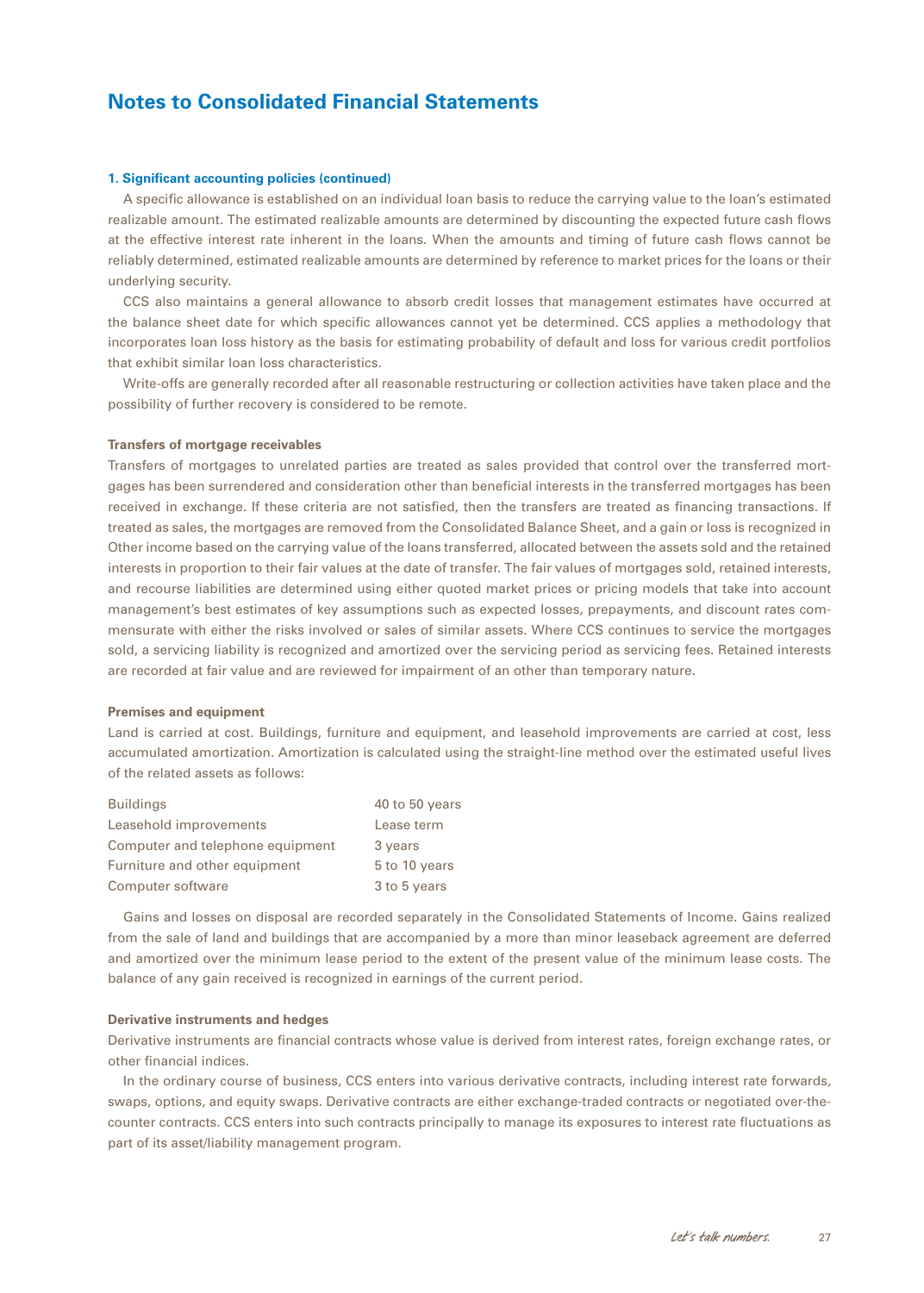#### **1. Significant accounting policies (continued)**

CCS formally documents all relationships between hedging instruments and hedged items, as well as its risk management objective and strategy for undertaking various hedge transactions. This process includes linking all derivatives to specific assets and liabilities on the Consolidated Balance Sheets or to specific firm commitments or forecasted transactions. CCS also formally assesses, at the hedge's inception, retrospectively and prospectively on an ongoing basis, whether the derivatives that are used in hedging transactions are highly effective in offsetting changes in fair values or cash flows attributed to hedged risks. Hedges are designated as either fair value or cash flow hedges.

In a cash flow hedging relationship, the effective portion of the change in fair value of the derivative is recorded in Other comprehensive income. The ineffective portion is recognized in Other income.

The amounts recognized in Accumulated other comprehensive income are reclassified to Net income in the same period that the hedged cash flows affect Net income.

In a fair value hedging relationship, the change in the fair value of the hedged item attributable to the hedged risk is recorded in the Consolidated Statements of Income. This change in fair value of the hedged item, to the extent that the hedging relationship is effective, is offset by changes in the fair value of the hedging derivative.

Non-hedging derivative instruments used in trading activities are marked to market and the resulting realized and unrealized gains or losses are recognized in Other income in the Consolidated Statements of Income in the current period, with a corresponding asset or liability in the Consolidated Balance Sheet.

#### **Income taxes**

CCS uses the asset-and-liability method of accounting for income taxes. Future tax assets and liabilities are recognized for the future tax consequences attributable to differences between the financial statement carrying amounts of existing assets and liabilities and their respective tax bases. Future tax assets and liabilities are measured using enacted or substantively enacted tax rates expected to apply to taxable income in the years in which those temporary differences are expected to be recovered or settled. The effect on future tax assets and liabilities of a change in tax rates is recognized in income in the period that includes the date of enactment or substantive enactment. A valuation allowance is established to reduce future income tax assets to the amount expected to be realized.

Future income tax assets or liabilities are included in Other assets or Other liabilities, as applicable.

### **Comparative figures**

Certain comparative figures have been reclassified to conform to the current year's financial statements.

### **2. Significant accounting changes**

The following summarizes accounting policy changes that are relevant to CCS' Consolidated Financial Statements.

### **Financial instruments**

On January 1, 2007, CCS adopted three new Canadian Institute of Chartered Accountants ("CICA") standards: Financial Instruments – Recognition and Measurement, Hedges, and Comprehensive Income.

#### *Financial instruments – recognition and measurement*

On initial adoption of this standard, CCS classified all non-derivative financial assets as one of: HTM, loans and receivables, HFT, or AFS. The impacts to retained earnings and Accumulated other comprehensive income as a result of initial adoption included:

- \$328 net of tax reduction to opening retained earnings to adjust the unamortized amount of certain loan fees accounted for using the effective interest method;
- \$68 net of tax reduction to opening retained earnings for the fair value of derivatives;
- \$12 net of tax charge to opening Accumulated other comprehensive income for an adjustment to fair value of certain investments as available-for-sale securities.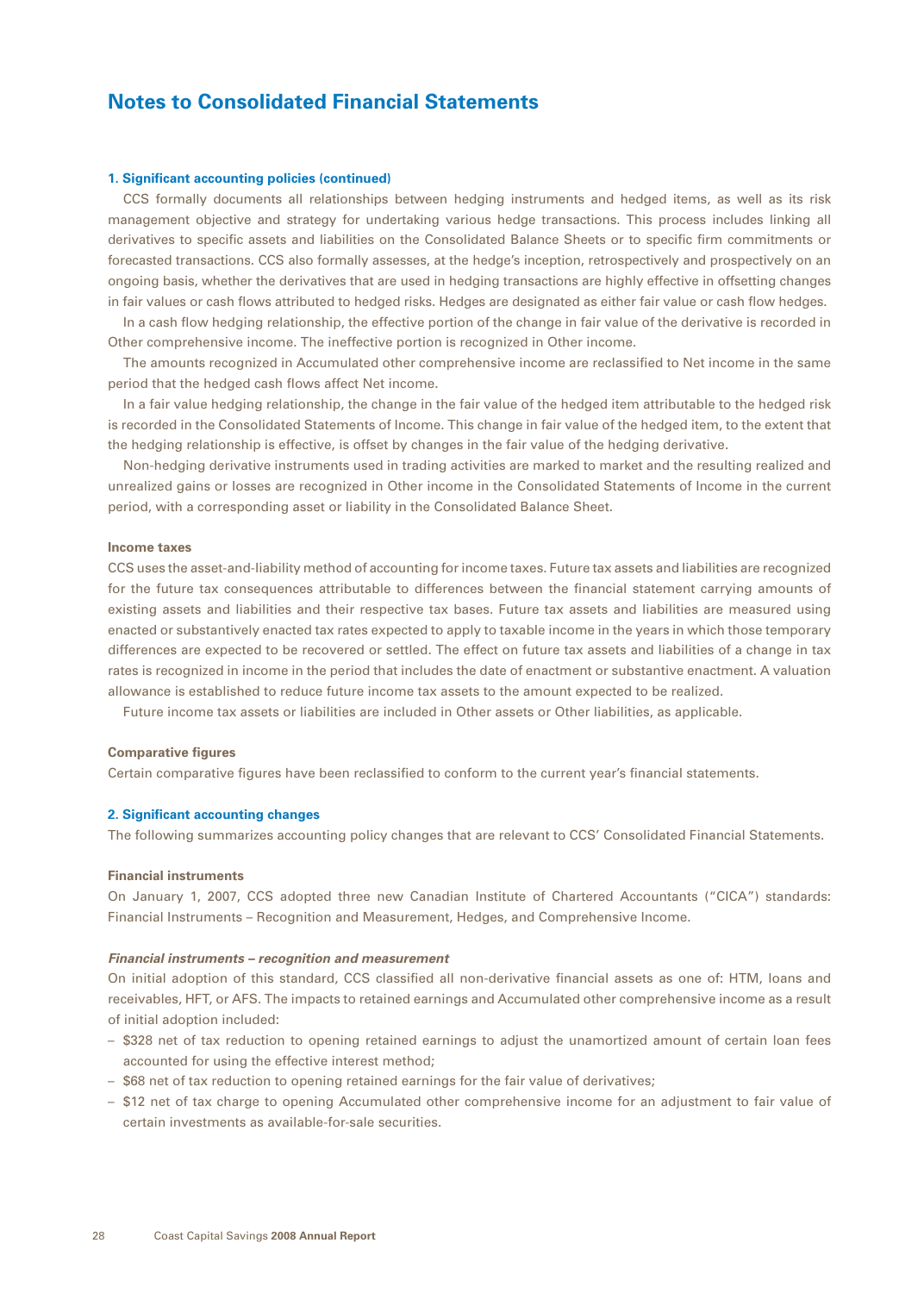### **2. Significant accounting changes (continued)**

#### *Hedges*

On initial adoption of this new standard, CCS recorded all derivatives at fair value. The impact of revaluing hedging derivatives for cash flow hedges at fair value on January 1, 2007 was \$452 net of tax of which \$283 net of tax was charged to opening Accumulated other comprehensive income. Additionally, \$168 net of tax, representing the ineffective portion of qualifying hedges, was charged to opening retained earnings.

#### *Comprehensive income*

Unrealized gains and losses on AFS financial assets, and changes in the fair value of cash flow hedging instruments are recorded in the Statement of Other Comprehensive Income until recognized in the Consolidated Statement of Income. Accumulated other comprehensive income is included on the Consolidated Balance Sheets as a separate component of members' equity. CCS adopted these new standards and re-valued its investments and derivatives, as appropriate, and reports a new section of members' equity called Accumulated other comprehensive income effective January 1, 2007. Prior periods have not been restated.

On initial adoption of the new standards, CCS made the following adjustments to the Consolidated Balance Sheet:

### *Consolidated balance sheet*

| January 1                              | 2007        |
|----------------------------------------|-------------|
| Available for sale securities          | \$<br>(15)  |
| Loans                                  | (6, 185)    |
| Derivative instruments - assets        | 1,072       |
| Other assets                           | 5,786       |
| Derivative instruments - liabilities   | 1.749       |
| <b>Other liabilities</b>               | (230)       |
| Retained earnings                      | (565)       |
| Accumulated other comprehensive income | \$<br>(295) |

The impact of these changes on our Consolidated Statement of Income is as follows:

### *Consolidated statement of income*

| Year ended December 31                  | 2007        |
|-----------------------------------------|-------------|
| Interest revenue - loans                | \$<br>3,023 |
| Interest revenue - derivatives          | 180         |
| Other income – trading revenue (losses) | (130)       |
| Non-interest expenses - personnel       | 3,126       |
| Income taxes                            | (9)         |
| Net income                              | \$<br>(44)  |

#### *Financial instruments – disclosure and presentation*

Effective January 1, 2008, CCS adopted these two new Canadian standards. These sections revise the current standards on financial instrument disclosure and presentation and place an increased emphasis on disclosures regarding the risks associated with both recognized and unrecognized financial instruments and how these risks are managed. They establish standards for presentation of financial instruments and non-financial derivatives and provide additional guidance with respect to classification of financial instruments, from the perspective of the issuer, between liabilities and equity.

As permitted by this standard, we have included certain of the required disclosures as part of the Management's Discussion and Analysis (MD&A) in the sections indicated on pages 13 to 16, which form an integral part of these financial statements.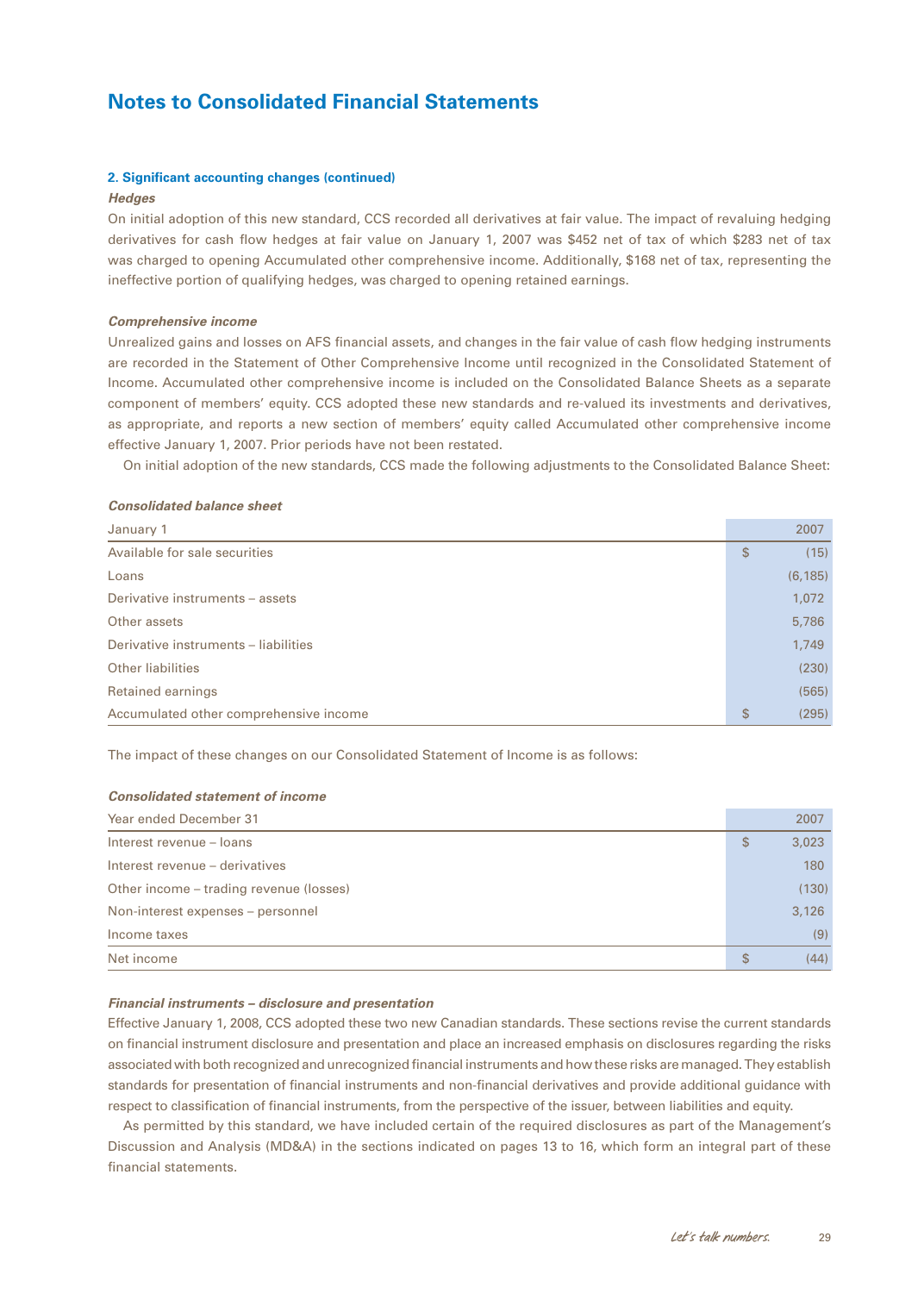#### **2. Significant accounting changes (continued)**

#### **Capital disclosures**

Effective January 1, 2008, CCS adopted a new standard on capital disclosures. This standard establishes guidelines for the disclosure of information regarding a financial institution's capital and how it is managed. This will include enhanced disclosure with respect to the objectives, policies, and processes for managing capital along with quantitative disclosures. These disclosures are included in Note 17.

#### **3. Future accounting changes**

Effective January 1, 2009, CCS will adopt a new standard, Goodwill and Intangible Assets, replacing the former standard, Goodwill and Other Intangible Assets, as well as Research and Development Costs. Guidance is provided to clarify the distinction between assets and expenses, the definition of an intangible asset, and the recognition of internally generated intangible assets.

Also effective January 1, 2009, CCS will adopt the new EIC 173, Credit Risk and the Fair Value of Financial Assets and Financial Liabilities*.* This provides guidance on considering an entity's own credit risk and the credit risk of its counterparties when determining the fair value of derivative instruments. Retrospective application will be required without replacement.

### **International Financial Reporting Standards**

In February 2008, the Canadian Accounting Standards Board announced that Canadian GAAP for publicly accountable enterprises will be replaced by International Financial Reporting Standards (IFRS) for fiscal years beginning on or after January 1, 2011. As a publicly accountable enterprise, CCS will be required to prepare December 31, 2011 financial statements, including comparative information for 2010, in compliance with IFRS.

CCS is currently assessing the potential impact of the transition to IFRS on its financial statements, disclosures, and broader financial reporting systems and controls. This includes analyzing the various elections available upon adoption. The assessment will include the potential impact of the conversion effort on systems, internal controls over financial reporting, disclosure controls, and business activities.

CCS is participating in the National IFRS Readiness Project for Credit Unions sponsored by Credit Union Central of Canada and has begun the analysis of the expected areas of impact to CCS. CCS expects to have completed the development of a detailed implementation plan by mid-2009.

#### **4. Cash resources**

|                                                                   |   | 2008      | 2007          |
|-------------------------------------------------------------------|---|-----------|---------------|
| Cash                                                              | S | 76,533    | \$<br>47,436  |
| Short-term investments, classified as Available for Sale          |   | 594,065   | 59,743        |
| Cash and short-term investments                                   |   | 670,598   | 107,179       |
| Statutory deposits with Central 1, classified as Held to Maturity |   | 438,518   | 525,990       |
| Accrued interest                                                  |   | 668       | 1,563         |
|                                                                   | S | 1,109,784 | \$<br>634,732 |

In accordance with provincial legislation and the terms of arrangements with Central 1, credit unions are required to maintain deposits with Central 1 totalling the lesser of 8% of their deposit and debt liabilities or 1.5% of all British Columbia credit union assets. Deposits with Central 1 earn interest at short-term market rates. The long-term portion of CCS' deposits with Central 1 is shown in Note 5 and classified as Investments.

#### **5. Investments**

|                                                        | 2008          | 2007          |
|--------------------------------------------------------|---------------|---------------|
| Investments, Central 1, classified as Held to Maturity | \$<br>596,550 | \$<br>623,684 |
| Shares, Central 1, classified as Available For Sale    | 26,306        | 25,896        |
| Accrued interest                                       | 7.559         | 10,107        |
| Other, classified as Available for Sale                | 202,789       | 25,625        |
|                                                        | \$<br>833,204 | \$<br>685,312 |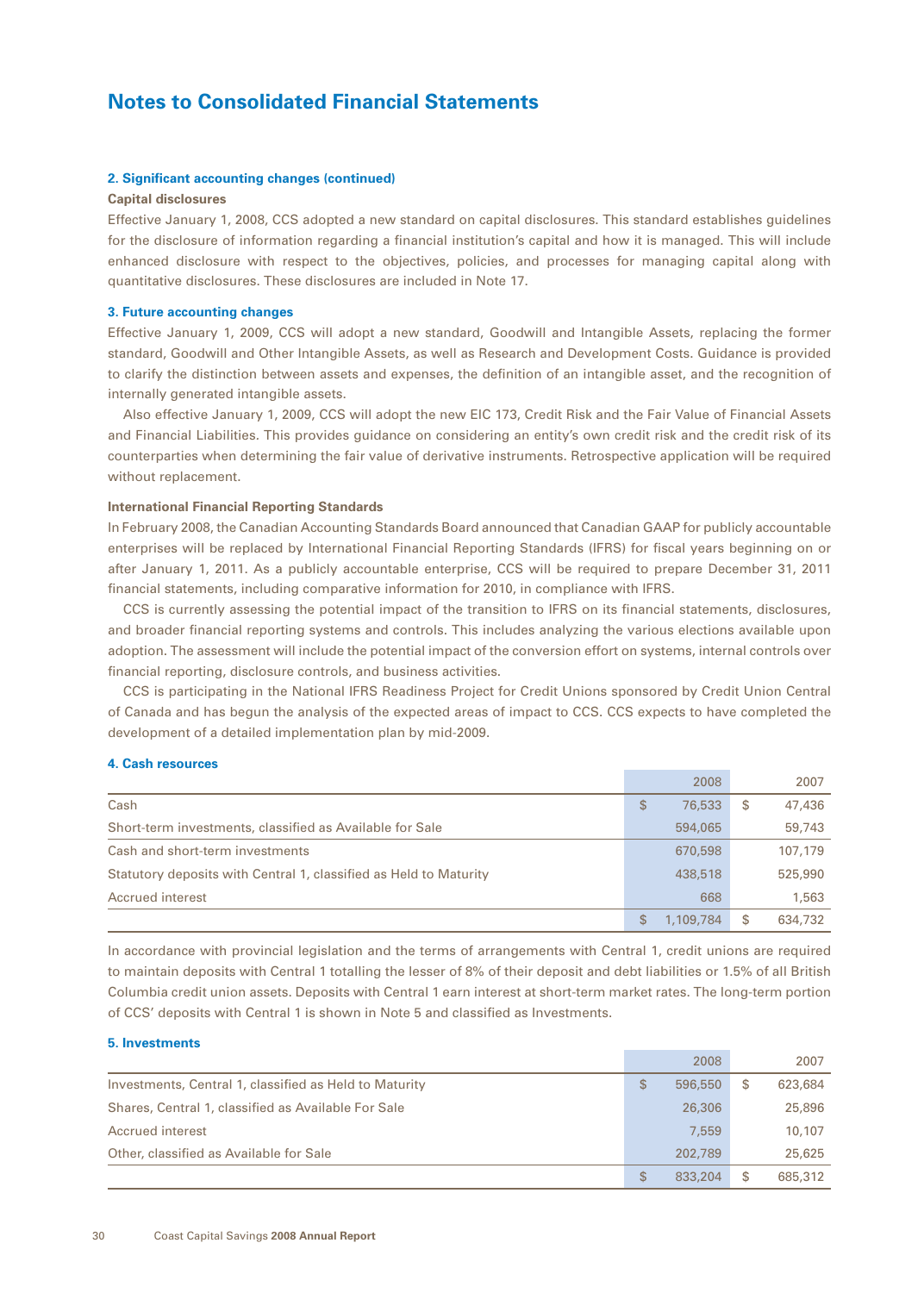#### **5. Investments (continued)**

Shares in Central 1 are a required investment as a condition of membership in Central 1 and provincial legislation, are classified as AFS investments and recorded at cost as there is no active market for these shares. The amount of the share investment in Central 1 is determined based on CCS' membership and assets.

Other is primarily deposit notes and bankers' acceptances with Canadian chartered banks with a carrying value of \$193,489. The remaining amount is an investment in non-bank asset-backed commercial paper (ABCP) with an original par value of \$20,000. When purchased, these securities were rated AAA by Dominion Bond Rating Service. The market for these investments became illiquid in Canada in mid-August 2007 and efforts to restructure these instruments were undertaken by the Pan-Canadian Investors Committee, which represents holders of these ABCP securities. During 2008, CCS became aware that an embedded credit default swap within the specific ABCP trust held by CCS was cancelled resulting in a reduction of approximately 23% of the investment. CCS has undertaken a discounted cash flow analysis using best available data to estimate the fair value for this investment. Accordingly, in 2008 a write-down of \$8,300 (2007 – \$2,400) (Note 18) has been recorded to reflect the cumulative \$10,700 estimated impairment in these securities.

On January 21, 2009, as part of the Pan-Canadian Investors Committee restructuring, this instrument was exchanged for new notes with maturities estimated for 2017. Uncertainty remains with respect to the amount and certainty of future cash flows on the ABCP which could give rise to a material change in the value of CCS' ABCP holdings.

#### **6. Loans**

| 2008                                 | Residential<br>mortgages |              | Personal<br>loans | Commercial<br>mortgages<br>and loans |              | Total     |
|--------------------------------------|--------------------------|--------------|-------------------|--------------------------------------|--------------|-----------|
| Loan principal                       | \$<br>5,489,637          | $\mathbb{S}$ | 378,743           | \$<br>2,527,898                      | $\mathbb{S}$ | 8,396,278 |
| Accrued interest                     | 10,478                   |              | 1,049             | 10,016                               |              | 21,543    |
| <b>Total loans</b>                   | 5,500,115                |              | 379,792           | 2,537,914                            |              | 8,417,821 |
| Allowances for credit losses         | 10,720                   |              | 10,140            | 32,785                               |              | 53,645    |
|                                      | 5,489,395                |              | 369,652           | 2,505,129                            |              | 8,364,176 |
| Impaired loans                       | 11,705                   |              | 1,859             | 20,580                               |              | 34,144    |
| Less amounts where loss not expected | 11,343                   |              | 567               | 16,616                               |              | 28,526    |
| Specific allowances                  | 362                      |              | 1,292             | 3,964                                |              | 5,618     |
| General allowances                   | 10,358                   |              | 8,848             | 28,821                               |              | 48,027    |
| Total allowances for credit losses   | \$<br>10,720             | \$           | 10,140            | \$<br>32,785                         | \$           | 53,645    |

|                                      |    |             |    |          |   | Commercial |    |           |  |
|--------------------------------------|----|-------------|----|----------|---|------------|----|-----------|--|
|                                      |    | Residential |    | Personal |   | mortgages  |    |           |  |
| 2007                                 |    | mortgages   |    | loans    |   | and loans  |    | Total     |  |
| Loan principal                       | \$ | 5,730,902   | \$ | 425,229  | S | 2,304,902  | \$ | 8,461,033 |  |
| Accrued interest                     |    | 12,810      |    | 1,546    |   | 10,661     |    | 25,017    |  |
| <b>Total loans</b>                   |    | 5,743,712   |    | 426,775  |   | 2,315,563  |    | 8,486,050 |  |
| Allowances for credit losses         |    | 6,161       |    | 7,078    |   | 29,277     |    | 42,516    |  |
|                                      |    | 5,737,551   |    | 419,697  |   | 2,286,286  |    | 8,443,534 |  |
| Impaired loans                       |    | 4,270       |    | 1,185    |   | 8,483      |    | 13,938    |  |
| Less amounts where loss not expected |    | 4,209       |    | 88       |   | 7,241      |    | 11,538    |  |
| Specific allowances                  |    | 61          |    | 1,097    |   | 1,242      |    | 2,400     |  |
| General allowances                   |    | 6,100       |    | 5,981    |   | 28,035     |    | 40,116    |  |
| Total allowances for credit losses   | \$ | 6,161       | \$ | 7,078    | S | 29,277     | \$ | 42,516    |  |

Substantially all of CCS' loans are written on properties and businesses located in the Metro Vancouver and Vancouver Island regions of British Columbia.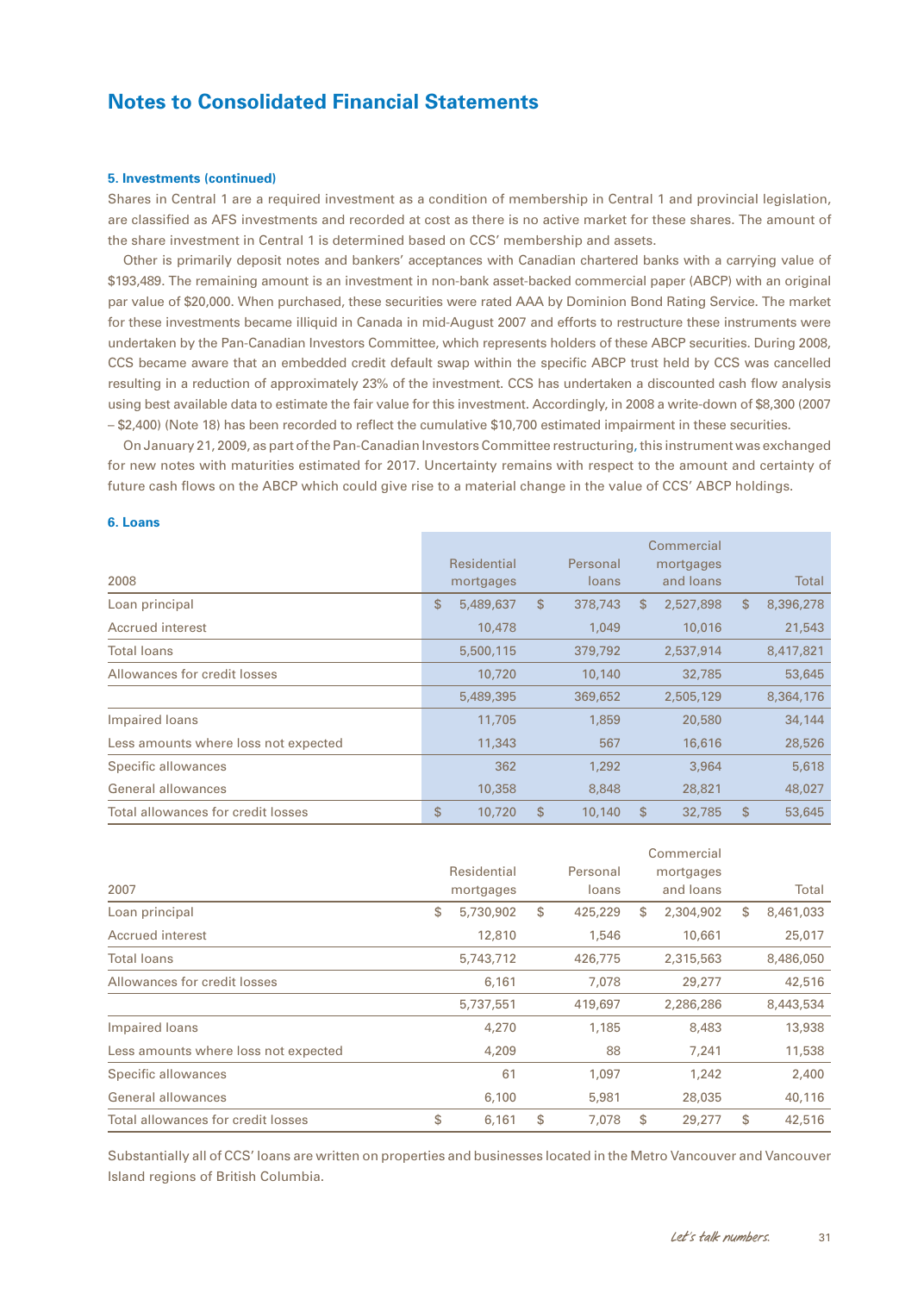## **7. Allowances for credit losses**

|                                 | 2008         | 2007         |
|---------------------------------|--------------|--------------|
| Balance, beginning of year      | 42,516<br>\$ | 37,793<br>\$ |
| Provision for credit losses     | 15,568       | 6,812        |
|                                 | 58,084       | 44,605       |
| Loans written off               | 5,129        | 3,312        |
| Recoveries of loans written off | 690          | 1,223        |
| Balance, end of year            | 53,645       | 42,516       |
| Percentage of total loans       | 0.64%        | 0.50%        |

### **8. Credit quality**

|                                                       |             |          | Commercial |              |
|-------------------------------------------------------|-------------|----------|------------|--------------|
|                                                       | Residential | Personal | mortgages  |              |
| 2008                                                  | mortgages   | loans    | and loans  | <b>Total</b> |
| <b>Grades</b>                                         |             |          |            |              |
| 1 to 3 - satisfactory risk                            |             |          | 2,429,872  | 2,429,872    |
| $4$ – watch list                                      |             |          | 76,389     | 76,389       |
| 5 - sub-standard but not impaired                     |             |          | 1,057      | 1,057        |
| Commercial mortgages and loans not impaired           |             |          | 2,507,318  | 2,507,318    |
| Residential mortgages and personal loans not impaired | 5,477,932   | 376,884  |            | 5,854,816    |
| Loans not impaired                                    | 5,477,932   | 376,884  | 2,507,318  | 8,362,134    |
| Impaired                                              | 11,705      | 1,859    | 20,580     | 34,144       |
|                                                       | 5,489,637   | 378,743  | 2,527,898  | 8,396,278    |
| Loans past due                                        |             |          |            |              |
| Past due up to 29 days                                | 113,553     | 3,660    | 5,824      | 123,037      |
| Past due 30 - 89 days                                 | 41,471      | 3,095    | 4,341      | 48,907       |
| Past due 90 - 179 days                                | 11,195      | 2,131    | 3,690      | 17,016       |
| Past due over 180 days                                | 8,790       | 782      | 17,873     | 27,445       |
|                                                       | 175,009     | 9,668    | 31,728     | 216,405      |
| Loans past due but not impaired                       |             |          |            |              |
| Past due up to 29 days                                | 113,425     | 3,432    | 5,771      | 122,628      |
| Past due 30 - 89 days                                 | 40,323      | 2,931    | 4,182      | 47,436       |
| Past due 90 - 179 days                                | 9,556       | 1,446    | 1,195      | 12,197       |
| Past due over 180 days                                |             |          |            |              |
|                                                       | 163,304     | 7,809    | 11,148     | 182,261      |
| <b>Loans impaired</b>                                 |             |          |            |              |
| Past due up to 29 days                                | 128         | 228      | 53         | 409          |
| Past due 30 - 89 days                                 | 1,148       | 164      | 159        | 1,471        |
| Past due 90 - 179 days                                | 1,639       | 685      | 2,495      | 4,819        |
| Past due over 180 days                                | 8,790       | 782      | 17,873     | 27,445       |
|                                                       | 11,705      | 1,859    | 20,580     | 34,144       |

Credit grades are formally applied to commercial mortgages and loans and comply with provincial regulations. Residential mortgages and personal loans are tested for impairment on a regular basis. If a residential mortgage or personal loan is 14 days past due but not determined to be impaired, management has a formalized process which queues loans by age for regular monitoring.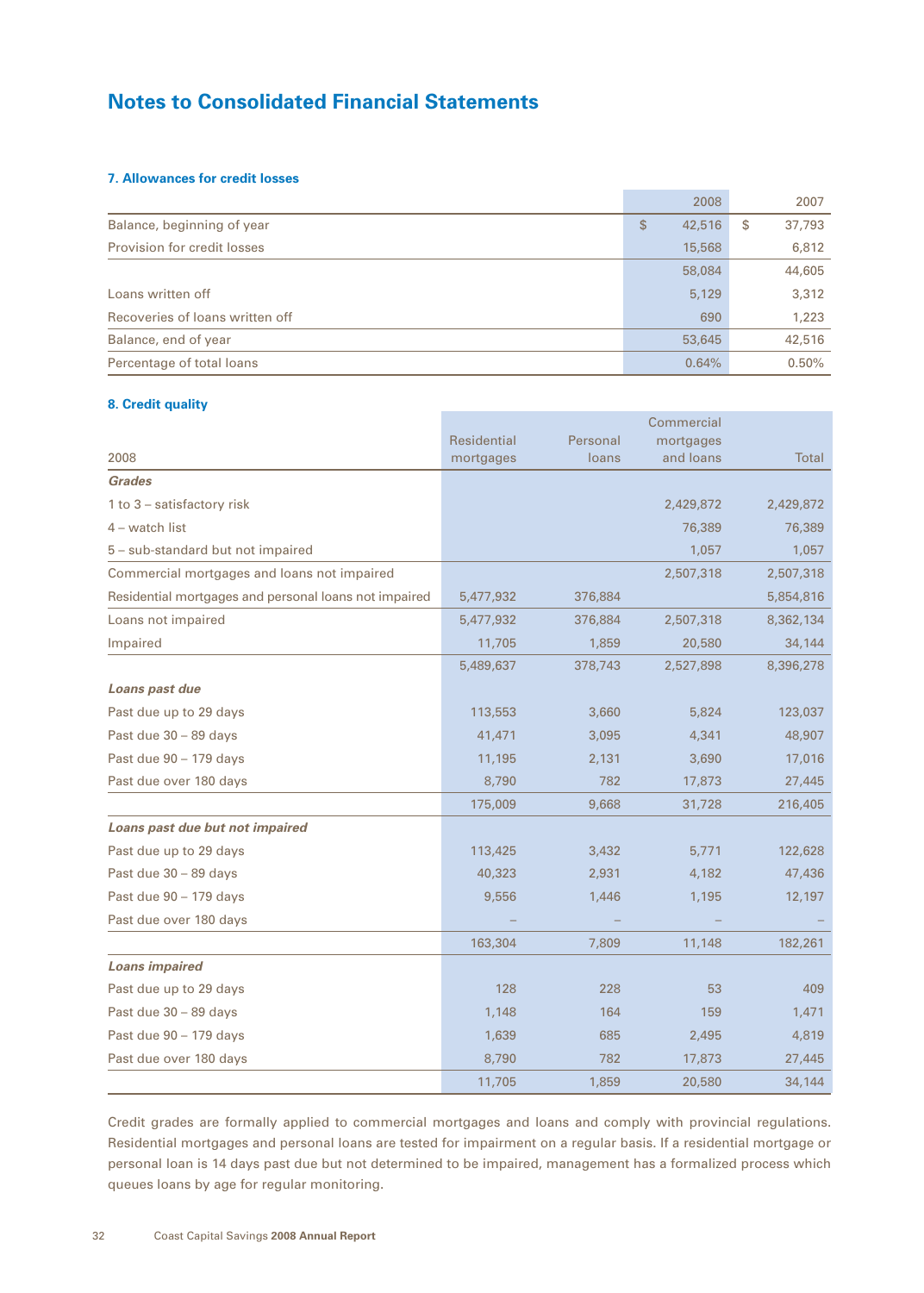#### **9. Transfers of mortgage receivables**

As part of its program of liquidity, capital, and interest rate risk management, CCS enters into arrangements to fund mortgage growth by selling loans to unrelated third parties.

As part of these transfers of mortgage receivables, CCS retains servicing responsibilities. CCS does not receive a servicing fee for its servicing responsibilities. CCS' retained interests consist of its rights to future cash flows arising after the investors have received the return for which they contracted and credit enhancement provided to the third parties in the form of cash collateral accounts. The third parties, as holders of the securitized mortgages, have recourse only to a cash collateral account and cash flow from the securitized mortgages. The investors and the third parties have no recourse to CCS' other assets for failure of debtors to pay when due. CCS' retained interests are subject to credit, prepayment, and interest rate risks on the securitized mortgages.

In 2008, gains of \$9,984 (2007 – nil) were recognized on the securitization of residential mortgages, net of the servicing liability of \$2,493 (2007 – nil) recognized initially on securitization. Servicing liabilities amortized to income during the year amounted to \$991 (2007 – \$814). The fair value of servicing liabilities amounted to \$2,569 at December 31, 2008 (2007 – \$1,095). Retained interests recorded at fair value amounted to \$13,612 at December 31, 2008 (2007 – \$736) and is recorded in Other assets. The amount relating to the increase/(decrease) of retained interests that was recorded in Other income during the year was \$2,056 (2007 – \$1,599 charge).

The following table summarizes quantitative information about mortgages securitized by CCS as at December 31, 2008:

|              | Total     | Principal     |          |
|--------------|-----------|---------------|----------|
|              | principal | amount of     |          |
|              | amount of | loans over 60 | Average  |
| Type of loan | mortgages | days past due | balances |
| Residential  | 494,687   | 652<br>S      | 405,548  |

Key assumptions used in measuring the retained interests at the date of securitization

| were as follows:                  | 2008    |
|-----------------------------------|---------|
| Prepayment                        | 24.00 % |
| Expected credit losses            | 0.12%   |
| Residual cash flows discounted at | 3.65%   |
| Weighted average life (in years)  | 4.38    |

CCS has no obligation to repurchase the securitized mortgages, which mature as follows:

| 2010                                                       | \$ | 32,511  |
|------------------------------------------------------------|----|---------|
| 2011                                                       |    | 155,057 |
| 2012                                                       |    | 190,152 |
| 2013                                                       |    | 116,967 |
|                                                            | S  | 494,687 |
| Recourse for holders of conventional securitized mortgages | \$ | 1,460   |

#### **10. Premises and equipment**

|                         |              |                | Accumulated  |                | 2008 net   | 2007 net     |
|-------------------------|--------------|----------------|--------------|----------------|------------|--------------|
|                         | Cost         |                | amortization |                | book value | book value   |
| Land                    | \$<br>3,703  | -\$            | -            | $\mathfrak{S}$ | 3,703      | \$<br>3,703  |
| <b>Buildings</b>        | 18,623       |                | 10,491       |                | 8,132      | 8,950        |
| Furniture and equipment | 37,737       |                | 23,646       |                | 14,091     | 14,477       |
| Leasehold improvements  | 21,395       |                | 8,530        |                | 12,865     | 10,391       |
|                         | \$<br>81,458 | $\mathfrak{S}$ | 42,667       | \$             | 38,791     | \$<br>37,521 |

Amortization in respect of the above buildings, furniture and equipment, and leasehold improvements amounted to \$8,969 (2007 – \$10,732).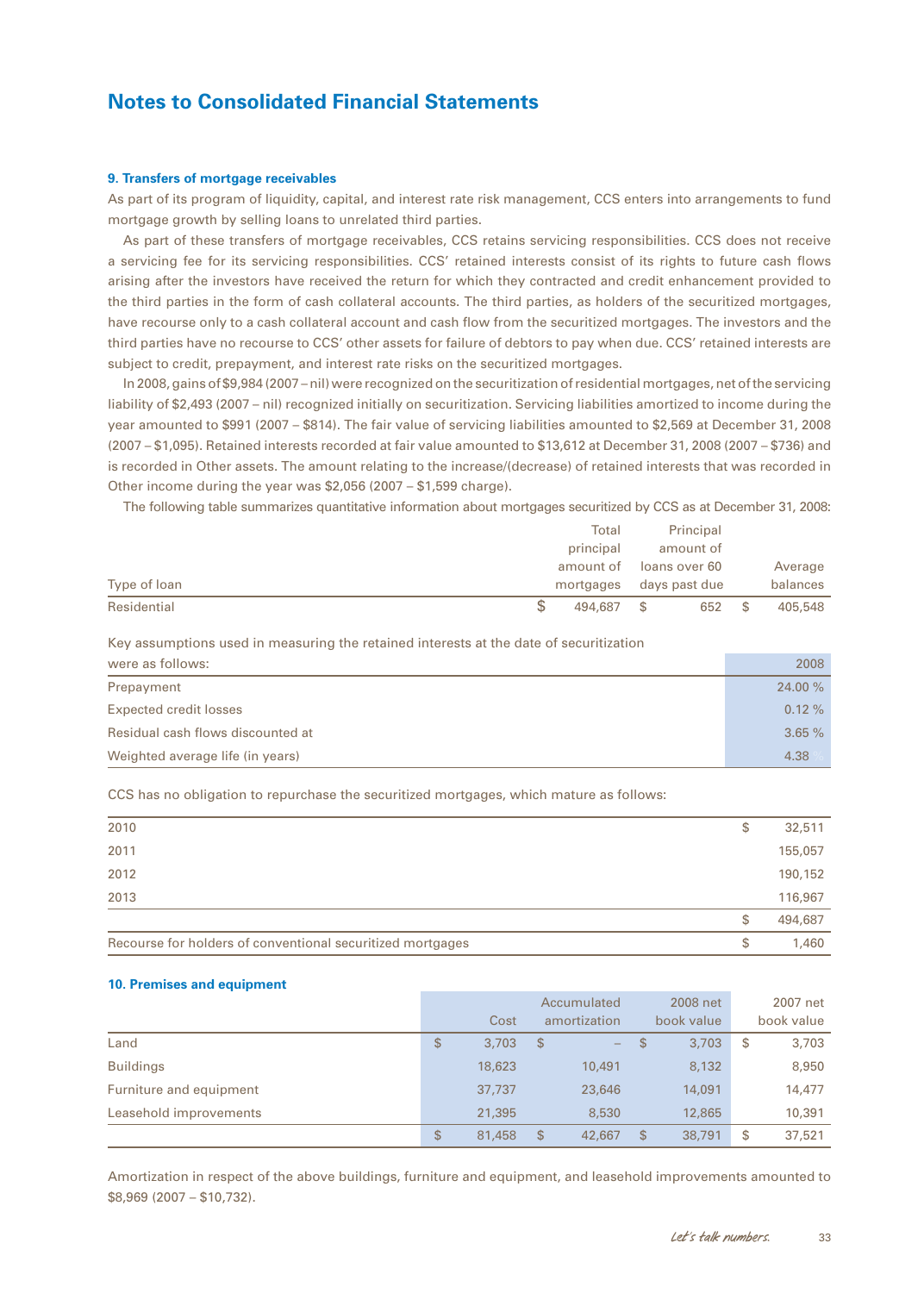### **11. Other assets**

|                                                      | 2008         |    | 2007   |
|------------------------------------------------------|--------------|----|--------|
| Accounts receivable                                  | \$<br>6,919  | \$ | 8,745  |
| Prepaid expenses                                     | 6,684        |    | 6,685  |
| Future income taxes (Note 20)                        | 19,634       |    | 15,548 |
| Goodwill and other intangible assets                 | 10,285       |    | 10,545 |
| Derivatives, fair value                              | 34,911       |    | 3,496  |
| Retained interests on securitized mortgages (Note 9) | 13,612       |    | 736    |
| Other                                                | 5,577        |    | 6,162  |
|                                                      | \$<br>97,622 | S  | 51,917 |

## **12. Deposits**

|                           | 2008            | 2007            |
|---------------------------|-----------------|-----------------|
| Demand                    | \$<br>2,106,670 | \$<br>1,860,717 |
| <b>Term</b>               | 5,665,307       | 5,680,227       |
| Registered plans          | 1,372,710       | 1,353,407       |
| Class A membership shares | 1,870           | 1,763           |
| Class P non-equity shares | 212             | 226             |
| Accrued interest          | 102,010         | 104,360         |
|                           | \$<br>9,248,779 | \$<br>9,000,700 |

### **Class A membership shares**

Class A shares are a membership requirement and are redeemable on demand upon cessation of membership, and accordingly are classified as deposits. These are voting shares with a par value of \$1 each. CCS has authorized an unlimited number of Class A shares.

### **Class P non-equity shares**

Amounts contributed by members for Class P shares can be withdrawn on demand or redeemed at any time by CCS, and accordingly are classified as deposits. These shares have a life insurance component such that the shareholder's estate is paid double the value of the share upon death of the shareholder. These shares do not participate in any annual dividend.

#### **13. Borrowings**

|                      | Interest |              |         |                                |
|----------------------|----------|--------------|---------|--------------------------------|
| <b>Maturity Date</b> | rate     |              | 2008    | 2007                           |
| January 2, 2009      | 2.30%    | $\mathbb{S}$ | 186,000 | \$<br>$\overline{\phantom{a}}$ |
| January 5, 2009      | 2.33%    |              | 124,000 |                                |
| January 5, 2009      | 2.29%    |              | 90,000  |                                |
| January 5, 2009      | 3.31%    |              | 148,259 |                                |
| January 7, 2008      | 5.15%    |              |         | 148,118                        |
| January 14, 2008     | 5.03%    |              |         | 146,351                        |
|                      |          | \$           | 548,259 | \$<br>294,469                  |

Borrowings are secured by insured residential mortgages. Additionally, CCS has the ability to borrow up to 15% of its total assets from Central 1. Borrowings would be secured by a debenture in favour of Central 1, which creates a floating charge on the assets and undertakings of CCS, and an assignment of book debts.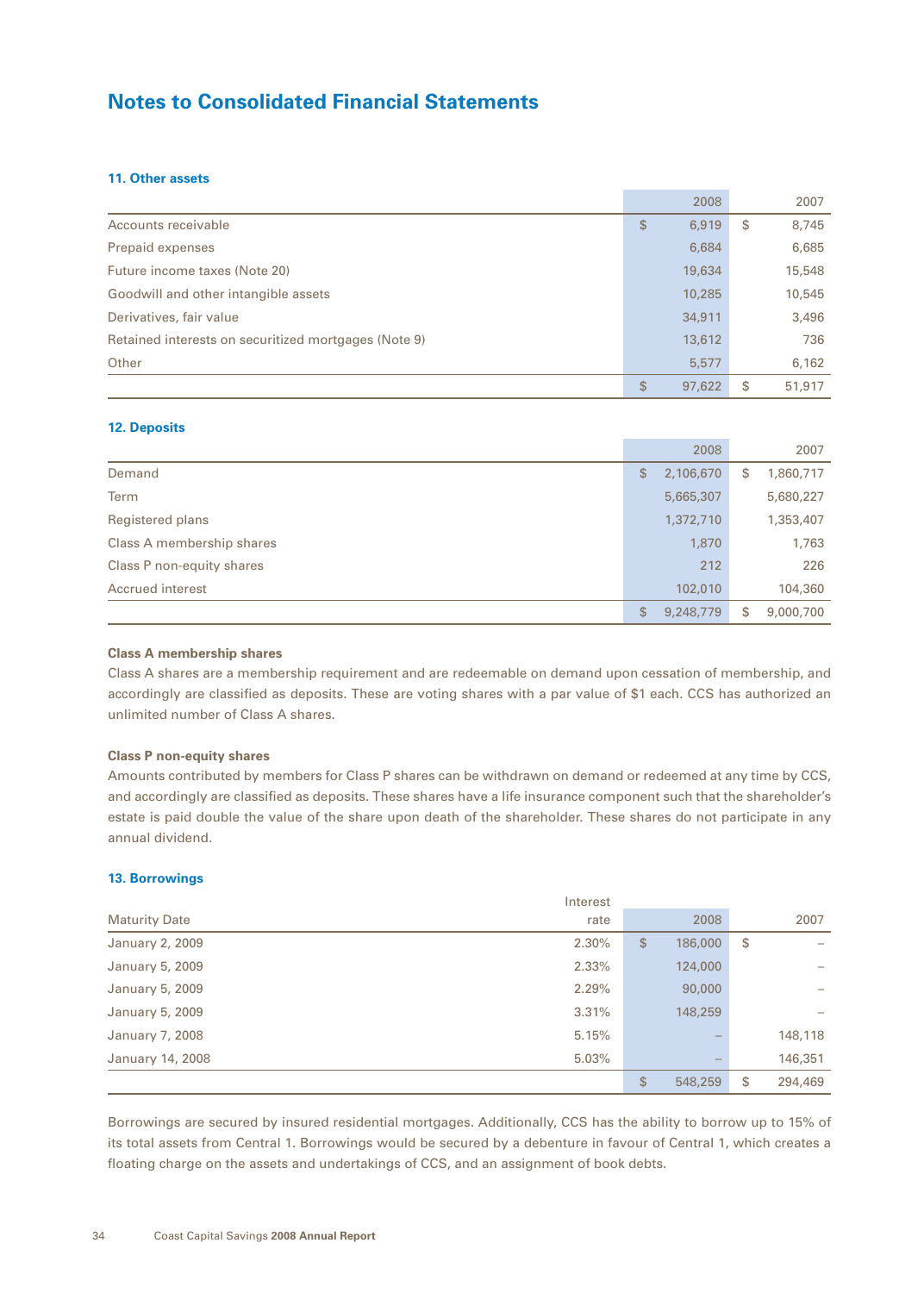### **14. Other liabilities**

|                               |    | 2008   |    | 2007   |
|-------------------------------|----|--------|----|--------|
| Accounts payable and accruals | S  | 57,515 | \$ | 47,691 |
| Taxes payable                 |    | 18,438 |    | 12,865 |
| Deferred fee income           |    | 4.759  |    | 3,043  |
|                               | \$ | 80,712 | S  | 63,599 |

#### **15. Subordinated notes**

The notes are unsecured and subordinated in right of payment to the claims of depositors and certain other creditors. The interest rates are calculated on a floating rate basis. CCS has an option to convert to fixed-interest rates on 30 days' written notice.

| Maturity date   |                   | 2008   |      | 2007   |
|-----------------|-------------------|--------|------|--------|
| August 25, 2016 | \$                | 25,000 | - \$ | 25,000 |
|                 | $\mathbb{C}$<br>Ψ | 25,000 | \$   | 25,000 |

### **16. Class C shares**

|                                       | 2008   |      | 2007   |
|---------------------------------------|--------|------|--------|
| Issued and outstanding Class C shares | 38.669 | - \$ | 38,879 |

During 2003, the Credit Union issued a Disclosure Statement regarding the sale of Class C Shares – Series 1 at a price of \$1.00 per Class C share. These non-voting, non-transferable shares receive a non-cumulative cash dividend equal to 6%. The shares are redeemable on June 27, 2009 at their par value of \$1.00 per share. The rights of claim of Class C shares ranks after claims of the depositors, certain other claims, and subordinated notes, but rateably with holders of Class B shares.

#### **17. Capital management**

Section 1535 of the CICA Standards, Capital Disclosures, requires CCS to disclose information that enables users of the financial statements to evaluate the objectives, policies, and processes for managing capital.

### **a) Objectives, policies, and processes**

CCS objectives in managing financial capital resources include: generating value to all stakeholders but primarily to member/customers while ensuring the long term viability of the credit union by holding a level of capital deemed sufficient to protect against unanticipated losses; providing prudent depositor security; and exceeding applicable regulatory requirements and long-term internal targets.

CCS policy is to hold capital in a range of different forms and from diverse sources but with an emphasis in growing retained earnings. Retained earnings represent the highest quality, the most stable, and the least expensive form of capital.

To ensure processes are in place to meet its objectives, CCS follows policies approved by the Board of Directors ("the Board"). Management monitors capital levels on a regular basis. The capital plan is updated annually and provides a forecast of capital requirements over a five-year horizon.

CCS Finance and Treasury departments manage compliance with policies monthly, with regular monitoring by the Asset and Liability Committee ("ALCO"). ALCO is chaired by the Vice President, Treasury, and includes the Chief Executive Officer, Chief Financial Officer, Chief Operating Officer, Chief Innovation Officer, Chief Credit Officer, and senior executives responsible for marketing and finance. Positions and limits are monitored by a sub-committee in intervening weeks. This sub-committee is also chaired by the Vice President, Treasury, and includes members responsible for treasury and marketing. Departures from policy are reported to the Investment and Lending Committee of the Board (ILCO) with a detailed action plan to resolve any deviation.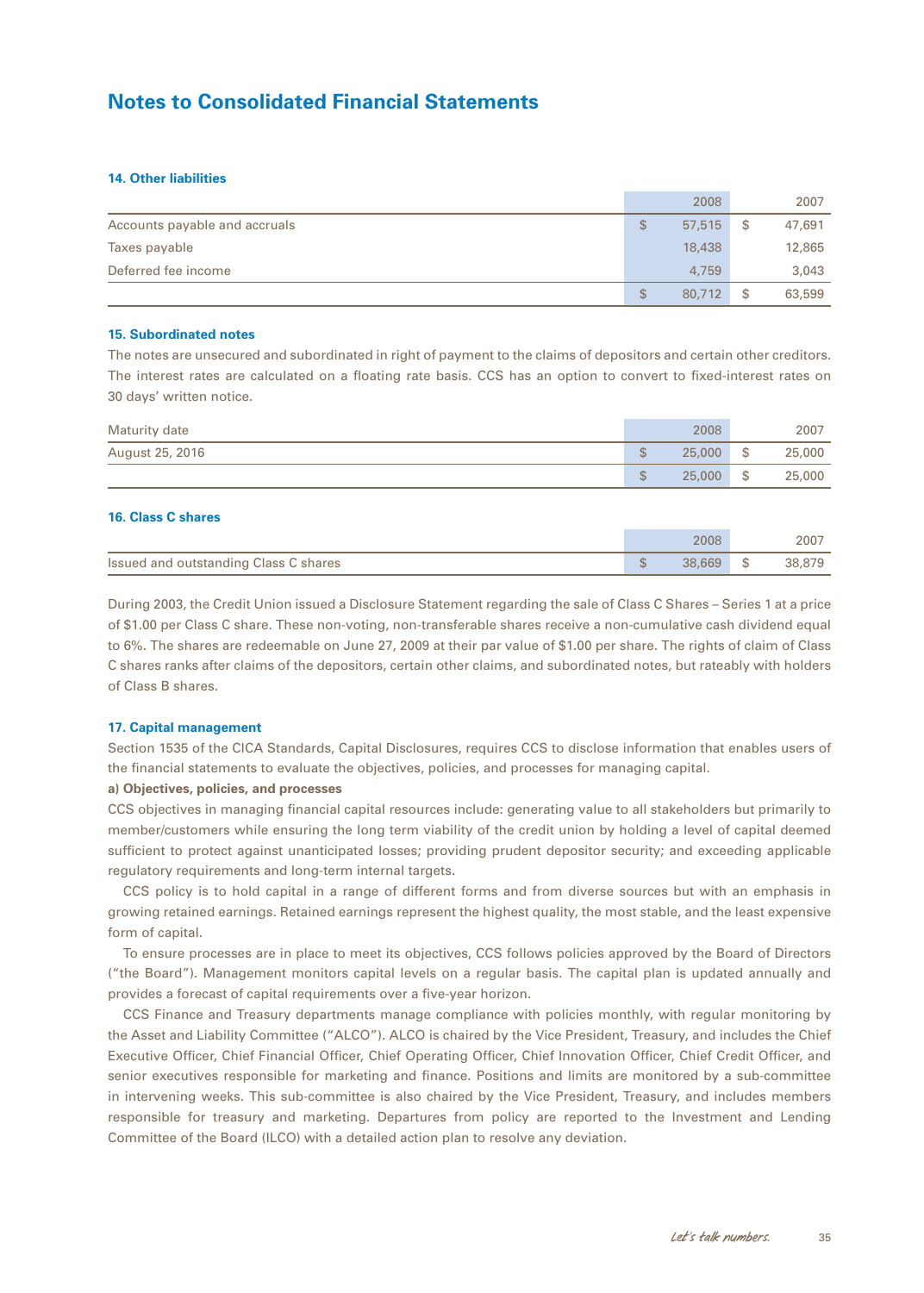#### **17. Capital management (continued)**

### **b) Capital management**

Total capital comprises both primary and secondary capital. Capital requirements are regulated by the Financial Institutions Commission (FICOM) using the risk-weighted approach developed by the Bank for International Settlements (BIS). FICOM established a minimum capital standard based on a ratio of capital to risk-weighted assets of 8.0%. At least 50% of a credit union's capital base, for the purpose of meeting the standard, must consist of primary capital, known as Tier 1.

Tier 1 capital is the permanent capital of the credit union, comprising primarily of retained earnings but also voting shares, qualifying investment shares, and contributed surplus. It is offset by future income tax debits and various capital deductions such as Goodwill as prescribed by FICOM. Investment share redemption is subject to limitations, reviewed at least annually, ensuring adequate capital for both regulatory and operational purposes.

Tier 2 capital includes subordinated debentures, other investment shares, and 50% of a credit union's portion of retained earnings in the Credit Union Deposit Insurance Corporation (CUDIC), Central 1, and Stabilization Central Credit Union (Stab Central). FICOM presently excludes one section of members' equity, Accumulated other comprehensive income, from either primary or secondary capital.

A credit union's assets are weighted according to six categories of relative risk ranging from 0% to 200%. Residential mortgages, the largest portion of our assets, are risk-weighted at 35%, while commercial loans, the second largest portion, are risk-weighted at 100%.

At December 31, CCS reported the following components of regulatory capital:

|                      | 2008          |      | 2007    |
|----------------------|---------------|------|---------|
| Tier 1 capital       | \$<br>450,595 | - \$ | 402,791 |
| Tier 2 capital       | 81,255        |      | 85,555  |
| <b>Total capital</b> | \$<br>531,850 | - \$ | 488,346 |

#### **18. Other income**

|                                                                 |              | 2008    | 2007         |
|-----------------------------------------------------------------|--------------|---------|--------------|
| General insurance commissions, net                              | $\mathbb{S}$ | 21,018  | \$<br>20,931 |
| Mutual and segregated fund commissions                          |              | 13,853  | 19,155       |
| Account service charges                                         |              | 15,083  | 13,215       |
| Creditor and life insurance commissions                         |              | 7.604   | 7,248        |
| Foreign exchange                                                |              | 5,357   | 4,910        |
| Loan processing fees                                            |              | 1,823   | 1,538        |
| Credit card commissions                                         |              | 2,458   | 2,611        |
| Safety deposit box rental income                                |              | 1,314   | 1,144        |
| Securitization income                                           |              | 13,031  | (755)        |
| Write-down of asset-backed commercial paper investment (Note 5) |              | (8,300) | (2,400)      |
| Other                                                           |              | 3,358   | 2,548        |
|                                                                 | \$           | 76,599  | \$<br>70.145 |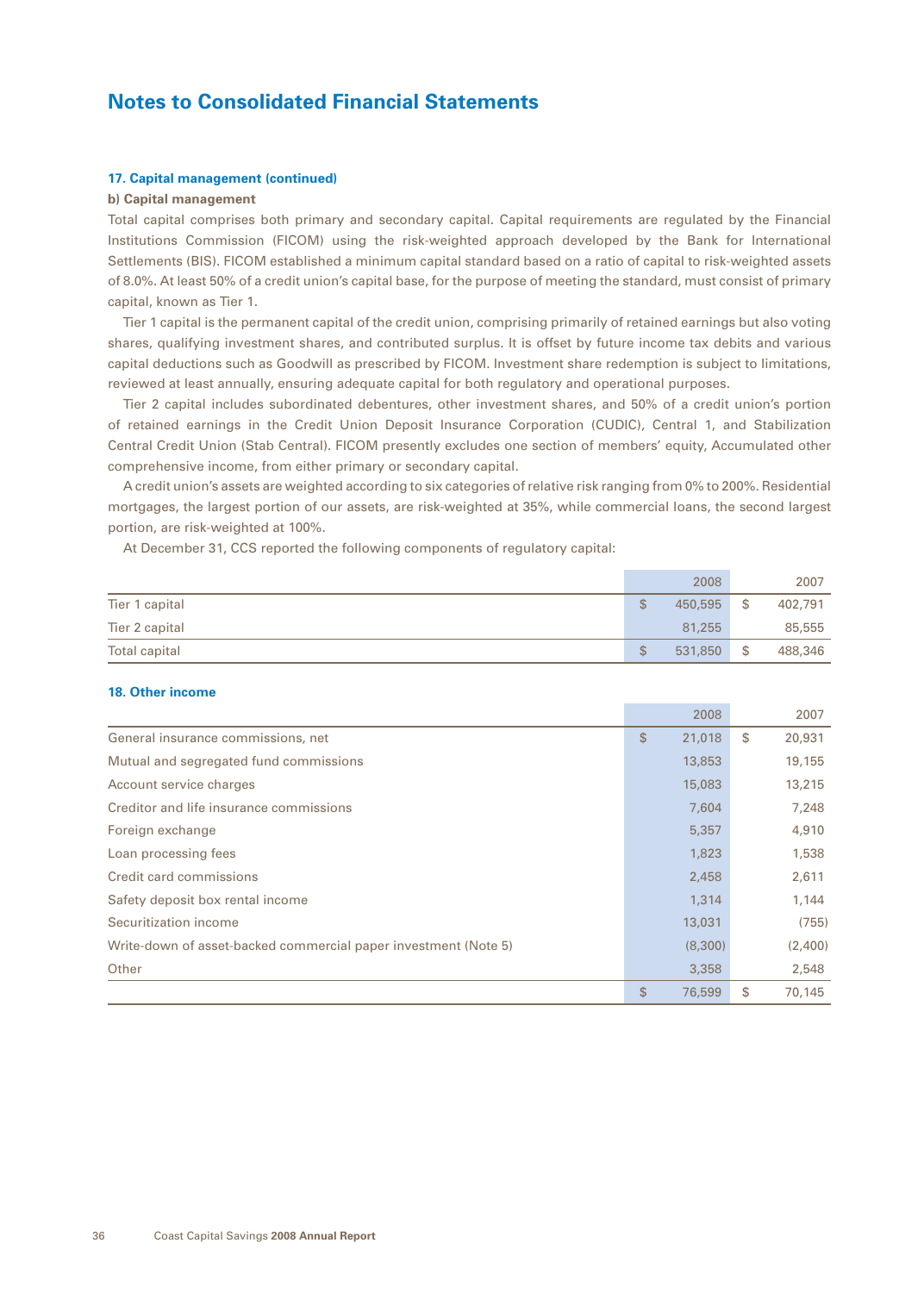## **19. Administration expenses**

|                                                             | 2008         | 2007         |
|-------------------------------------------------------------|--------------|--------------|
| Assessments to Credit Union Deposit Insurance Corporation   | \$<br>4,510  | \$<br>2,512  |
| Assessments to Central 1, Financial Institutions Commission | 2,556        | 2,480        |
| Chequing service charges                                    | 3,760        | 3,344        |
| Marketing                                                   | 5,752        | 6,664        |
| Capital taxes                                               | 3,350        | 4,150        |
| Bonding and other insurance                                 | 1,951        | 1,778        |
| <b>Professional services</b>                                | 2,410        | 2,956        |
| Stationery, telephone, and postage                          | 5,701        | 6,297        |
| Travel, meals, and entertainment                            | 2,018        | 2,089        |
| Loan processing                                             | 1,212        | 1,872        |
| Courier                                                     | 1,071        | 1,069        |
| Training and recruitment                                    | 837          | 752          |
| Other                                                       | 6,059        | 6,157        |
|                                                             | \$<br>41,187 | \$<br>42,120 |

the control of the control of the

## **20. Provision for income taxes**

|                      |    | 2008    |    | 2007    |
|----------------------|----|---------|----|---------|
| Current income taxes | \$ | 23.985  | S  | 15,860  |
| Future income taxes  |    | (4.086) |    | (2,697) |
|                      | S  | 19,899  | \$ | 13,163  |

Income tax expense differs from the amount that would be computed by applying the federal and provincial statutory income tax rates of 31.0% (2007 – 34.1%) to income before income taxes. The reasons for the differences are as follows:

|                                       |              | 2008    |              | 2007    |
|---------------------------------------|--------------|---------|--------------|---------|
|                                       |              | $%$ of  |              | $%$ of  |
|                                       |              | pre-tax |              | pre-tax |
|                                       | Amount       | income  | Amount       | income  |
| Combined federal and provincial       |              |         |              |         |
| statutory income taxes                | \$<br>22,422 | 31.0    | \$<br>24,492 | 34.1    |
| Reduction applicable to credit unions | (5,086)      | (7.0)   | (11, 462)    | (16.0)  |
| Change in estimate of tax rates       | 470          | 0.7     | 387          | 0.5     |
| Other                                 | 2,093        | 2.8     | (254)        | (0.3)   |
| Effective income tax rate             | \$<br>19,899 | 27.5    | \$<br>13,163 | 18.3    |

The components of the future income tax asset, net are as follows:

|                                        | 2008         | 2007         |
|----------------------------------------|--------------|--------------|
| Allowance for credit losses            | \$<br>11,799 | \$<br>9,938  |
| Deferred revenue/prepaid expense       | 1,118        | 596          |
| Restructuring costs                    | 963          | 855          |
| Employee future benefits               | 1,134        | 1,124        |
| Capital and intangible assets          | 1,485        | 515          |
| Write-down on ABCP                     | 2,416        | 423          |
| Other                                  | 719          | 2,097        |
| Future income tax asset, net (Note 11) | \$<br>19,634 | \$<br>15,548 |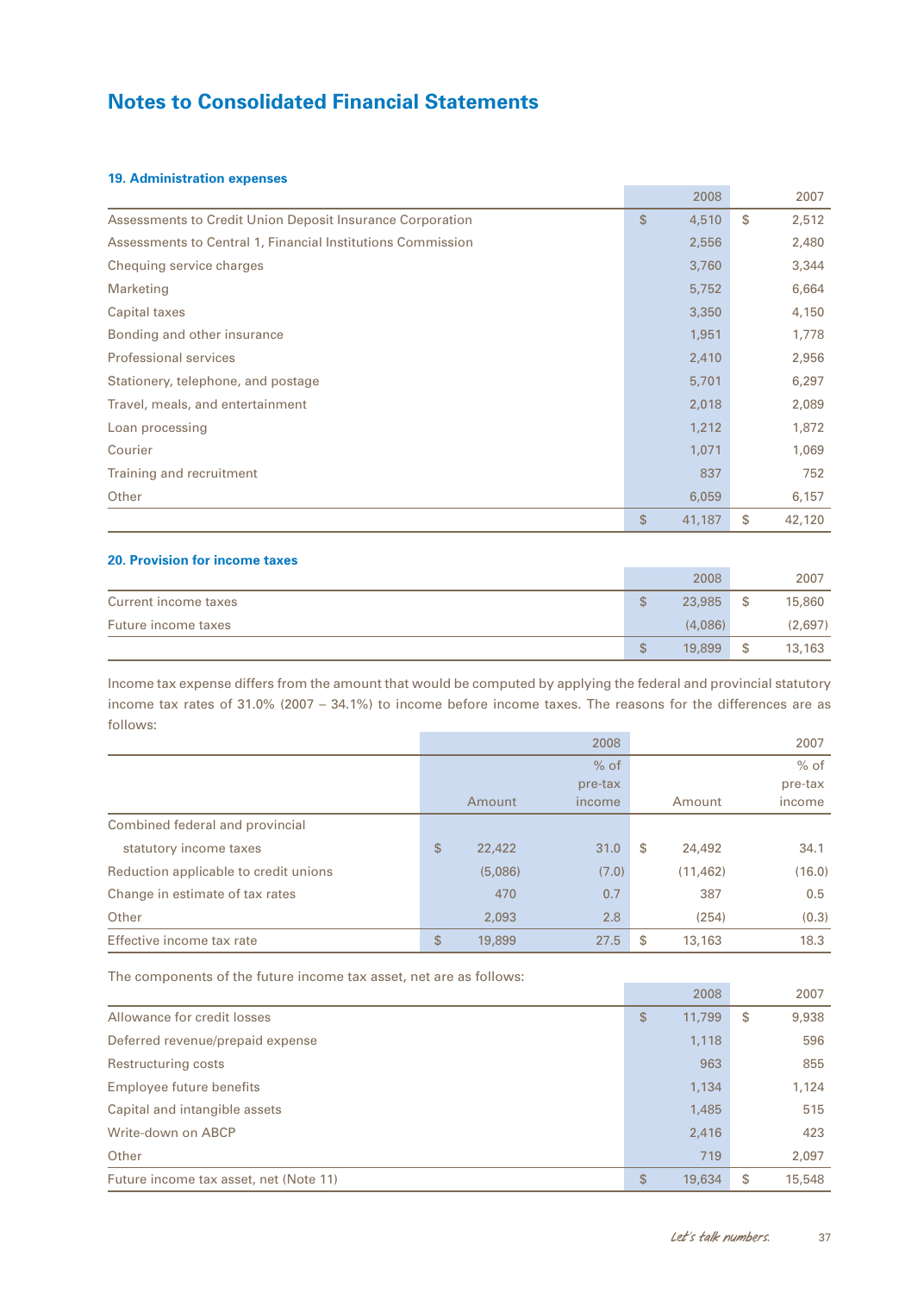#### **21. Commitments and contingent liabilities**

### **a) Commitments**

### *Lease commitments*

CCS occupies premises under long-term leases extending to 2018. Aggregate basic annual lease payments are as follows:

| Subsequent years | 8,650       |
|------------------|-------------|
| 2013             | 4,924       |
| 2012             | 6,166       |
| 2011             | 6,826       |
| 2010             | 7,637       |
| 2009             | \$<br>9,807 |
|                  |             |

#### *Credit instruments*

CCS enters into various off balance sheet commitments such as letters of credit and loan commitments. These are not reflected in the Consolidated Balance Sheets. In the normal course of business, many of these arrangements will expire or terminate without being drawn upon, and therefore the actual credit risk is expected to be less than the amounts set forth. Details of these are as follows:

|                           |   | 2008                      | 2007   |
|---------------------------|---|---------------------------|--------|
| Lines of credit, unfunded |   | $$1,473,387$ $$1,400,222$ |        |
| Letters of credit         | ፍ | 52,176 \$                 | 57.034 |

CCS, as part of its commercial lending services program, issues letters of credit and guarantees. These are issued in the normal course of business. CCS issues guarantees that commercial clients will perform certain work or services on behalf of third parties. Additionally, CCS may issue guarantees to facilitate commercial trade of goods and services between clients and third parties. CCS' policy for requiring collateral security with respect to these instruments held is generally the same as for loans. As at December 31, 2008, all but \$2,712 (2007 – \$2,233) of the total letters of credit and guarantees issued were secured by deposits by the borrower with CCS. Management estimates that there will be no losses under these obligations that require an allowance for credit losses.

### **b) Contingencies**

CCS is involved in various claims arising in the normal course of business. CCS cannot state what the ultimate outcome of such matters will be; however, based on current information and knowledge, management considers that adequate provisions have been recorded in the consolidated financial statements in respect of claims issued. Management regularly assesses the adequacy of accruals for contingent liabilities.

#### **22. Interest rate sensitivity position**

Interest rate risk results from differences in the maturities or repricing dates of interest rate sensitive assets and liabilities, both on and off the Consolidated Balance Sheets. The resultant mismatch, or gap, to which it is commonly referred, may produce favourable or unfavourable variances on interest margins depending on the direction of the gap, the direction of interest rate movements, and/or the volatility of those interest rates. The maturity or repricing profiles change daily in the ordinary course of business as members select different terms of mortgages, member loans, and deposits.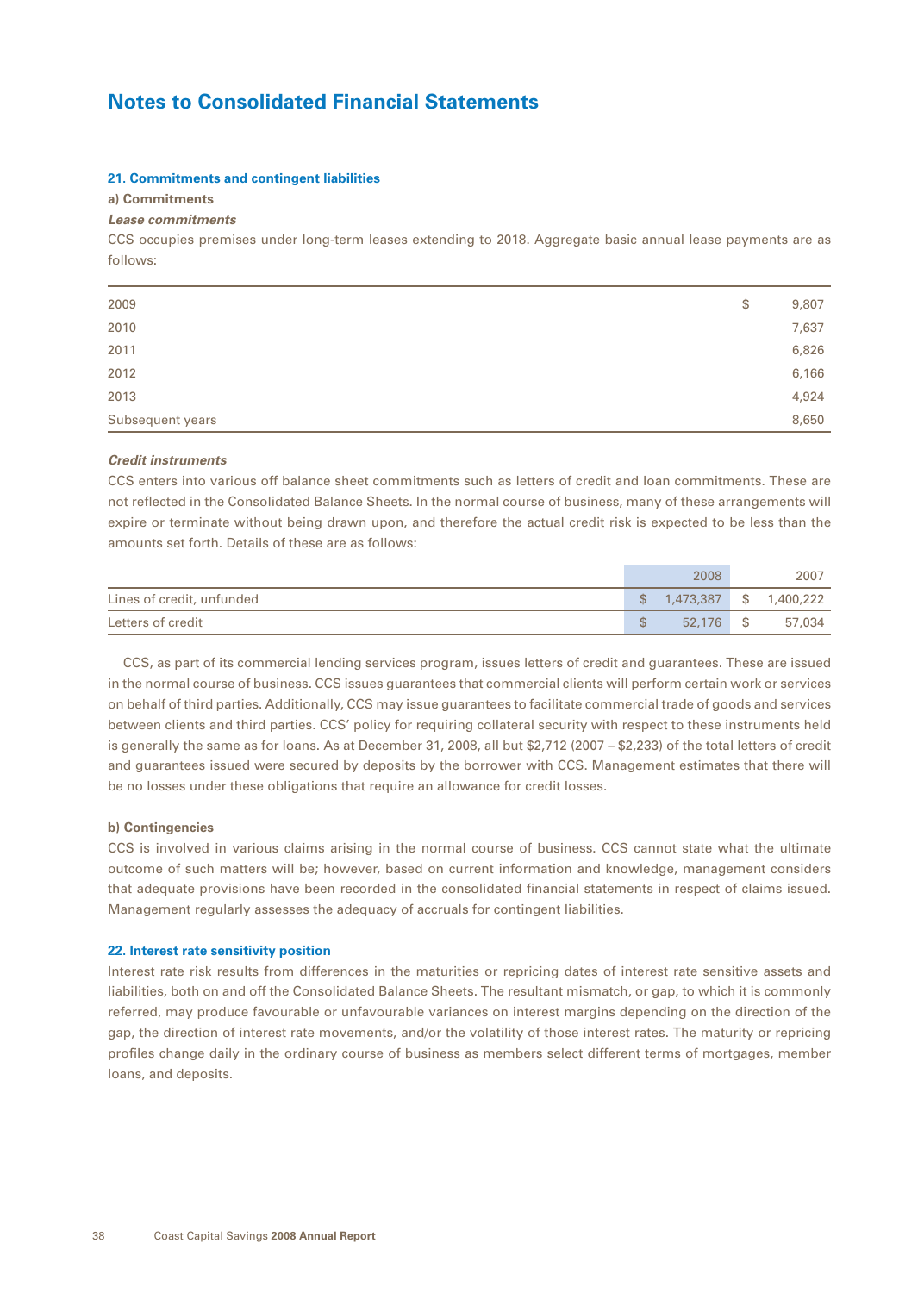|                                    | <b>Fixed-rate terms</b> |               |         |                           |                     |           |                       |              |      |
|------------------------------------|-------------------------|---------------|---------|---------------------------|---------------------|-----------|-----------------------|--------------|------|
|                                    |                         |               |         |                           |                     |           | Non-                  |              |      |
|                                    | Variable                | $0 - 3$       | $4 - 6$ | $7 - 12$                  | $1 - 3$             | 3         | interest              |              |      |
| 2008                               | rate                    | months        | months  | months                    | years               | years+    | sensitive             | <b>Total</b> | $\%$ |
| <b>Assets</b>                      |                         |               |         |                           |                     |           |                       |              |      |
| Cash and<br>investments            |                         | 1,432,016     | 150,000 | 28,923                    | 132,991             | 91,876    | 107,182               | 1,942,988    | 1.89 |
| Loans                              | 3,771,801               | 229,027       | 237,891 | 343,317                   | 1,749,587           | 2,067,355 | (34, 802)             | 8,364,176    | 4.79 |
| Other assets                       |                         |               |         |                           |                     |           | 136,413               | 136,413      |      |
|                                    | 3,771,801               | 1,661,043     | 387,891 | 372,240                   | 1,882,578           | 2,159,231 | 208,793               | 10,443,577   |      |
| <b>Asset yield</b>                 | 4.14%                   | 2.15%         | 3.88%   | 5.18%                     | 4.91%               | 5.19%     |                       |              | 4.19 |
| <b>Liabilities</b>                 |                         |               |         |                           |                     |           |                       |              |      |
| Deposits                           | 1,540,616               | 1,703,615     | 792,889 |                           | 2,276,989 1,654,928 | 589,937   | 689,805               | 9,248,779    | 2.70 |
| <b>Borrowings</b>                  | 548,259                 |               |         |                           |                     |           |                       | 548,259      | 2.65 |
| <b>Other liabilities</b>           | 328                     |               |         |                           |                     |           | 80,384                | 80,712       | 0.01 |
|                                    | 2,089,203               | 1,703,615     | 792,889 | 2,276,989                 | 1,654,928           | 589,937   | 770,189               | 9,877,750    |      |
| <b>Liability cost</b>              | 1.61%                   | 3.37%         | 3.57%   | 3.33%                     | 3.84%               | 4.42%     |                       |              | 2.88 |
| Subordinated notes                 | 25,000                  |               |         |                           |                     |           |                       | 25,000       | 3.15 |
| Class C shares                     |                         |               | 38,669  |                           |                     |           |                       | 38,669       | 6.00 |
|                                    | 2,114,203               | 1,703,615     | 831,558 | 2,276,989                 | 1,654,928           | 589,937   | 770,189               | 9,941,419    |      |
| <b>Total liability cost</b>        | 1.62%                   | 3.37%         | 3.68%   | 3.33%                     | 3.84%               | 4.42%     |                       |              | 2.89 |
| Members' equity                    |                         |               |         |                           |                     |           |                       |              |      |
| Class B shares                     | 43,669                  |               |         |                           |                     |           |                       | 43,669       |      |
| Retained earnings                  |                         |               |         |                           |                     |           | 434,385               | 434,385      |      |
| Accumulated other<br>comprehensive |                         |               |         |                           |                     |           |                       |              |      |
| income                             |                         |               |         |                           |                     |           | 24,104                | 24,104       |      |
|                                    | 43,669                  |               |         |                           |                     |           | 458,489               | 502,158      |      |
| <b>Balance sheet</b><br>mismatch   | 1,613,929               | (42, 572)     |         | $(443,667)$ $(1,904,749)$ | 227,650             |           | 1,569,294 (1,019,885) |              |      |
| Interest rate swaps                |                         |               |         |                           |                     |           |                       |              |      |
| Assets                             |                         | 140,000       | 130,000 | 360,000                   | 580,000             | 60,000    |                       | 1,270,000    | 3.41 |
| Liabilities                        |                         | 1,225,000     |         |                           | 45,000              |           |                       | 1,270,000    | 2.39 |
|                                    |                         | (1,085,000)   | 130,000 | 360,000                   | 535,000             | 60,000    |                       |              |      |
| Net mismatch                       | 1,613,929               | (1, 127, 572) |         | $(313,667)$ $(1,544,749)$ | 762,650             |           | 1,629,294 (1,019,885) |              |      |

## **22. Interest rate sensitivity position (continued)**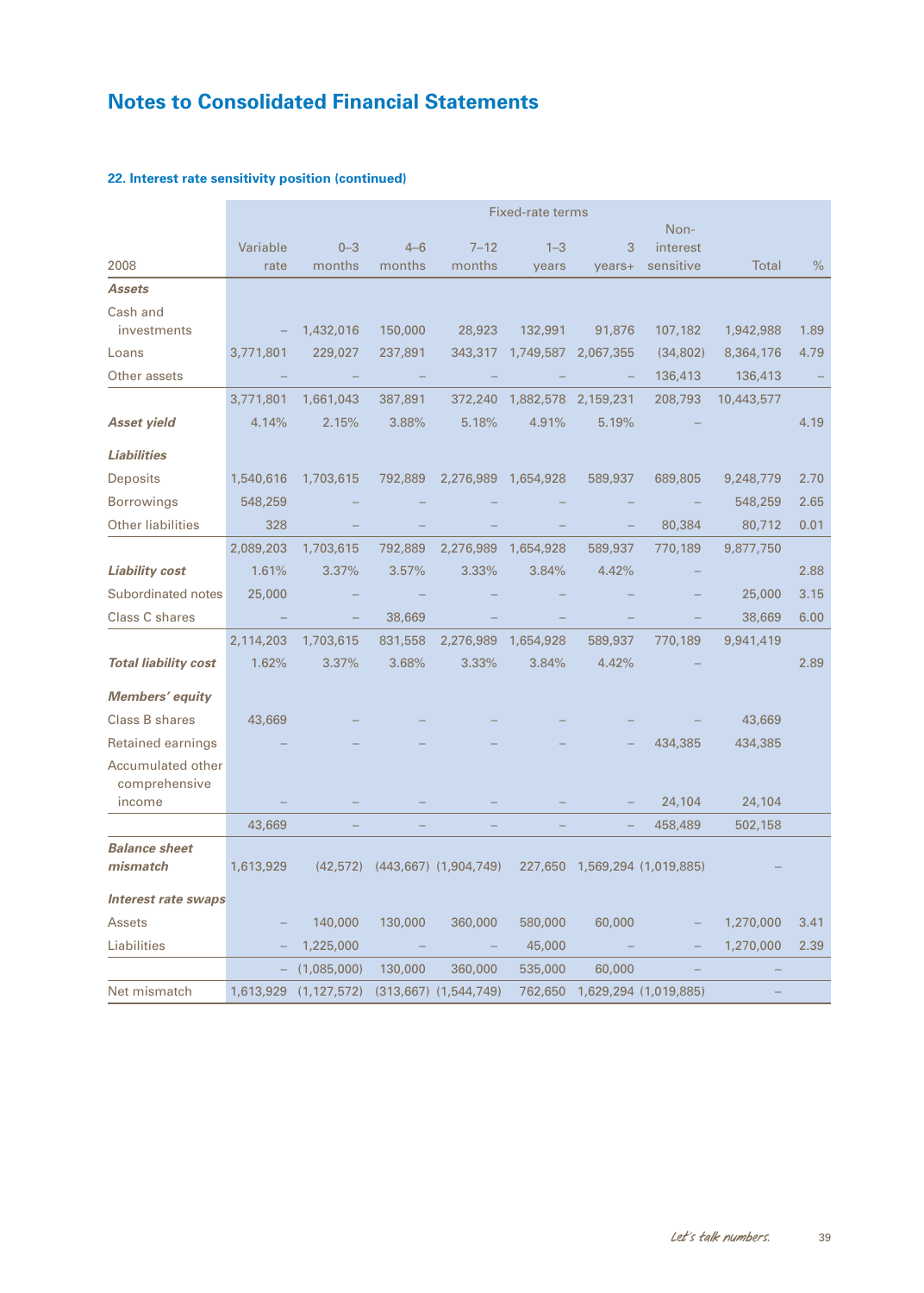|                                    | Fixed-rate terms |                       |            |                                       |                          |                     |            |           |      |
|------------------------------------|------------------|-----------------------|------------|---------------------------------------|--------------------------|---------------------|------------|-----------|------|
|                                    |                  |                       |            |                                       |                          |                     | Non-       |           |      |
|                                    | Variable         | $0 - 3$               | $4 - 6$    | $7 - 12$                              | $1 - 3$                  | 3                   | interest   |           |      |
| 2007                               | rate             | months                | months     | months                                | years                    | years+              | sensitive  | Total     | $\%$ |
| <b>Assets</b>                      |                  |                       |            |                                       |                          |                     |            |           |      |
| Cash and                           |                  |                       |            |                                       |                          |                     |            |           |      |
| investments                        |                  | 994,410               | 98,000     | 70,000                                | 69,500                   |                     | 88,134     | 1,320,044 | 4.08 |
| Loans                              | 3,091,506        | 199,983               | 249,779    | 488,859                               |                          | 1,672,557 2,772,592 | (31, 742)  | 8,443,534 | 5.78 |
| Other assets                       |                  |                       |            |                                       |                          |                     | 89,438     | 89,438    |      |
|                                    |                  | 3,091,506 1,194,393   | 347,779    | 558,859                               |                          | 1,742,057 2,772,592 | 145,830    | 9,853,016 |      |
| <b>Asset yield</b>                 | 6.60%            | 4.14%                 | 3.69%      | 4.49%                                 | 4.89%                    | 5.32%               |            |           | 5.50 |
| <b>Liabilities</b>                 |                  |                       |            |                                       |                          |                     |            |           |      |
| Deposits                           |                  | 1,332,983 2,135,264   | 705,324    | 2,200,293                             | 1,473,030                | 467,085             | 686,721    | 9,000,700 | 3.45 |
| <b>Borrowings</b>                  | 294,469          |                       |            |                                       |                          |                     |            | 294,469   | 4.47 |
| <b>Other liabilities</b>           | 155              |                       |            |                                       |                          |                     | 63,444     | 63,599    |      |
|                                    |                  | 1,627,607 2,135,264   | 705,324    | 2,200,293                             | 1,473,030                | 467,085             | 750,165    | 9,358,768 |      |
| <b>Liability cost</b>              | 2.26%            | 4.63%                 | 4.22%      | 4.27%                                 | 4.57%                    | 4.44%               |            |           | 3.71 |
| Subordinated notes                 | 25,000           |                       |            |                                       |                          |                     |            | 25,000    | 6.39 |
| Class C shares                     |                  | $\equiv$              |            | $\qquad \qquad -$                     | 38,879                   |                     |            | 38,879    | 6.00 |
|                                    |                  | 1,652,607 2,135,264   | 705,324    |                                       | 2,200,293 1,511,909      | 467,085             | 750,165    | 9,422,647 |      |
| <b>Total liability cost</b>        | 2.33%            | 4.63%                 | 4.22%      | 4.27%                                 | 4.61%                    | 4.44%               |            |           | 3.73 |
| Members' equity                    |                  |                       |            |                                       |                          |                     |            |           |      |
| Class B shares                     | 44,464           |                       |            |                                       |                          |                     |            | 44,464    |      |
| Retained earnings                  |                  |                       |            |                                       |                          |                     | 383,343    | 383,343   |      |
| Accumulated other<br>comprehensive |                  |                       |            |                                       |                          |                     |            |           |      |
| income                             |                  |                       |            |                                       |                          |                     | 2,562      | 2,562     |      |
|                                    | 44,464           |                       |            |                                       |                          |                     | 385,905    | 430,369   |      |
| <b>Balance sheet</b><br>mismatch   | 1,394,435        |                       |            | $(940,871)$ $(357,545)$ $(1,641,434)$ |                          | 230,148 2,305,507   | (990, 240) |           |      |
| <b>Interest rate swaps</b>         |                  |                       |            |                                       |                          |                     |            |           |      |
| Assets                             |                  | 195,000               | 70,000     | 20,000                                | 500,000                  |                     |            | 785,000   | 4.57 |
| Liabilities                        |                  | 740,000               |            |                                       | $\overline{\phantom{m}}$ | 45,000              |            | 785,000   | 3.45 |
|                                    |                  | (545,000)             | 70,000     | 20,000                                | 500,000                  | (45,000)            |            |           |      |
| Net mismatch                       |                  | 1,394,435 (1,485,871) | (287, 545) | (1,621,434)                           |                          | 730,148 2,260,507   | (990, 240) |           |      |

## **22. Interest rate sensitivity position (continued)**

In managing interest rate risk, CCS relies primarily upon its contractual interest rate sensitivity position adjusted for certain assumptions regarding customer behaviour preferences, which are based upon historical trends. Adjustments made include assumptions relating to early repayment of loans and customer preferences for demand, notice, and redeemable deposits.

### **23. Derivative instruments**

On January 1, 2007, CCS adopted the CICA's new accounting requirements for hedging derivatives. All hedging derivatives have been recorded at fair value. Prior to January 1, 2007, CCS accounted for derivatives that qualified as accounting hedges on an accrual basis.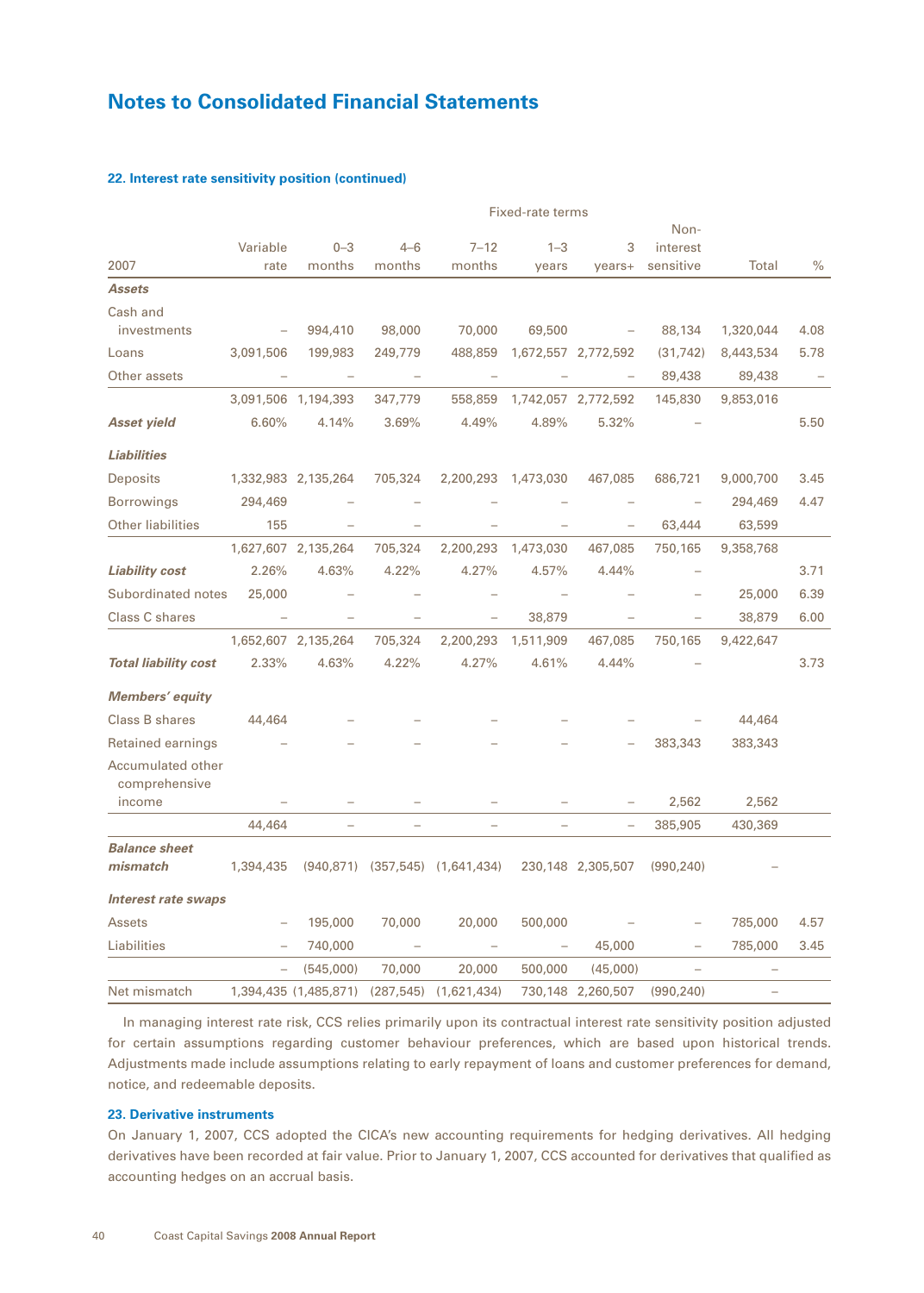#### **23. Derivative instruments (continued)**

Changes in the fair value of hedging derivatives, to the extent that they are effective in offsetting cash flows of the hedged item, are either offset in our Consolidated Statement of Income against the changes in the fair value of the risk being hedged, or recorded in Other comprehensive income, unrealized gain (loss) on cash flow hedges. If the change in fair value of the derivative is not completely offset by the change in fair value of the item it is hedging, the difference is recorded immediately in our Consolidated Statement of Income.

### **Types of derivatives**

Interest rate swaps are contractual agreements between two parties to exchange a series of cash flows. Generally, counterparties exchange fixed- and floating-rate interest payments on a notional value. Notional amounts are not exchanged.

Options are contractual agreements that convey to the buyer the right but not the obligation to either buy or sell a specified amount of a currency, commodity, interest rate sensitive financial instrument or security at a fixed future date or at any time within a fixed future period.

### **Use of derivatives**

Hedging derivatives are entered into in accordance with a risk management strategy to hedge interest rate exposure.

Trading derivatives include options transacted to generate trading income and certain interest rate swaps that do not qualify as hedges for accounting purposes. Trading derivatives are marked to fair value. Realized and unrealized gains and losses are recorded in Other income in the Consolidated Statement of Income. Unrealized gains on trading derivatives are recorded as Other assets and unrealized losses on trading derivatives are recorded as Other liabilities in the Consolidated Balance Sheet.

#### **Risks hedged**

Interest rate swaps are one tool that CCS uses to manage interest rate risk. These contracts are linked to and adjust the interest rate sensitivity of a specific asset, liability, forecasted transaction or a specific pool of transactions, with similar risk characteristics.

A derivative will qualify as a hedge if the hedge relationship is designated and formally documented at inception, detailing the particular risk management objective and strategy for the hedge, the specific asset, liability or cash flow being hedged, as well as how effectiveness is being assessed.

Changes in the fair value of the derivative must be highly effective in offsetting either changes in the fair value of on balance sheet items or changes in the amount of future cash flows. The effectiveness of these hedging relationships is evaluated at inception of the hedge and on an ongoing basis, both retrospectively and prospectively using quantitative statistical measures of correlation. Any ineffectiveness in the hedging relationship is recognized in the Consolidated Statement of Income as it arises.

### **Cash flow hedges**

Cash flow hedges modify exposure to variability in cash flows for variable rate interest bearing instruments or the forecasted issuance of fixed rate liabilities. Under the new rules, CCS continues to record interest receivable or payable on the derivative as an adjustment to interest in the Consolidated Statement of Income. To the extent that changes in the fair value of the derivative offset changes in the fair value of the hedged item, they are recorded in Other comprehensive income. Any portion of the change in fair value of the derivative that does not offset changes in the fair value of the hedged item (ineffectiveness of the hedge) is recorded directly to Interest expense in the Consolidated Statement of Income.

For cash flow hedges that are discontinued prior to the end of the original hedge term, the unrealized gain or loss in Other comprehensive income is amortized to interest in the Consolidated Statement of Income as the hedged item impacts earnings. If the hedged item is sold or settled, the entire unrealized gain or loss is recognized in interest in the Consolidated Statement of Income.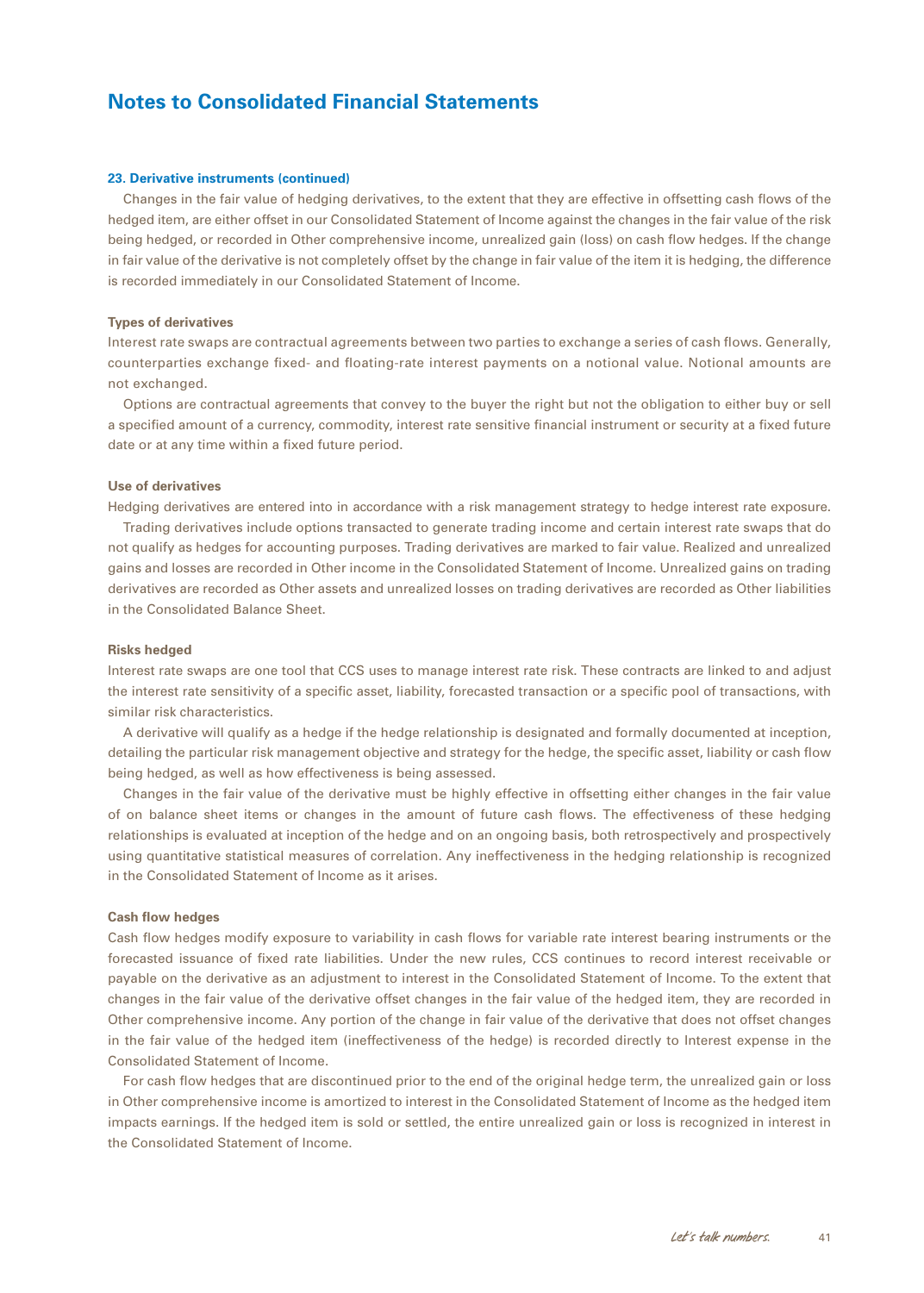### **23. Derivative instruments (continued)**

CCS has the following derivatives:

|                                   | Notional amounts |    |         |              |                           |              |    |         |              |             |
|-----------------------------------|------------------|----|---------|--------------|---------------------------|--------------|----|---------|--------------|-------------|
|                                   |                  |    |         |              | Maturities of derivatives |              |    |         | Fair         | Fair        |
|                                   | $0 - 12$         |    | $1 - 3$ |              | $3 - 5$                   | <b>Total</b> |    | Total   | values       | values      |
|                                   | months           |    | years   |              | years                     | 2008         |    | 2007    | 2008         | 2007        |
| <b>Interest rate swaps</b>        |                  |    |         |              |                           |              |    |         |              |             |
| Receive fixed                     | 585,000<br>S     | S. | 580,000 | $\mathbb{S}$ | 30,000                    | \$1,195,000  | \$ | 520,000 | \$<br>32,807 | \$<br>(289) |
| Forward starting<br>receive fixed |                  |    |         |              | 30,000                    | 30,000       |    | 220,000 | 2,103        | 2,972       |
| Pay fixed                         |                  |    | 45,000  |              |                           | 45,000       |    | 45,000  | (3,085)      | (45)        |
| <b>Options</b>                    |                  |    |         |              |                           |              |    |         |              |             |
| Forward contracts                 | 17,376           |    |         |              |                           | 17,376       |    |         | (200)        |             |
| US currency options               | 1,000            |    |         |              |                           | 1,000        |    | 10,988  | 1            | (11)        |
| Total derivative contracts        | 603,376<br>\$    | S. | 625,000 | \$           | 60,000                    | \$1,288,376  | \$ | 795,988 | \$<br>31,626 | \$<br>2.627 |

Notional amounts are the contract amounts used to calculate the cash flows to be exchanged. They are a common measure of volume of outstanding transactions, but do not represent credit or market risk exposure.

### **24. Fair value of financial instruments**

The following table represents the fair values of CCS' financial instruments, including derivatives. The fair values of financial assets and liabilities with fixed interest rates have been determined using discounted cash flow techniques based on interest rates being offered for similar types of assets and liabilities with similar terms and risks as at the balance sheet date. The fair value of financial assets and liabilities with floating rates of interest is assumed to be equal to book value, as the interest rates on these instruments automatically reprice to market rates. Fair values of other financial assets and liabilities are assumed to approximate their carrying values, principally due to their shortterm nature. Fair values of derivative financial instruments have been based on market price quotations. No fair values have been determined for capital assets, or any other asset or liability that is not a financial instrument.

The undernoted fair values, presented for information only, reflect conditions that existed only at the respective balance sheet dates and do not necessarily reflect future value or the amounts CCS might receive or pay if it were to dispose of any of its financial instruments prior to their maturity.

|                    |                 |                 | 2008              |                 |    |           | 2007              |
|--------------------|-----------------|-----------------|-------------------|-----------------|----|-----------|-------------------|
|                    | <b>Book</b>     | Fair            |                   | <b>Book</b>     |    | Fair      |                   |
|                    | value           | value           | <b>Difference</b> | value           |    | value     | <b>Difference</b> |
| Assets:            |                 |                 |                   |                 |    |           |                   |
| Cash resources     | \$<br>1,109,784 | \$<br>1,110,143 | \$<br>359         | \$<br>1,047,078 | S  | 1,047,254 | \$<br>176         |
| Investments        | 833,204         | 834,540         | 1,336             | 272,966         |    | 272,794   | (172)             |
| Loans              | 8,364,176       | 8,364,677       | 501               | 8,443,534       |    | 8,351,486 | (92,048)          |
| Other              | 26,108          | 26,108          |                   | 19,139          |    | 19,139    |                   |
|                    | \$10,333,272    | \$10,335,468    | \$<br>2,196       | \$<br>9,782,717 | S  | 9,690,673 | \$<br>(92, 044)   |
| Liabilities:       |                 |                 |                   |                 |    |           |                   |
| Deposits           | \$<br>9,248,779 | \$<br>9,244,746 | \$<br>(4,033)     | \$<br>9,000,700 | \$ | 8,986,211 | \$<br>(14, 489)   |
| <b>Borrowings</b>  | 548,259         | 548,259         |                   | 294,469         |    | 294,469   |                   |
| Other              | 54,231          | 54,231          |                   | 47,292          |    | 47,292    |                   |
| Subordinated notes | 25,000          | 25,000          |                   | 25,000          |    | 25,000    |                   |
| Class C shares     | 38,669          | 40,482          | 1,813             | 38,879          |    | 39,779    | 900               |
|                    | \$<br>9,914,938 | \$<br>9,912,718 | \$<br>(2,220)     | \$<br>9,406,340 | \$ | 9,392,751 | \$<br>(13,589)    |
| <b>Derivatives</b> | \$<br>31,627    | \$<br>31,627    | \$                | \$<br>2,627     | \$ | 2,627     | \$                |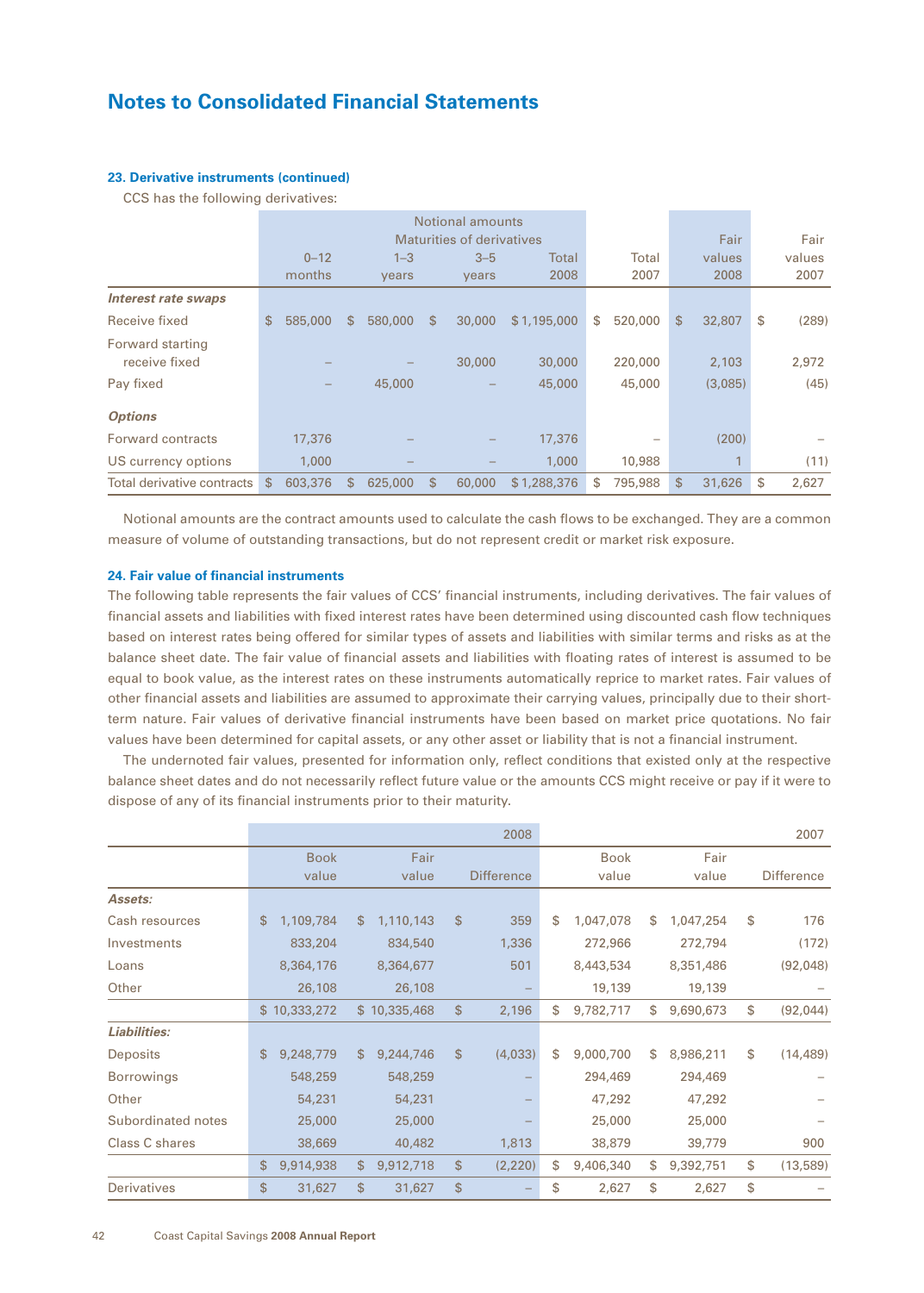|                                             | Trading | Available<br>for sale | Held to<br>maturity |     | Hedging | Loans and<br>receivables | Financial<br>liabilities <sup>1</sup> | Other <sup>2</sup> | Total           |
|---------------------------------------------|---------|-----------------------|---------------------|-----|---------|--------------------------|---------------------------------------|--------------------|-----------------|
| <b>Financial assets</b>                     |         |                       |                     |     |         |                          |                                       |                    |                 |
| Cash                                        |         |                       |                     |     |         | 76,533<br>\$             |                                       |                    | \$<br>76,533    |
| Short term investments                      |         | 594,292<br>\$         |                     |     |         |                          |                                       |                    | 594,292         |
| <b>Statutory deposits</b><br>with Central 1 |         |                       | 438,959<br>\$       |     |         |                          |                                       |                    | 438,959         |
| <b>Investments with Central 1</b>           |         |                       | 601,694             |     |         |                          |                                       |                    | 601,694         |
| <b>Shares in Central 1</b>                  |         | 26,853                |                     |     |         |                          |                                       |                    | 26,853          |
| Other investments                           |         | 204,657               |                     |     |         |                          |                                       |                    | 204,657         |
| Loans                                       |         |                       |                     |     |         | 8,364,176                |                                       |                    | 8,364,176       |
| <b>Derivatives</b>                          |         |                       |                     | \$  | 34,911  |                          |                                       |                    | 34,911          |
| Premises and equipment                      |         |                       |                     |     |         |                          |                                       | \$<br>38,791       | 38,791          |
| Other assets                                |         | 13,612                |                     |     |         | 12,496                   |                                       | 36,603             | 62,711          |
|                                             | ÷       | S.                    | 839,414 \$1,040,653 | -\$ | 34,911  | \$8,453,205              | $\overline{\phantom{0}}$              | \$<br>75,394       | \$10,443,577    |
| <b>Financial liabilities and equity</b>     |         |                       |                     |     |         |                          |                                       |                    |                 |
| Deposits                                    |         |                       |                     |     |         |                          | \$9,248,779                           |                    | 9,248,779<br>\$ |
| <b>Borrowings</b>                           |         |                       |                     |     |         |                          | 548,259                               |                    | 548,259         |
| <b>Derivatives</b>                          |         |                       |                     | \$  | 3,285   |                          |                                       |                    | 3,285           |
| <b>Other liabilities</b>                    |         |                       |                     |     |         |                          | 54,231 \$                             | 23,196             | 77,427          |
| Subordinated notes                          |         |                       |                     |     |         |                          | 25,000                                |                    | 25,000          |
| Investment shares                           |         |                       |                     |     |         |                          | 38,669                                |                    | 38,669          |
| Equity                                      |         |                       |                     |     |         |                          |                                       | 502,158            | 502,158         |
|                                             |         |                       | -                   | \$  | 3,285   |                          | $-$ \$9,914,938 \$                    | 525,354            | \$10,443,577    |

### **25. Classification of financial instruments**

1 Financial liabilities are measured at amortized cost.

2 Assets, liabilities, and equity that are excluded from the definition of financial instruments as defined in CICA Handbook Section 3855.

#### **26. Related-party transactions**

At December 31, 2008, outstanding loans to directors, officers, and employees totalled \$277,281 (2007 – \$257,122), which included 1,143 mortgages totalling \$221,997 and 2,282 other loans totalling \$55,284.

During the year, directors received remuneration of \$614 (2007– \$445). Directors do not receive or pay preferred rates on products and services offered by the credit union.

### **27. Pension plan**

CCS is a participating member of the British Columbia Credit Union Employees' Pension Plan, a contributory definedbenefit plan.

As at December 31, 2006, the plan actuary reported that the plan had assets in excess of actuarial liabilities for accrued pension benefits. However, indicators are that net assets at December 31, 2008 are less than liabilities. Since this plan is a multi-employer plan, the impact to CCS is limited to increasing future contributions or modifications of future benefits. The next actuarial review is scheduled for the period ending December 31, 2009 and should be available in September 2010.

Pension expense included in the Consolidated Statements of Income was \$2,008 (2007– \$1,940).

#### **28. Purchase of SMS non-voting shares**

Pursuant to the merger agreement with Surrey Metro Savings Credit Union (SMS) of June 27, 2002, CCS became obligated to purchase all SMS non-voting shares for \$21.00 each. As at December 31, 2008, Computershare Investor Services held \$9,100 (2007 – \$9,144) representing the amount previously payable to former holders for 433,320 nontendered shares (2007 – 435,414); \$8,998 of these funds are placed with CCS. All unclaimed funds will be dealt with in accordance with the rights and restrictions attached to the SMS non-voting shares and any applicable legislation.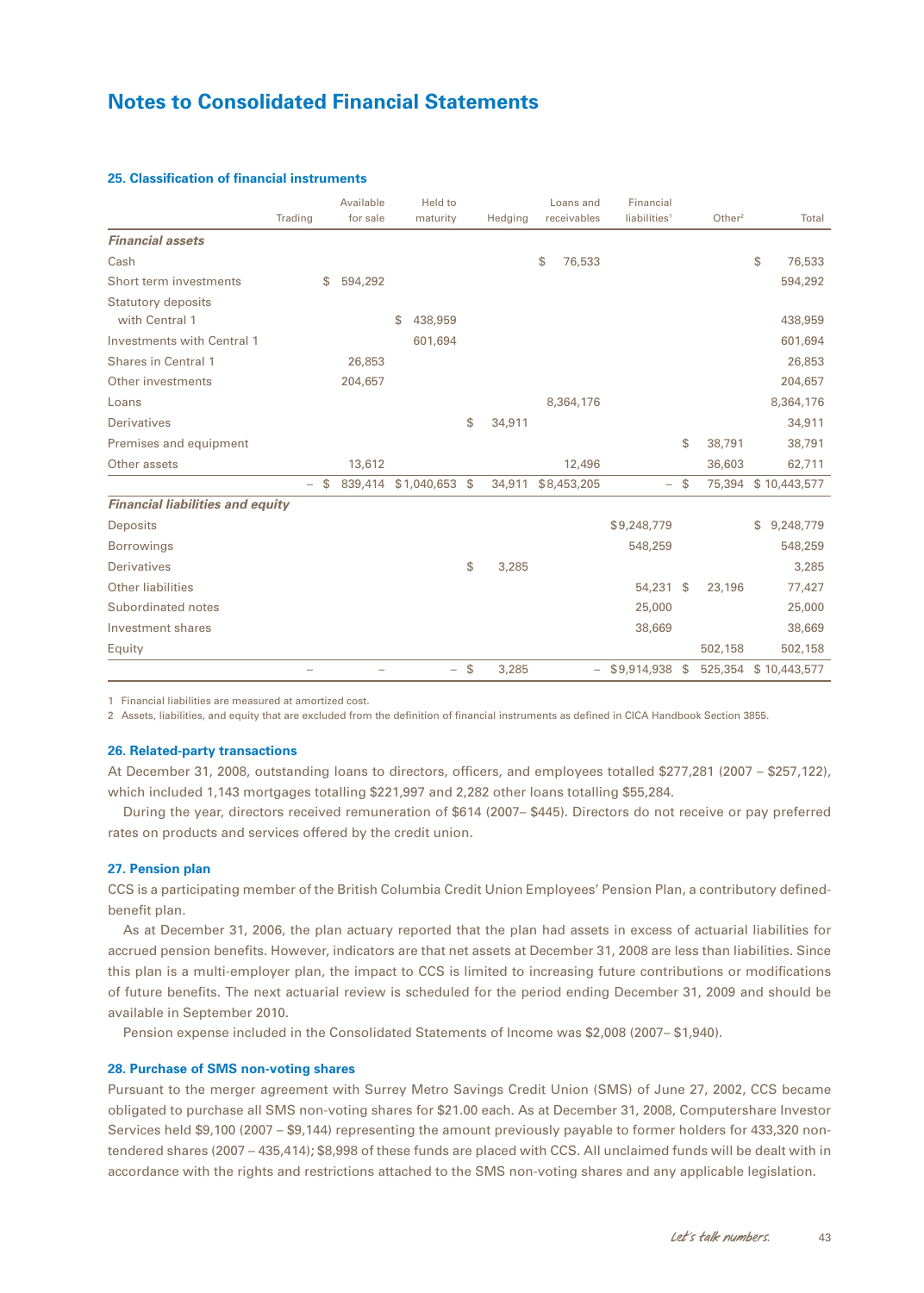## <span id="page-45-0"></span>**Corporate Governance**

The Board of Directors reviews and approves the strategic direction of the credit union. It sets policy and is responsible for overseeing management and ensuring Coast Capital Savings complies with regulatory and statutory requirements.

A highly competent Board of Directors is required for the effective governance of the credit union. The elected directors serving on Coast Capital Savings' Board must bring the skills and expertise required to enable the Board to effectively guide and oversee one of Canada's largest co-operative financial institutions. Both the Board and senior management are committed to excellence in sound business practices and the achievement of responsible economic, social, and environmental objectives.

### **Governance of Coast Capital Savings**

Coast Capital Savings supports the Corporate Governance Guidelines for Building High Performance Boards published by the Canadian Coalition for Good Governance and uses these in evaluating and enhancing the governance of the credit union.

#### **Board of Directors**

Coast Capital Savings is committed to building a Board of Directors that meets the needs of the credit union, both in the present and into the future. All directors, including the Chair, are currently independent. The definition of a "non-independent director" is any person who derives more than 5% of their commercial business income from their relationship with Coast Capital Savings. Ten Board meetings were held in 2008. A portion of each regularly scheduled Board meeting is set aside for a directors-only session with the Chief Executive Officer (CEO) and a directors-only session without the CEO. The Chair, as the presiding Board member, ensures that the relationships between the Board, senior management, and the membership are effective, efficient, and further the best interests of Coast Capital Savings.

#### **Board Mandate**

The Board of Directors is responsible under law for managing Coast Capital Savings' business and its affairs. It has the statutory authority and obligation to protect and enhance the assets of the credit union.

The duties and responsibilities of the Board of Directors are set out in the mandate for the Board. The Board reviews its mandate annually against the constantly evolving expectations of best practices in Canadian and international corporate governance.

#### **Position Descriptions**

Annually, the Board reviews the position descriptions for directors, the Board Chair, committee chairs, and the Chief Executive Officer. A director's job is to work with the Board in providing strategic advice and business oversight of the credit union's operations. This includes critiquing and giving approval to the credit union's strategic plan and annual operating plan. Directors are required to act honestly, in good faith, and in the best interests of the credit union. In doing so, they must take into account the interests of the members, depositors, and any others that directors owe a fiduciary duty.

### **Orientation and Continuing Education**

New directors are provided an orientation to familiarize them with the business of the credit union and the Board's governance processes. The orientation provides a detailed review of Coast Capital Savings' operations and strategy, and the directors' roles, authorities, responsibilities, and liabilities in governing the credit union.

All directors are required to further develop their knowledge and skills to enhance their performance on the Board. Funding is made available to each director to facilitate opportunities for continuous learning. Director education and development provides all directors with governance, technical, and relevant industry information in the changing regulatory and operating environment of the financial services industry.

#### **Ethical Business Conduct**

The Board embraces its stewardship responsibilities to ensure a culture of ethical behaviour and continuous improvement in all aspects of its governance practices. Directors work to ensure Coast Capital Savings meets public, regulatory, customer, and member expectations in compliance with existing laws.

The Board has approved a Code of Conduct for directors, officers, and employees stating the values upheld by Coast Capital Savings and the standards of behaviour expected. Each year, a Conduct Review Committee comprised of a minimum of three directors is elected by the Board and is responsible under its mandate for reviewing and overseeing compliance with the Code. Annually, each director is required to formally adopt and agree to the Code of Conduct and Ethics for Directors. Employees are required to sign the Code of Conduct during the annual review process.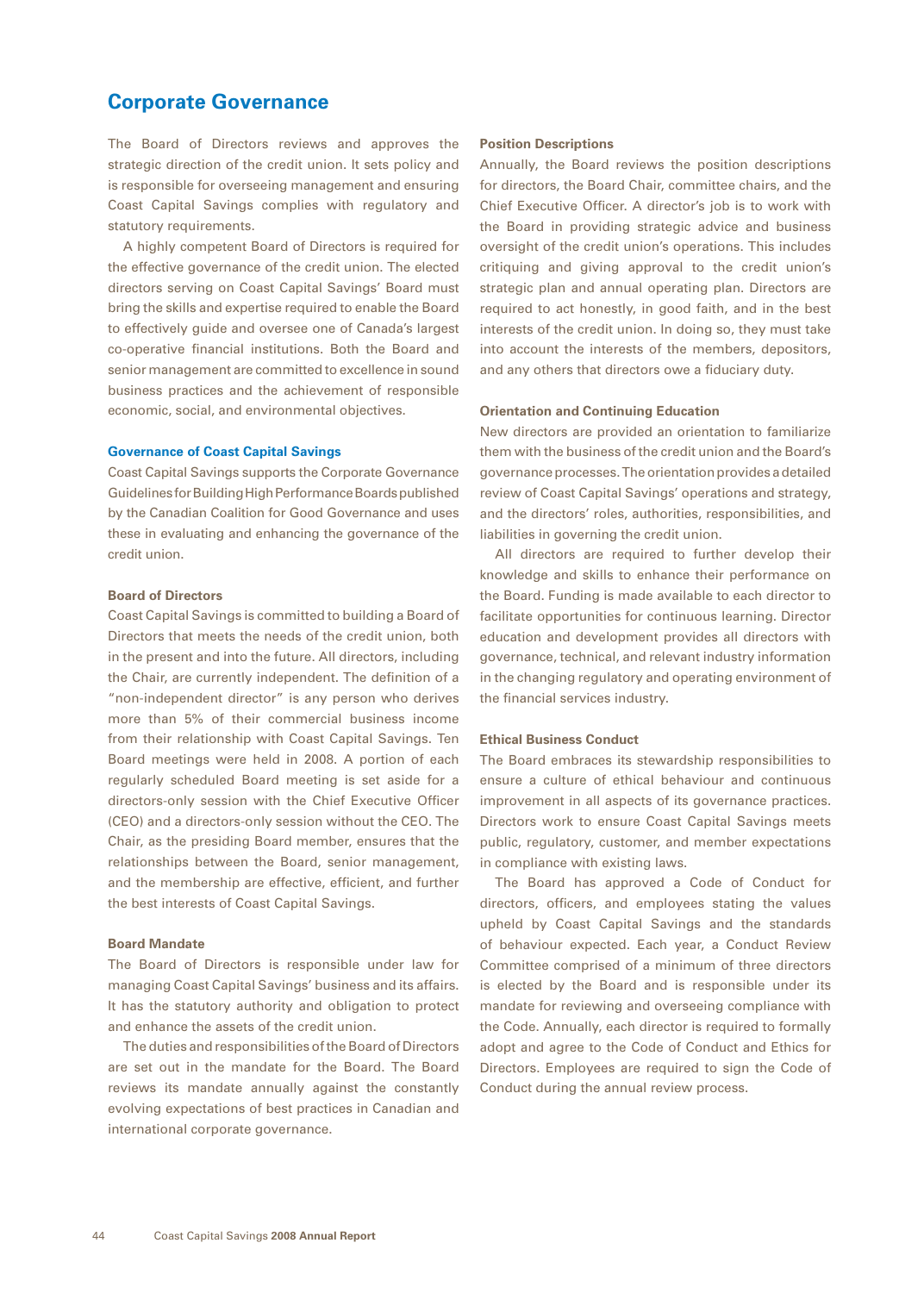## **Corporate Governance**

### **Nomination of Directors**

Following the Annual General Meeting, the Board appoints a Nominations Committee as required by the Rules of the credit union. The committee reports directly to the membership, not to the Board. The composition of the committee is restricted to directors who will not be standing for re-election in the ensuing year. The committee retains the services of an expert external resource to assist in seeking out and screening for highly qualified nominees.

In keeping with its mandate and adhering to good corporate governance practices, the committee carries out a due diligence review of all nominees, including a structured full-committee interview of new nominees whose stated skills and experience match the current year's ideal candidate description. Following the interviews and at the completion of all the due diligence reviews, the committee determines those candidates it will recommend for election to the Board.

The committee is responsible for:

- • Approving an updated ideal candidate description for the current year based on a gap analysis of the required skills and experience required within the Board of Directors to oversee the implementation of Coast Capital Savings' strategic plan
- • Sourcing candidates for election to the Board who possess the skills and experience set out in the ideal candidate description
- • Recommending candidates for election to the Board equal to the number of available positions coming vacant
- • Providing information to all Coast Capital Savings members in a standard format for all candidates seeking election to the Board
- • Recommending to the Board the appointment of an independent returning officer to supervise the election
- • Receiving certified election results from the returning officer

The results of each year's director elections are announced at the Annual General Meeting by the Chair of the Nominations Committee.

#### **Director Remuneration**

A Remuneration Philosophy for directors of the credit union and the authority for the Board to set director remuneration in accordance with the philosophy are approved by the membership. The current remuneration amounts paid to directors were determined by an external compensation consultant in 2007, approved by the Board, and are in accordance with the memberapproved Remuneration Philosophy. Remuneration is reviewed at three-year intervals by the Governance Committee. Total remuneration paid to directors in 2008 was \$575,638 (including matching Canada Pension Plan contributions as required by law). Directors do not receive any product or service preferences that are not available to the general membership. Detailed information about Director remuneration is available on the Corporate Governance section of the credit union's website at www.coastcapitalsavings.com or by calling 1.888.517.7000.

#### **Board Committees and Meetings**

The Board delegates specific tasks to six standing committees: Audit and Risk Management, Conduct Review, Governance, Human Resources, Investment and Loan, and Nominations. Each committee is comprised of at least three directors. The Board Chair serves ex officio on those committees to which he/she has not otherwise been elected or appointed. Each committee can draw upon the resources of the CEO and other members of management as appropriate, and is authorized by the Board to engage outside advisors as required. The Board determines the authority and responsibilities of each committee and approves the mandate and membership annually. Committees meet in-camera as a matter of routine, make recommendations to the Board, and, with the exception of the Nominations Committee, report regularly to the Board. The Nominations Committee is accountable to and reports directly to the membership.

*Audit and Risk Management Committee* – ensures quality financial reporting and sound internal controls are in place, implemented, and maintained. The committee is the liaison between risk management (which includes internal audit) and other internal resources, the external auditors, and the Board of Directors.

*Conduct Review Committee* – establishes and oversees the business conduct and ethical behaviour for the credit union, its directors, and its employees. The committee is responsible for monitoring the credit union's compliance with the *Privacy Act* and the *Financial Institutions Act*, including oversight of related party loans and transactions.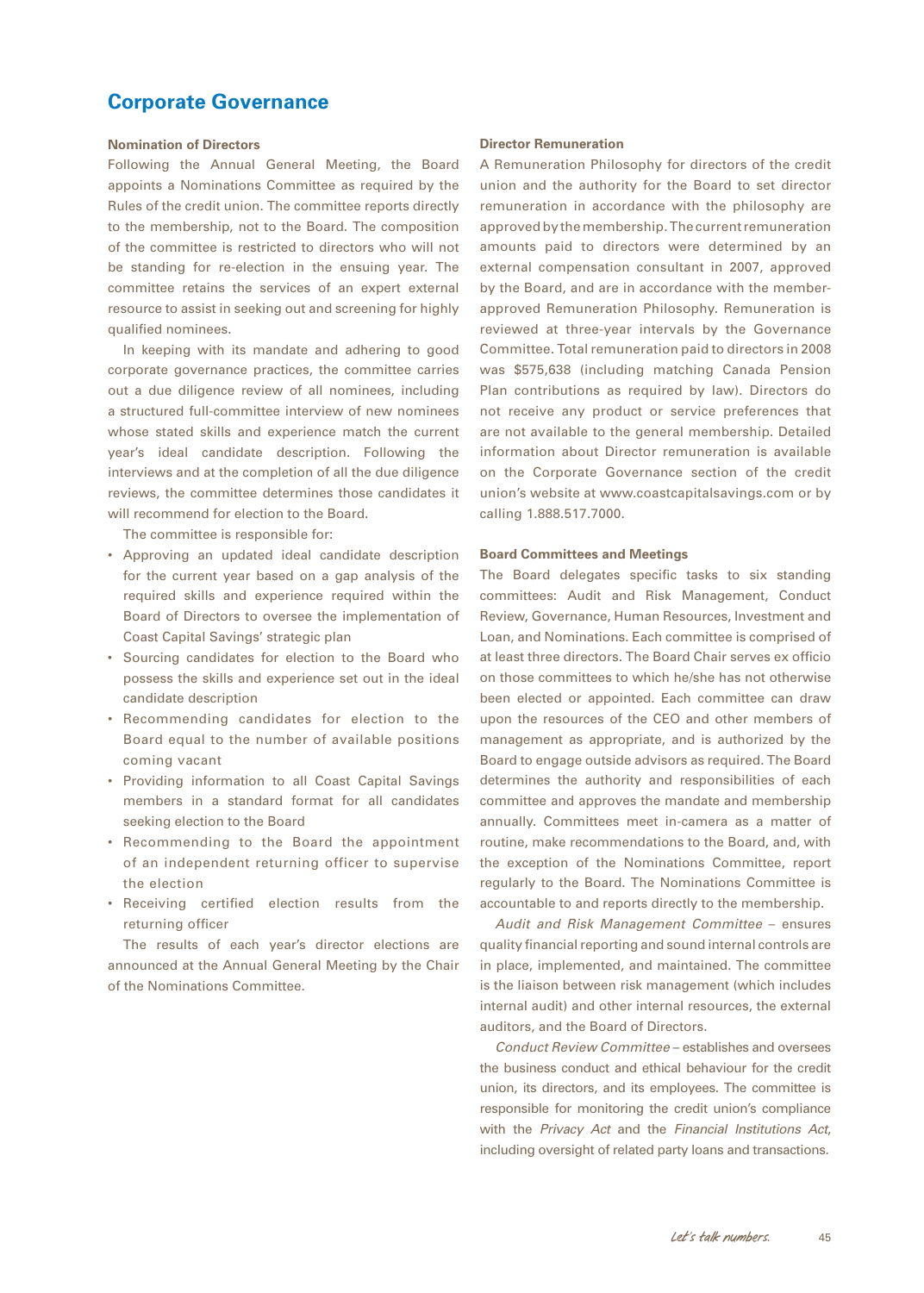## **Corporate Governance**

*Governance Committee* – promotes and enhances Board governance, community and member relations, and director development. The committee recommends to the Board an annual evaluation process for individual directors, the Board as a whole, committees, and the Board and committee chairs.

*Human Resources Committee* – ensures human resources' policies are in place, implemented, and maintained. The committee reviews and recommends policy and strategy with respect to employee salaries, benefits, and incentive compensation and succession planning for senior management. It engages an outside advisor to assist in the determination and approval of executive compensation and directs the annual evaluation process for CEO performance.

*Investment and Loan Committee* – ensures the soundness of the credit union's investment, lending, and capital policies and monitors management's compliance with the policies.

*Nominations Committee* – under the Rules of the credit union, operates independently of the Board to ensure there are qualified nominees recommended for election to fill all upcoming vacancies on the Board of Directors. The committee also oversees the election of directors to the Board. The committee reports directly to the members.

Information regarding Board and Committee meeting attendance is available on the credit union's corporate governance website at www.coastcapitalsavings.com or by calling 1.888.517.7000.

### **Performance Reviews**

The Board of Directors undertakes an annual evaluation to determine the effectiveness of the Board's governance of the credit union and to review the performance of the CEO. The Board evaluation process looks for opportunities to improve the credit union's governance, including an evaluation of the Chair's performance.

This review process is based on the duties and responsibilities of the Board, individual directors, and the Board Chair as described in the respective mandates. Annually, the Governance Committee recommends to the Board a process for the evaluation. The 2008 evaluation was administered by an external governance consultant and involved the following elements:

• Structured, individual interviews were conducted by the consultant of directors and members of the Senior Executive that sought comments on the performance of the Board, the Board's committees, and the Board Chair.

- • Peer evaluation questionnaires were completed by each director that rated the performance of individual directors based on the mandate for a director. The peer evaluation results were compiled by the consultant. Each director's results were compared with the average of all directors and provided to the director and the Board Chair. The Board Chair met privately with each director to discuss their peer evaluation results with a view to determining how the director could contribute more effectively to the Board.
- An in-depth governance review and de-briefing session on Board performance was held with the consultant, all directors, and the CEO. Board goals for the next 12 months were determined and responsibility for achieving each goal was assigned.
- The Board Chair and the consultant met with the Senior Executive to provide feedback and suggestions on optimizing the relationship between the Board and senior management.

The Board of Directors undertakes an annual detailed performance evaluation of the CEO. Each director completes a comprehensive evaluation of the effectiveness of the CEO's performance against the CEO's position description. Following Board discussion and analysis of the directors' findings, the Board Chair prepares a compilation of the Board's position on CEO performance, which includes an assessment of the company's performance against a series of Board-approved corporate objectives for the year. The Board Chair meets privately with the CEO to formally present and review the evaluation results and to set out expectations for the future.

More information regarding governance is available at www.coastcapitalsavings.com or by calling 1.888.517.7000.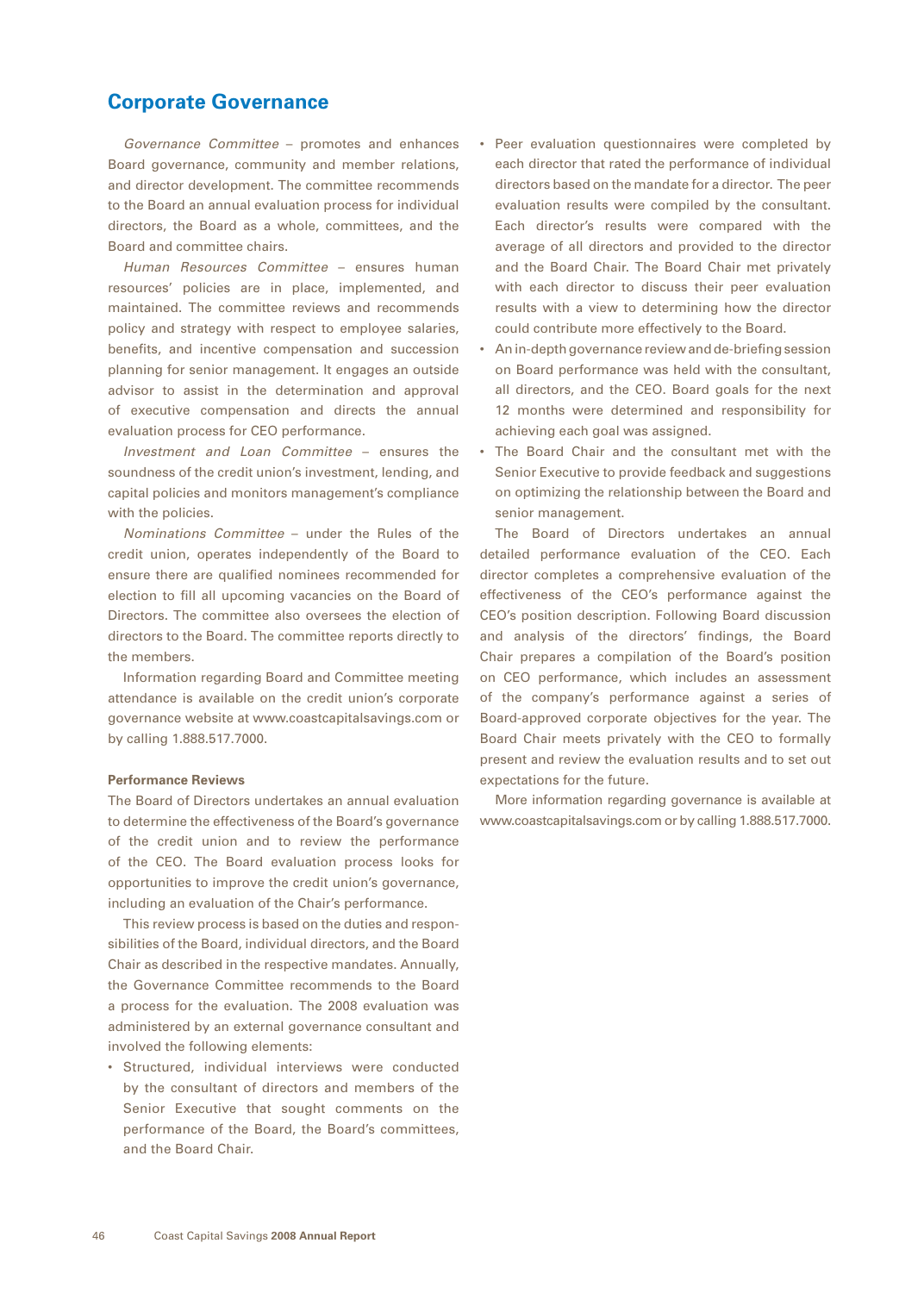## <span id="page-48-0"></span>**Board of Directors**\*

**Bill Wellburn**, *Chair* **R.W. (Bob) Garnett**, *Vice Chair* **Daniel Burns Bill Cooke Frank Harper**

**Mary Jordan Karen Kesteloo Gail Stephens Doug Stone Glenn Wong**

## **Senior Executive**\*

**Lloyd Craig**  *President & Chief Executive Officer*

**Sheila Baker**  *Chief Information Officer*

**Hermann Bessert**  *Chief Financial Officer*

**Mike Bushore**  *Chief Innovation Officer*

**Lawrie Ferguson**  *Senior Vice President, Marketing* **Jay-Ann Fordy** *Senior Vice President, Human Resources*

**Nancy McNeill** *Senior Vice President, Administration*

**David Munson**  *Chief Credit Officer*

**Joel Rosenberg**  *Chief Operating Officer*

## **Operating Executive**

**David Benson** *Vice President, Commercial Real Estate Lending*

**David Gaskin** *Vice President, Finance*

**Sheena Hanbury** *Vice President, Retail Services*

**Herb Jamieson** *Vice President, Retail Performance*

**Peter Kellett** *Vice President, Information Technology*

**Norm Krannitz** *Vice President, Treasury* **Cyndie Kremyr** *Vice President, Corporate Affairs and Corporate Secretary*

**Ian Maguire** *Vice President, Retail Services*

**Rod Marr** *Senior Vice President, Commercial Services*

**Ron Pack** *Vice President, Risk Management*

**Lynn Roberts** *Vice President, Human Resources*

**Tony Williams** *Vice President, Corporate Learning*

\* Full biographies of the Board of Directors and Senior Executive are available on www.coastcapitalsavings.com.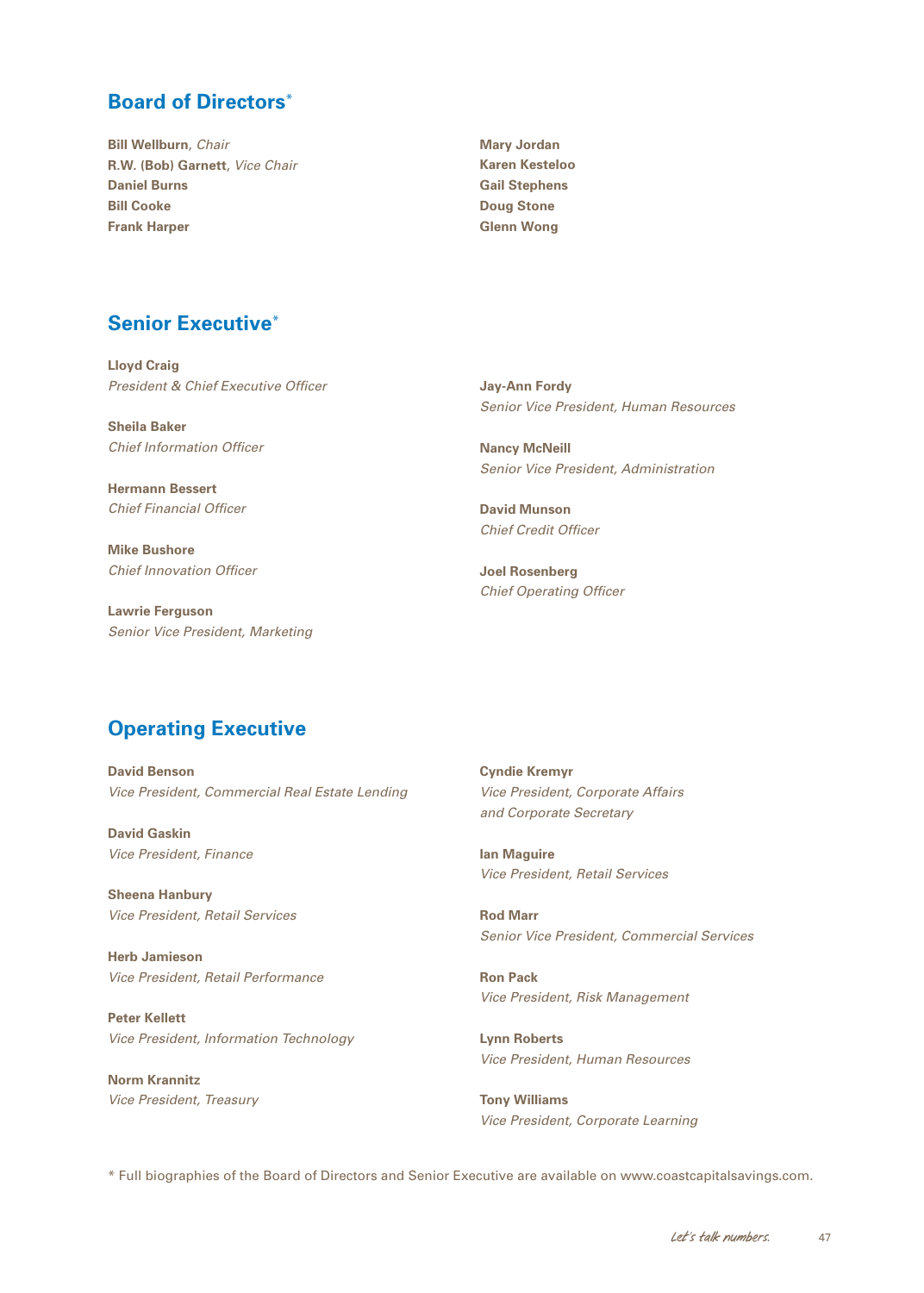## <span id="page-49-0"></span>**Corporate Information**

#### **Head Office**

4th Floor, 15117 – 101 Avenue Surrey, BC V3R 8P7 T: 604.517.7400 F: 604.517.7405

### **Contact Centre**

T: 604.517.7000 (Metro Vancouver) T: 250.483.7000 (Greater Victoria) T: 1.888.517.7000 (Toll-free) F: 604.517.7810 (Metro Vancouver) F: 1.800.892.9168 (Toll-free)

### **Mainland Administration Office**

1900, 13450 – 102 Avenue Surrey, BC V3T 5Y1 T: 604.517.7400 F: 604.517.7405

## **Island Administration Office**

400, 645 Tyee Road Victoria, BC V9A 6X5 T: 250.483.8100 F: 250.483.8108

**Website** www.coastcapitalsavings.com

## **Auditors** KPMG LLP Chartered Accountants

Box 10426 777 Dunsmuir Street Vancouver, BC V7Y 1K3

### **Annual General Meeting**

Wednesday, April 29, 2009 at 5 pm (PT) Victoria Marriott Inner Harbour 728 Humboldt Street Victoria, BC

The meeting will also be available by webcast at www.coastcapitalsavings.com.

## **Note:**

For our 2008 Citizenship Report, please go to www.coastcapitalsavings.com/community. A copy of the 2008 Community Highlights Brochure is available in branches or by calling 1.888.517.7000.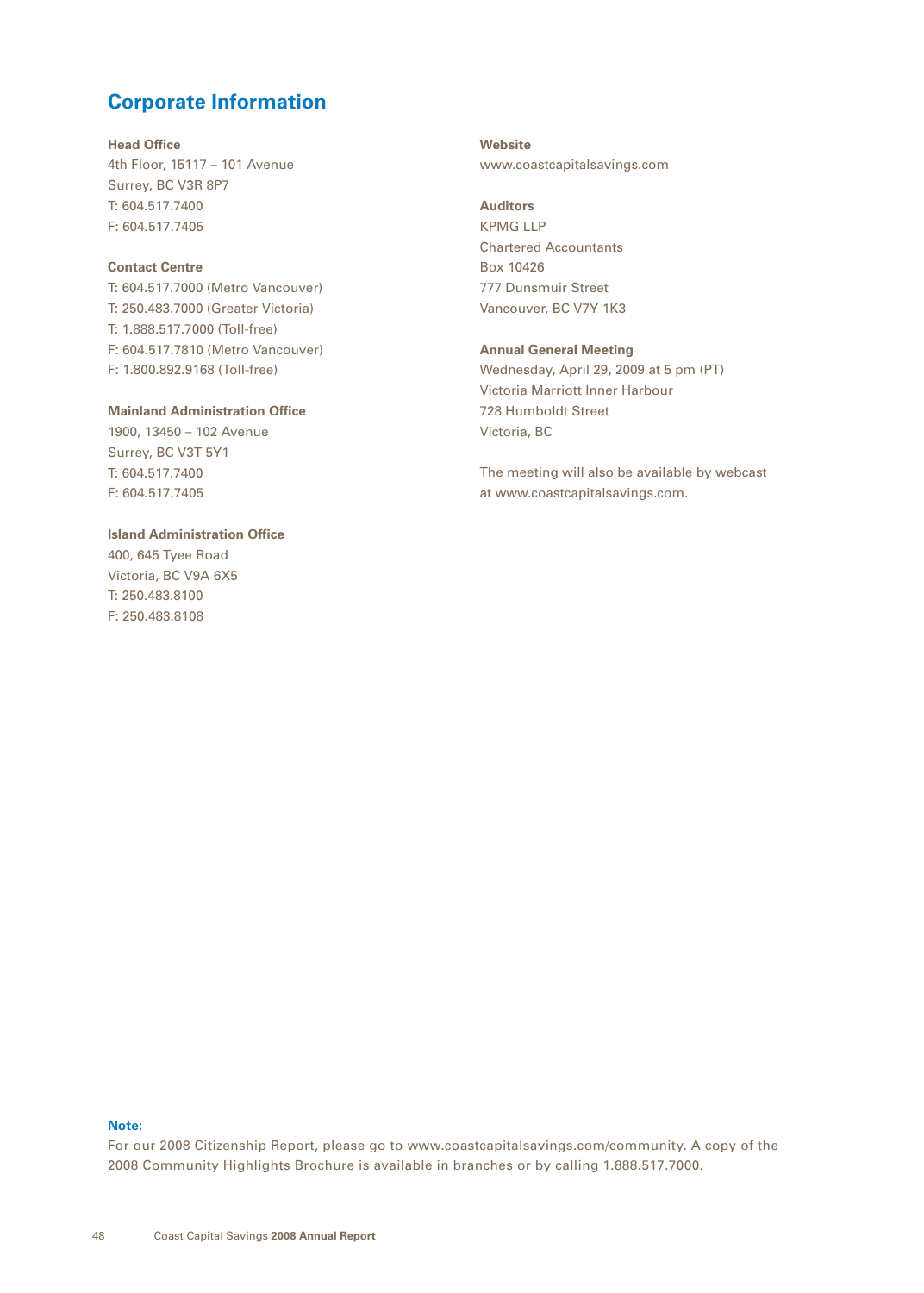# **Eco-audit**

This Annual Report was printed on recycled papers containing 100% post-consumer waste and saved the following:

|       |                |            | Greenhouse   |              |
|-------|----------------|------------|--------------|--------------|
|       |                | Wastewater | gases        | Solid waste  |
| Trees | Energy in BTUs | in litres  | in kilograms | in kilograms |
| 18    | 12,700,253     | 28,830     | 753          | 383          |